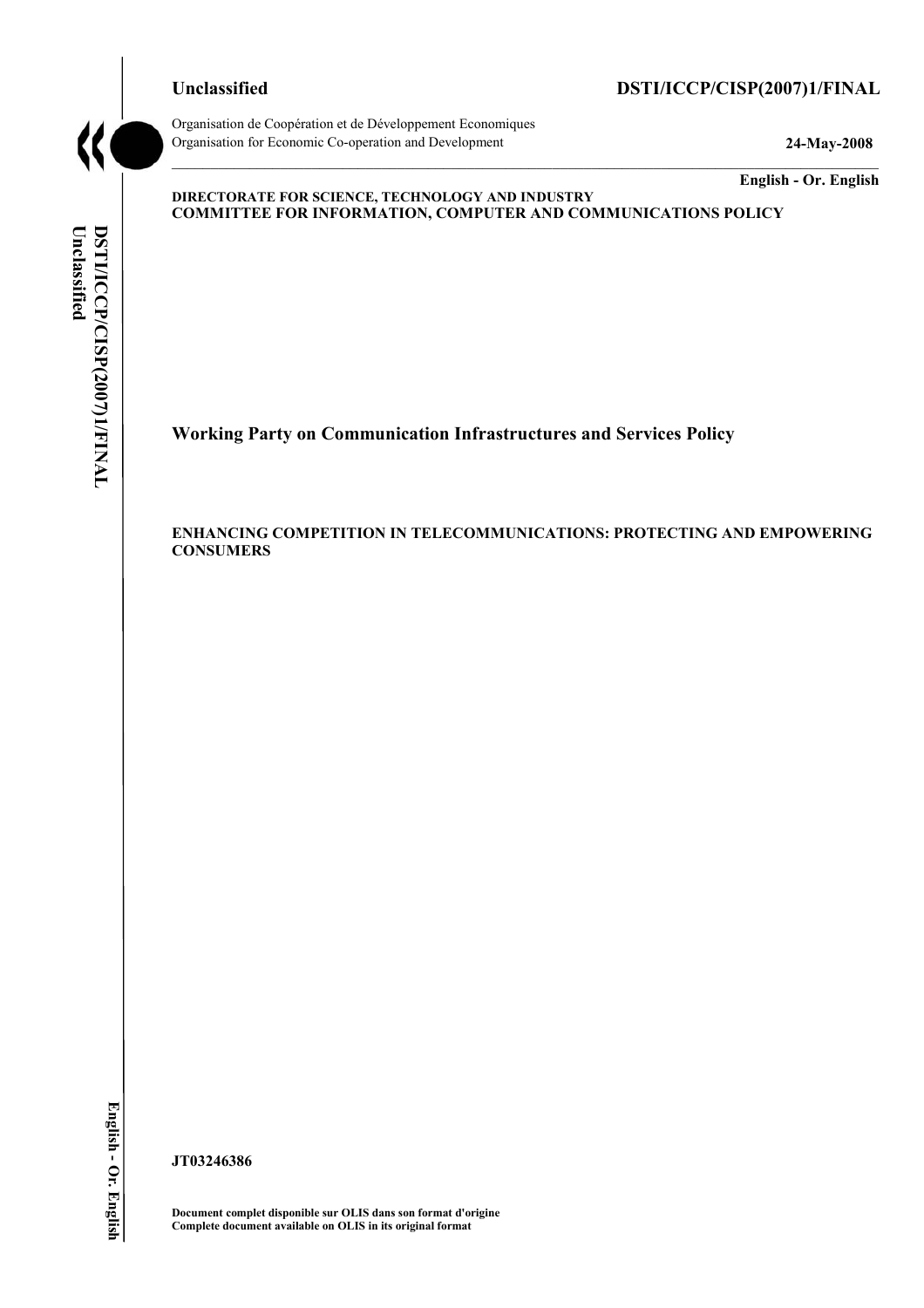#### **FOREWORD**

This report was prepared by Dr Patrick Xavier, Faculty of Business, Swinburne University of Technology, as a joint project of the Working Party on Communications Infrastructure and Services Policy (CISP), part of the Committee for Information, Computer and Communications Policy (ICCP), and the Committee on Consumer Policy (CCP). The report was discussed by the CCP in April 2007 and the CISP in June 2007.

The report draws on the proceedings of, and papers presented to, two OECD Roundtables convened by the CCP in October 2005 and October 2006. The proceedings of the October 2005 Roundtable are available on the OECD website at www.oecd.org/dataoecd/31/46/36581073.pdf. The proceedings of the October 2006 Roundtable are available at www.oecd.org/dataoecd/5/38/39015963.pdf.

The report was declassified by the ICCP Committee in October 2007 and subsequently by the Committee on Consumer Policy.

**© OECD / OCDE 2008**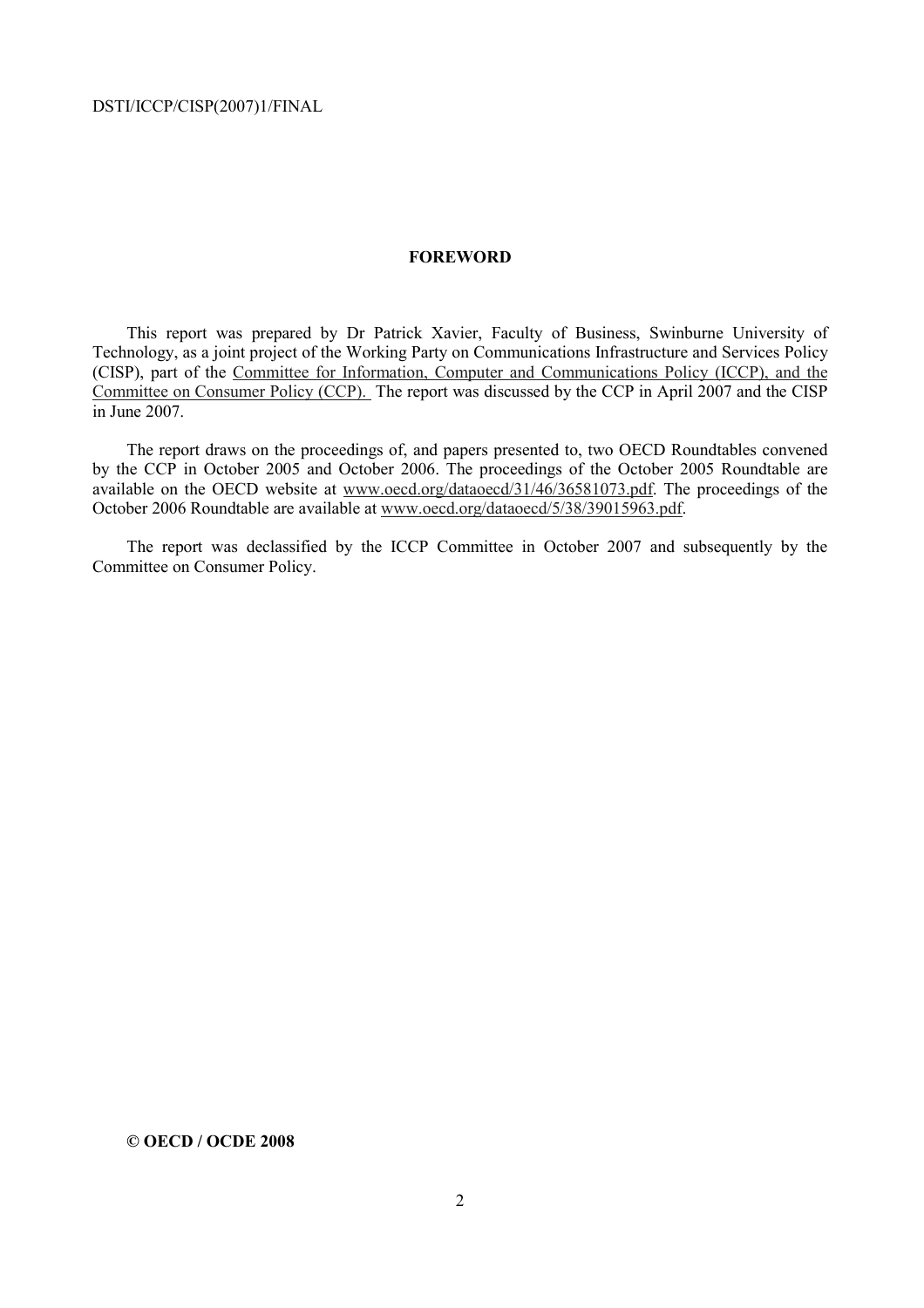# **TABLE OF CONTENTS**

| FOREWORD                                                                                                         | $\overline{2}$ |
|------------------------------------------------------------------------------------------------------------------|----------------|
| <b>MAIN POINTS</b>                                                                                               | $\overline{4}$ |
| ENHANCING COMPETITION IN TELECOMMUNICATIONS: PROTECTING AND EMPOWERING                                           |                |
| CONSUMERS                                                                                                        | 6              |
| <b>INTRODUCTION</b><br>$1_{-}$                                                                                   | 6              |
| Background                                                                                                       | 6              |
| Telecommunication policy and regulation in the interest of the consumer                                          | $\tau$         |
| Demand side analysis                                                                                             | 8              |
| INFORMATION IMPERFECTIONS AND CONSUMER EMPOWERMENT<br>2.                                                         | 10             |
| Consumer detriment resulting from imperfect information                                                          | 10             |
| Awareness                                                                                                        | 11             |
| Access to comparable information on prices and quality                                                           | 11             |
| Comparing quality of service                                                                                     | 16             |
| Difficulty in making comparisons due to technical complexity<br>3.<br><b>SWITCHING</b>                           | 21<br>22       |
| Barriers to switching                                                                                            | 22             |
| Influences on switching in telecommunications markets                                                            | 23             |
| Switching costs                                                                                                  | 24             |
| Efforts to address barriers to switching for consumers                                                           | 26             |
| Broadband Internet switching issues                                                                              | 28             |
| <b>Bundling</b>                                                                                                  | 29             |
| EVIDENCE OF ACTUAL CONSUMER BEHAVIOUR IN TELECOMMUNICATIONS<br>4.                                                |                |
| <b>MARKETS?</b>                                                                                                  | 30             |
| Consumer behaviour in telecommunication markets                                                                  | 30             |
| Consumer behaviour in the fixed line market                                                                      | 30             |
| Consumer behaviour/switching in the mobile telecommunications market                                             | 32             |
| Consumer behaviour in the Internet Market                                                                        | 38             |
| IMPLICATIONS FOR CONSUMER POLICY AND REGULATION<br>5.                                                            | 38             |
| Underlying principles for policy and regulation                                                                  | 38             |
| Policy and regulation to address consumer detriment resulting from imperfect information                         | 40             |
| Regulation to remedy market problems resulting from behavioural biases                                           | 42<br>43       |
| Specific measures relating to the switching process<br>Policy and regulation relating to fair business practices | 44             |
| Codes of practice                                                                                                | 45             |
| Ensuring access to redress mechanisms                                                                            | 46             |
| Uninvolved consumers                                                                                             | 47             |
| <b>REFERENCES</b>                                                                                                | 49             |
| NOTES                                                                                                            | 53             |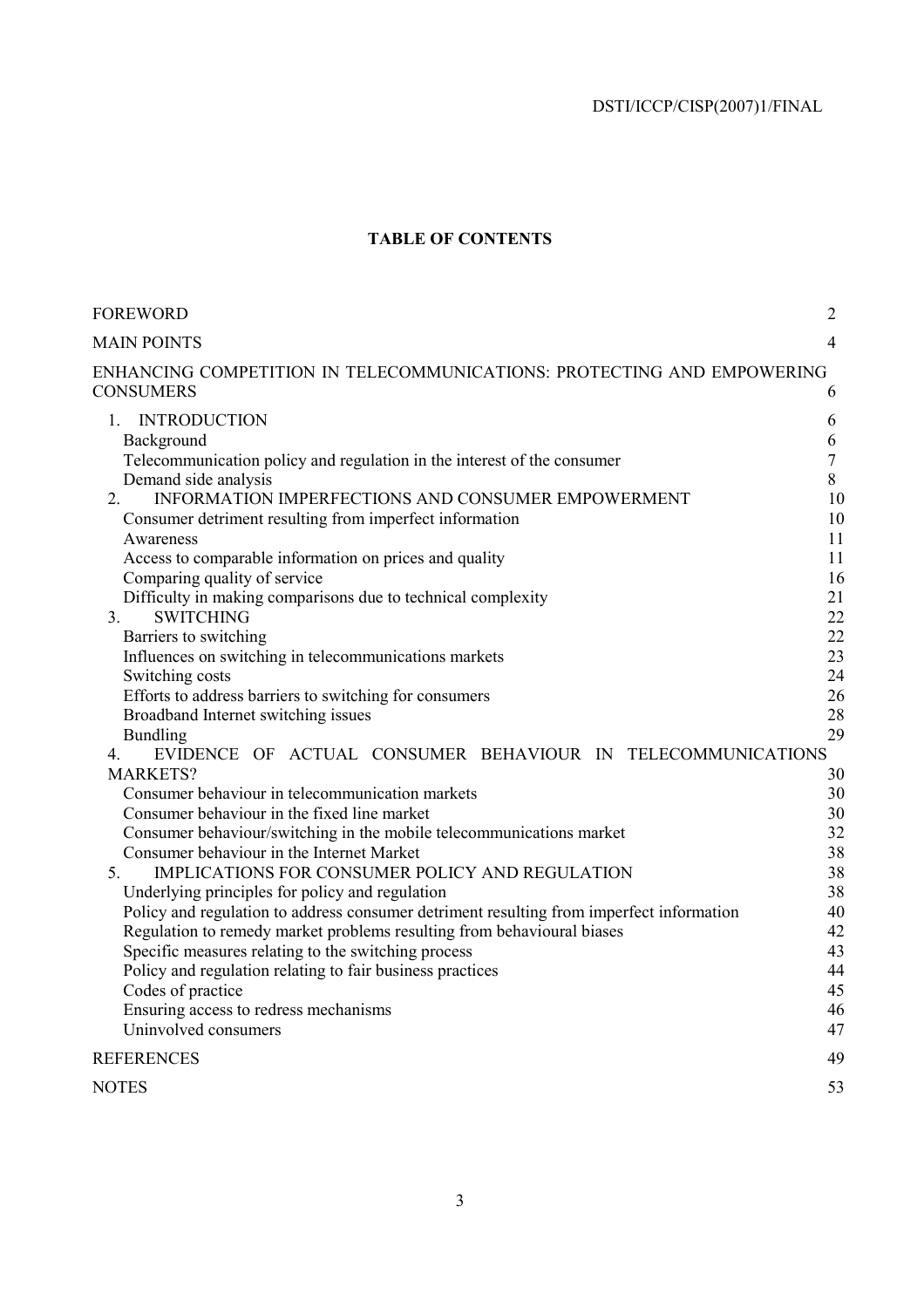### **MAIN POINTS**

The regulation of the telecommunications sector has focused mainly on the supply side of the market including, for example, market entry and licensing, access to and use of networks, interconnection, control over retail and/or wholesale pricing. Even the regulation of universal service has to a large extent emphasised the supply side through such requirements as the need to build-out networks and make access available at a reasonable price, setting geographically average prices for subscriber lines and determining technical requirements to facilitate consumer use (*e.g.* sound quality, access for the hearing impaired).

This emphasis on the supply side has been appropriate since the task was to install effectively competing alternative suppliers in former monopoly telecommunication markets. As competition has developed and the number of new entrants in fixed and mobile telecommunication markets has grown, there has been increased attention by some telecommunications regulators on the consumer demand side. For instance, a 'demand-side' measure introduced in many OECD countries is the requirement for 'number portability' aimed at facilitating consumer 'switching' in the fixed line and mobile markets.

Such attention to the consumer demand-side is timely because informed consumers who are prepared to exert an ability to choose between competing suppliers are necessary to stimulate firms to innovate, improve quality and compete in terms of price. In making well-informed choices between suppliers, consumers not only benefit from competition, but they initiate and sustain it. Conversely, where consumers have too little information, poor quality information, or mis-information, they may end up misled and confused by the choices on offer, may pay too much or buy the wrong service. This may, in turn, inhibit and dampen the competitive process. For consumers to engage effectively in the market and use their ability to vote with their wallet, they need to be able to move quickly and with the minimum constraint between service providers.

Government policy and regulation, in addition to facilitating well-functioning markets, which includes ensuring that consumers have the ability and confidence to engage in those markets, has also been concerned with minimising detriment to the consumer interest resulting from a lack of consumer information, or misleading information, or mis-selling, or the "bounded rationality" of consumer decisionmaking. Demand-side analysis is indicating improved insights into actual consumer behaviour that may exhibit systematic departures from the "rational" behaviour assumed by conventional (neoclassical) economics. That is, even when presented with full information, consumers may not always be in a position to understand and/or use that information to their advantage. This raises questions about whether, and if so, what different policy or regulatory intervention may be necessary to help consumers adopt decisions in their best interests.

This report sets out to examine the available evidence of actual consumer behaviour and analyse implications for policy and regulation. It addresses questions of:

- Whether consumers are satisfied with their present telecommunications provider.
- Whether dissatisfied consumers decide to switch.
- How dissatisfied consumers could be equipped with the information and confidence to ensure that a decision to switch or not to switch is in their best interests; and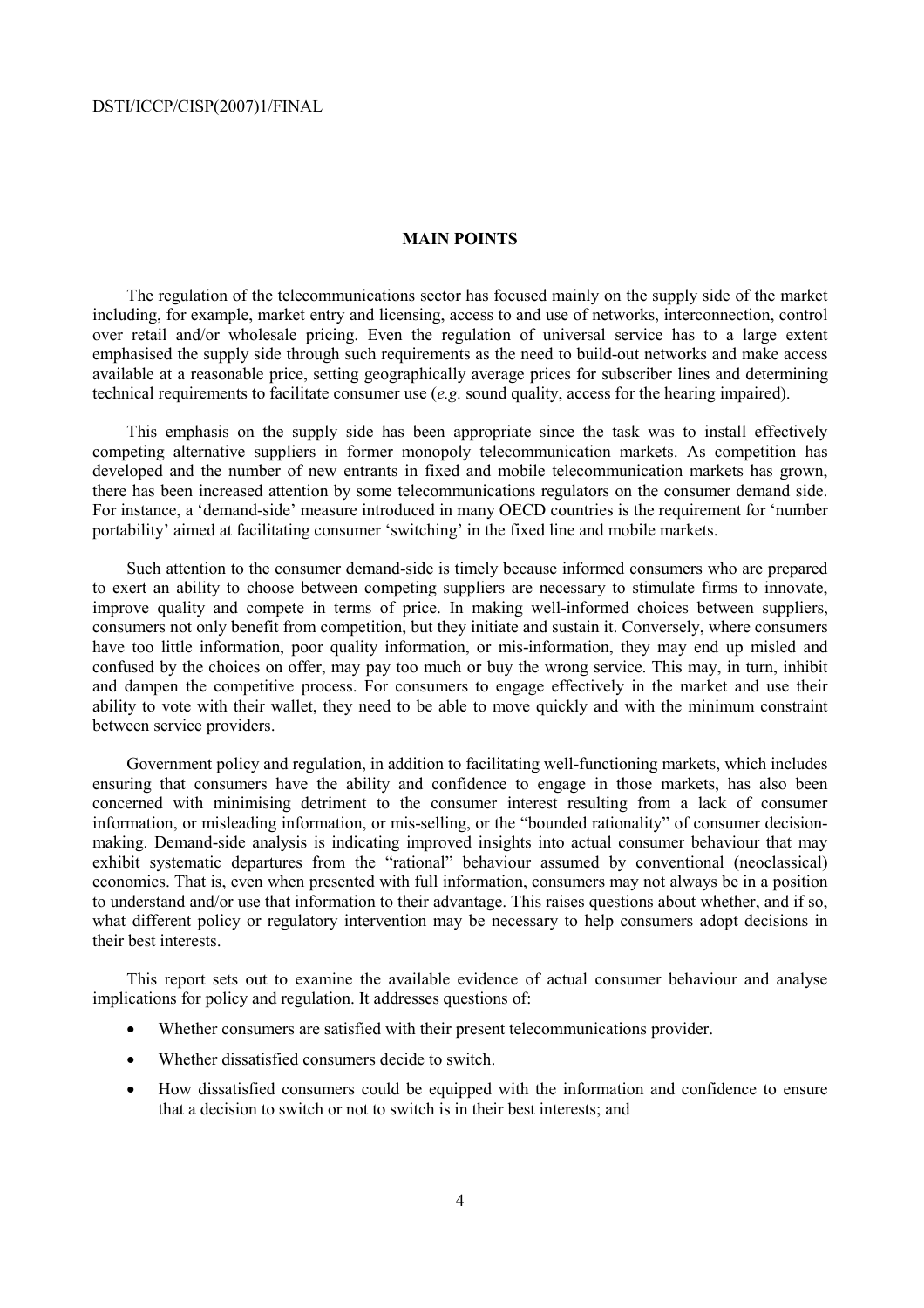• How the approach to this task could take account of the findings of demand-side analysis that consumers may be influenced not only by 'information asymmetry" but also by "systematic bias" in their decision-making?

The key opportunities for furthering participation in the telecommunications market revolve around efforts to: educate consumers about the alternative services and suppliers that are available; highlight the tangible benefits of any new service; make the switching process easier; and allay fears regarding the potential risks associated with switching. There may also be a role for education to make consumers aware of their biases (*e.g.* in heavily discounting costs). For instance, to counter "hyperbolic discounting", consumers might be counselled to consider carefully whether a flat rate contract or a "free" mobile phone handset with a two-year contract really does suit their usage level and pattern.

Policy makers and regulators should be mindful that the widely expressed purpose of pro-competition policy is to enhance consumer welfare. Some regulators have made an important and commendable start on work to provide evidence upon which measures to enhance consumer protection and empowerment can be based. As other regulators also begin to focus more attention on demand side analysis, the evidence will improve and deepen. This will help support further developments in competition that will serve the consumer interest.

This report arrives at a number of recommendations, including the following:

- Service providers in the communication sector should be strongly encouraged through selfregulation to develop a consumer bill of rights, to provide adequate and accurate information to consumers so that consumers may exercise effective choices and assert their rights and to put in place transparent and low cost procedures to facilitate consumers in changing service providers.
- Policy makers and regulators should develop a better and fuller understanding of the needs and motivations underlying consumer behaviour in telecommunications markets, especially those of vulnerable consumers (such as those in rural areas, the elderly, minors, disabled, those on low incomes, the unemployed).
- Policy makers and regulators, in conjunction with industry, could assist consumer participation in telecommunications markets by educating consumers about their rights, by raising awareness about new services and options offered by the market, and by making the process of switching in the fixed line, mobile and Internet markets easier, cheaper and faster.
- Regulators should consider requiring that all major operators provide complete, comparable, appropriate and accurate information to consumers through different channels (*e.g.* through leaflet, radio, consumer hotline and web-based programmes) to enable consumers, especially vulnerable consumers, to quickly identify the most suitable and best value telecommunications plan.
- Regulators could use more effective means of targeting information to vulnerable groups to provide them with practical guidance about how they can get the best deal.
- Regulators could encourage third parties, including consumer organisations, to provide price/service-comparison facilities and other relevant information through consumer hotlines, websites, etc.
- Regulators could work with the fixed line (including Internet service providers) and the mobile network operators to develop and publicise a set of comparable indicators relating to quality of service.
- Regulators should ensure that the shortest possible time is taken to complete number portability for consumers switching between fixed line and between mobile service providers.
- Regulators should require that all Internet service providers ensure a simple, free (or at least lowcost) and quick transfer for consumers who choose to switch provider.
- Regulators should require "truth-in-billing", and prohibit harmful business conduct and practices (*e.g.* by prohibiting mis-selling, misleading advertising).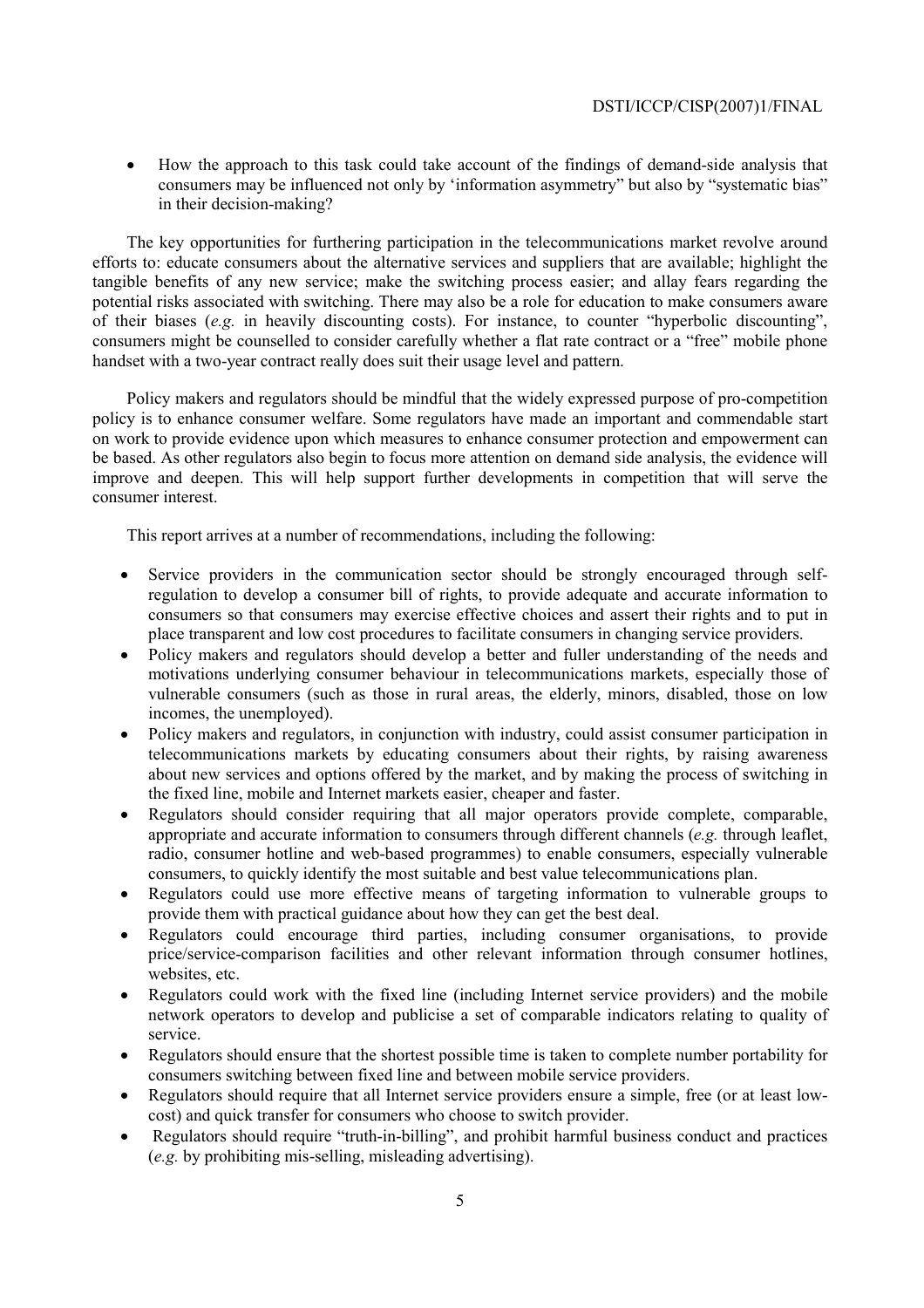## **ENHANCING COMPETITION IN TELECOMMUNICATIONS: PROTECTING AND EMPOWERING CONSUMERS**

## **1. INTRODUCTION**

This report sets out to examine available evidence of actual consumer behaviour in the telecommunications market and analyse the implications of such behaviour for policy and regulation in the consumer interest. It seeks to identify specific measures for consumer protection and empowerment in telecommunication markets. The report has a particular focus on *ex ante* regulation of the telecommunications sector, but also considers other measures for enhancing consumer empowerment and consumer protection, that do not necessarily involve regulation. The report also discusses influences on switching decisions and examines the evidence that is available about actual consumer decision-making behaviour in telecommunications markets. The report concludes with an examination of the implications of the analysis for consumer policy and regulation.

## *Background*

Regulation in the telecommunications sector has focused mainly on the supply side of the market including, for example, market entry and licensing, access to and use of networks, interconnection, control over retail and/or wholesale pricing. Even the regulation of universal service has to a large extent emphasised the supply side through such requirements as the need to build-out networks and make access available at a reasonable price, setting geographically averaged prices for subscriber lines and determining technical requirements to facilitate consumer use (*e.g.* sound quality of service, access for the hearing impaired).

This emphasis on the supply side was appropriate because the task was to install effectively competing alternative suppliers in monopoly telecommunication markets. As competition has developed in telecommunication markets and users have a wider choice of service providers, there has been increased attention by some regulators on the demand side. For instance, a 'demand-side' measure introduced in many OECD countries is the requirement for 'number portability' aimed at facilitating consumer 'switching' in the fixed line and mobile markets.

Such attention to the consumer demand side is timely because informed consumers prepared to choose between competing suppliers are necessary to stimulate firms to innovate, improve quality and compete in terms of prices. Indeed, in making well-informed choices between suppliers, consumers not only benefit from competition, but they exert the sustained pressure for providers to compete for their custom. Conversely, where consumers have too little information, poor quality information, or misinformation, they may end up misled and confused by the choices on offer, may pay too much or may buy the service which does not meet their needs. This may, in turn, inhibit and dampen the competitive process. Moreover, if suppliers can exploit consumers this could at some point lead to 'reputational damage' and disillusionment with the competitive process as a whole. Hence consumer empowerment and protection is critically important from an economic as well as social rationale.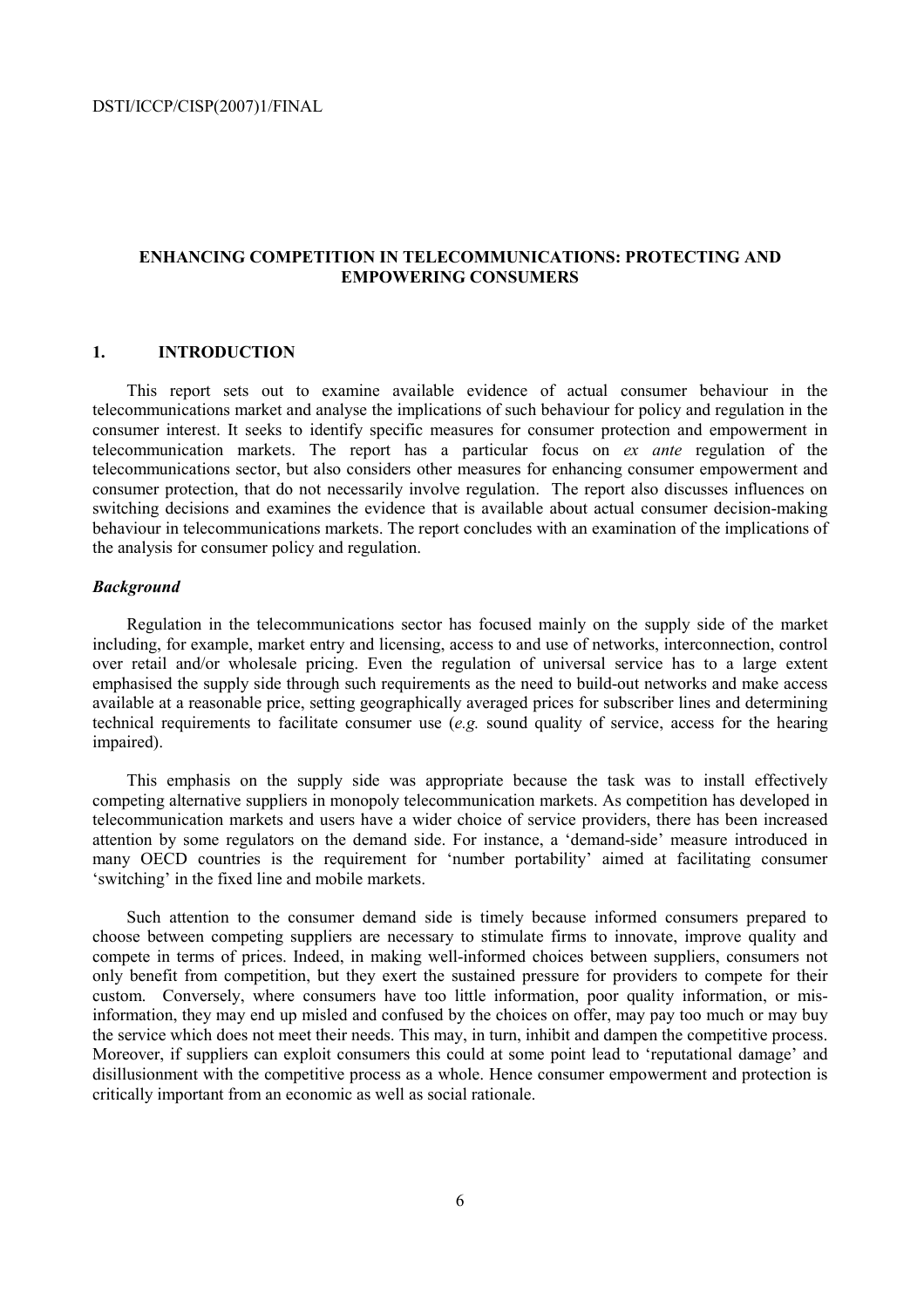## *Telecommunication policy and regulation in the interest of the consumer*

Policy and regulation in the telecommunications sector has long been concerned with the consumer interest (including consumer protection and empowerment). Legislation, policy and regulatory statements repeatedly stress that the welfare of consumers is a, if not *the*, primary objective of policy and regulation.<sup>1</sup> In OECD countries, policy and regulation for telecommunications has been pro-competitive in recent years since competition is viewed as having wide economic benefits and benefitting consumers. Rivalry among suppliers to attract and retain consumers means that suppliers who serve consumers well will prosper, and those that serve them badly will not. Pro-competition policies have included *ex ante* sector-specific regulation and *ex post* competition policy based on general competition law to foster competition and restrict anti-competitive conduct. Figure 1 summarises the various aspects of pro-competition policy. Sector specific *ex ante* regulation of telecommunications services has covered a range of areas, including:

- The regulation of licensing to permit market entry.
- *Ex ante* regulation to foster sustainable competition, including asymmetric regulation (whereby a dominant operator is subject to more regulation).
- Interconnection.
- Price controls, including 'price-cap' regulation to ensure prices (on average) fall in real terms.
- Price rebalancing long-term consumer interests (choice) versus short-term (lowering prices).
- Numbering policy.
- Universal service.
- Local loop unbundling.
- Regulation to facilitate the process of new technology and 'convergence'.
- Regulation to facilitate interoperability.
- Initiatives to protect consumers regarding contractual arrangements and unfair trading.
- Quality of service.
- Carrier selection, call-by-call selection and preselection.
- Number portability.
- Information provision obligations *e.g.* relating to price and quality of service.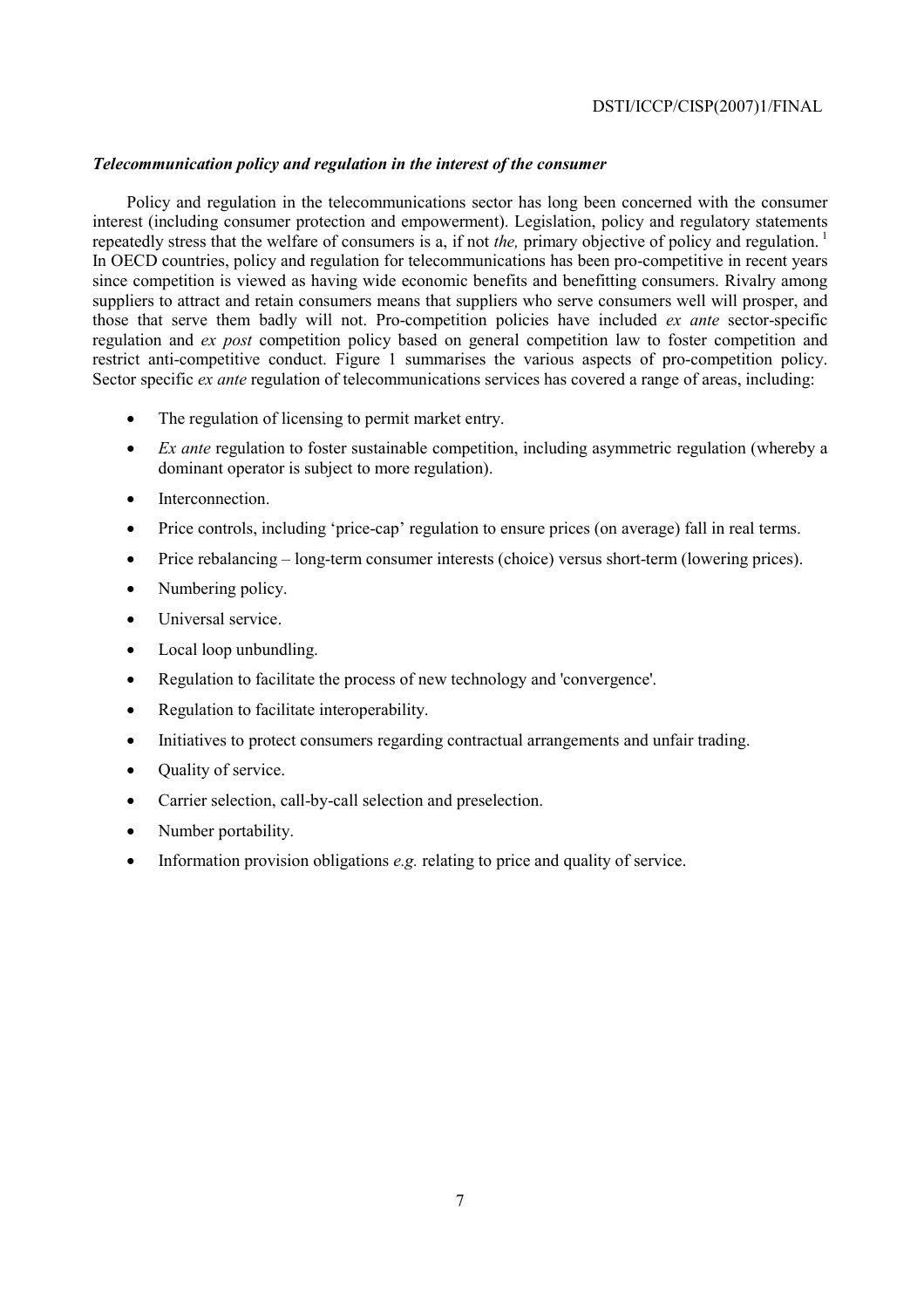

#### **Figure 1. Pro-competition policy measures**

*Source*: Jill Johnstone and Alena Kozakova, "Imperfect Markets", National Consumer Council (UK), October 2006.

Now with market liberalisation and alternative telecommunications suppliers becoming firmly installed in many OECD countries, questions are emerging about the extent to which consumers have 'switched' to these alternative suppliers as much as had been expected. If not, why not? Should policy makers/regulators intervene? If so, how? In seeking to answer these questions, important lessons can be drawn from analysis of the demand-side, including new insights from behavioural economics into actual consumer behaviour.

### *Demand side analysis*

Conventional economics starts with a number of assumptions about consumer behaviour, including that:

- Consumers approach markets with a set and stable set of preferences.
- Consumers are concerned only with their own welfare.
- In aggregate at least, consumers can rationally use available information to make optimal decisions.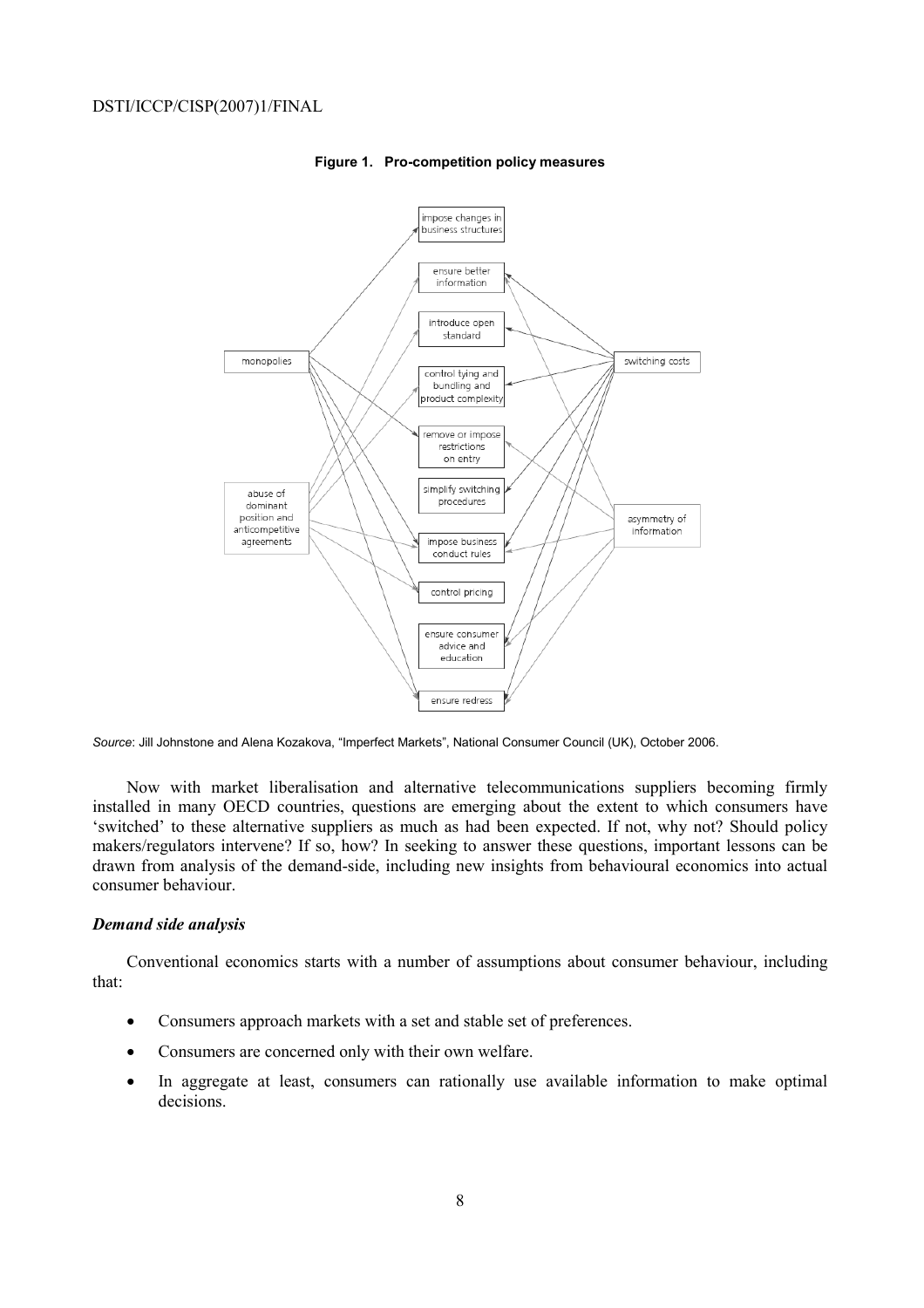• Consumers face a "bounded rationality" (*e.g.* in the form of various costs of acquiring and processing information) and, as a result, rely on 'heuristics' (such as reliance on a firm's reputation and other price and quality signals) in decision-making.

Demand side analysis, including behavioural economics, goes beyond these assumptions. It argues that in some situations consumers consistently depart from behaviour predicted by these assumptions. In other words, consumer choice is biased away from those that would occur if behaviour conformed to the assumption of "rationality". A key issue for a demand-side analysis is examining "what is actually going on in terms of consumer outcomes"? This involves examining the product features as well as consumer choice issues and how the product or service is being offered or presented. An important insight of behavioural economics is that it is not only the product that matters but the context as well.<sup>2</sup>

## *Information imperfections*

The conventional economic approach recognises that information asymmetry and information failure may lead to sub-optimal consumer outcomes. Consumer policy has therefore focused on removing those market failures that prevent consumers who, even though they behave rationally, are nevertheless prevented from making optimal choices that maximise their welfare.

A substantial amount of regulation has been directed at these problems, including misleading conduct laws (*e.g.* prohibition on fine print disclaimers, requirement for plain language contracts); disclosure requirements, product regulation; and regulation aimed at allowing consumers to conveniently switch between suppliers – such as the development of interoperability standards and number portability (as discussed later) in the telecommunications industry. Other potentially useful tools include: provision of comparison data for consumers and the use of calculators (technical tools usually on websites) allowing consumers to enter data to enable them to make price comparisons in complex markets.

#### *Behavioural issues*

Behavioural economics challenges some of the presumptions of conventional economics that consumers make their choices coherently and rationally given their preferences and the constraints upon them. It argues that consumers often fail to act in their own best interests due to behavioural traits such as failure to process information objectively or mis-evaluations about the costs and benefits of prospective decisions.<sup>3</sup> Among the biases identified by behavioural economics traits, the following may be particularly relevant to the telecommunications market and may help to explain how, even where there is adequate information, consumers may be making seemingly irrational decisions in choosing an operator or service package:

- **Choice or information overload**: consumers having too many products or features to compare may experience increased anxiety about the possibility of making a bad choice. This can lead to random choice, or failure to make any choice, resulting in missed opportunities for buyers and sellers. A type of "analysis paralysis" can take hold when information and choices become very complex.
- **Endowment** consumers may be reluctant to give up what they have, even though they would not buy such goods or services if they did not already have them (*e.g.* consumers may stay with the incumbent fixed line provider because of misplaced loyalty, a failure to acknowledge poor choices in the past, or an irrational consideration of sunk costs).
- **Defaults** the ordering of options, particularly in markets where a choice must be made, influences choice. Consumers may tend to take a path of least resistance, particularly if they feel there is a 'normal' option (*e.g.* people may buy 'standard' bundles offered by telecommunications suppliers, even if they do not want the whole telecommunications bundle).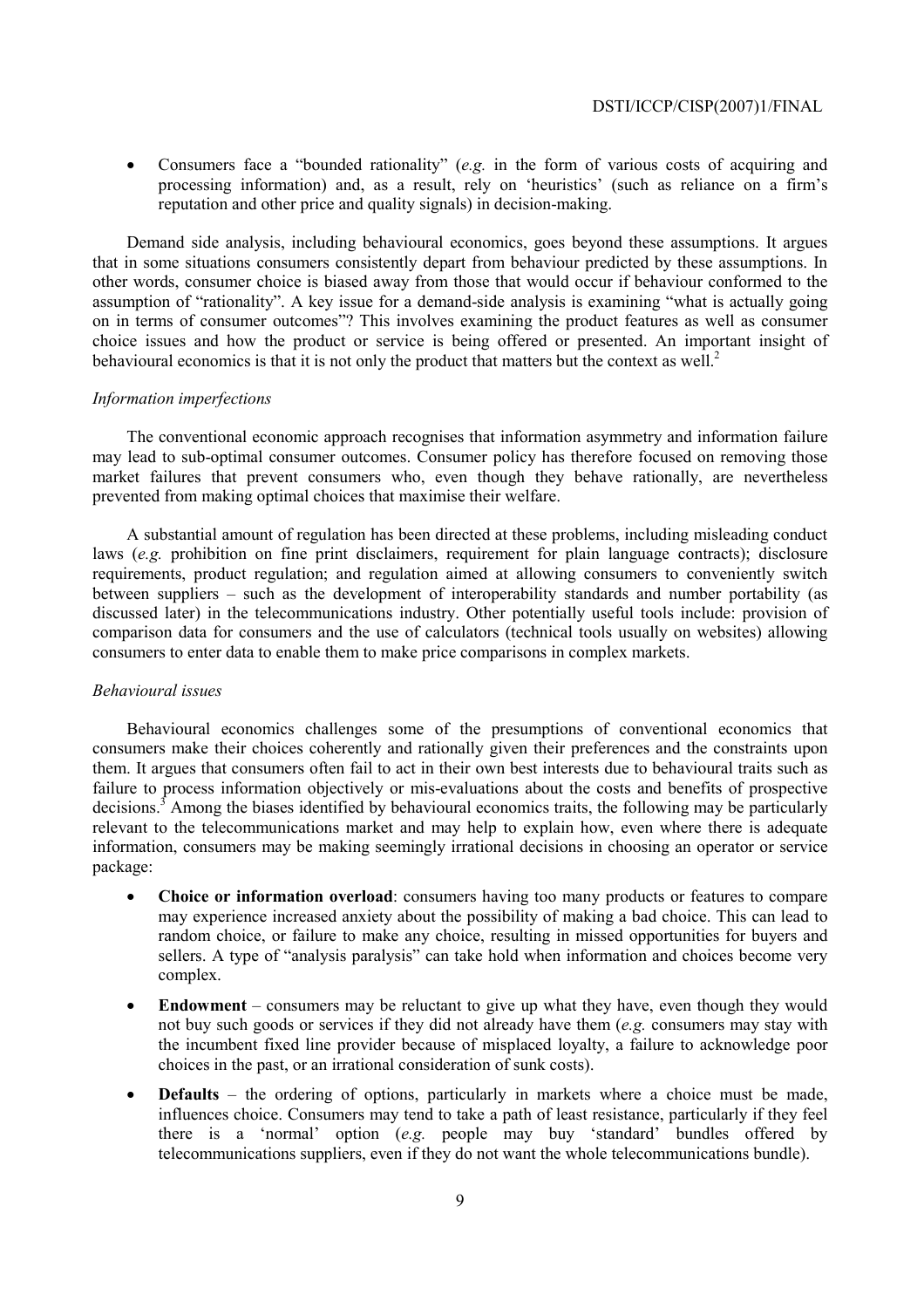- **Hyperbolic discounting** consumers tend to be short-sighted when making decisions with immediate costs or benefits to be weighed against future costs or benefits (*e.g.* consumers may enter long-term telecommunications contracts because they place more value on the immediate benefits of the offer, such as a free or heavily subsidised handset or a reduced first month rate, or free local calls, rather than on the long-term costs of a contract such as high price for calls exceeding a usage 'bucket', the inability to switch to lower-priced alternatives, and the inability to take advantage of latest technology).
- **Framing biases** consumer choice is influenced by the 'frame' in which information is presented. Presentation of *the same* information in a different 'frame', can lead to a different decision. For example, "all calls to national fixed lines free" would obtain a different response than "pay only for national calls to mobile phones".
- **Heuristics** consumers often take short cuts (*e.g.* by following rules of thumb) when the decision environment is too complex relative to their mental and computational capabilities. These rules of thumb are called "heuristics" and are often accurate enough to be useful, but may sometimes lead to sub-optimal decisions.

Instruments for addressing such behavioural bias include: resetting defaults by requiring options to be presented in ways which may lead consumers to overcome "default inertia" and make better choices; reframing by requiring providers to present information in a variety of frames, or in specific frames which may guide sound consumer choice; mandating cooling-off periods allowing consumers an opportunity for rational consideration to overcome the influence of impulsive choice, such as represented by hyperbolic discounting; and general de-biasing by educating consumers of their biases, and helping them develop mechanisms to overcome those biases which go against their self-interest.

## **2. INFORMATION IMPERFECTIONS AND CONSUMER EMPOWERMENT**

## *Consumer detriment resulting from imperfect information*

Consumers can be disadvantaged and suffer detriment when information is withheld, when there is deception in the information provided, or when information is too difficult for consumers to obtain or evaluate. Alternatively, constraints on the ability of consumers to process information can lead to welfarereducing decisions even when the information available is non-deceptive.

Where consumers have too little information, or too much information of inconsistent quality, various types of detriment can arise, including:

- Consumers failing to participate in the market at all, because they have limited awareness of the products and services on offer, or conversely because they are confused by an excess of available information (sometimes referred to as 'information overload').
- Consumers paying too much.
- Consumers not buying the product or service that best meets their needs.
- Consumer disappointment with the product or service, because it turns out to lack the expected level of quality (Ofcom, 2006a).

In order to avoid such harm, consumers may need to be empowered through:

- Awareness of alternative suppliers and services.
- Access to comparative information on the features, prices and quality of the available services.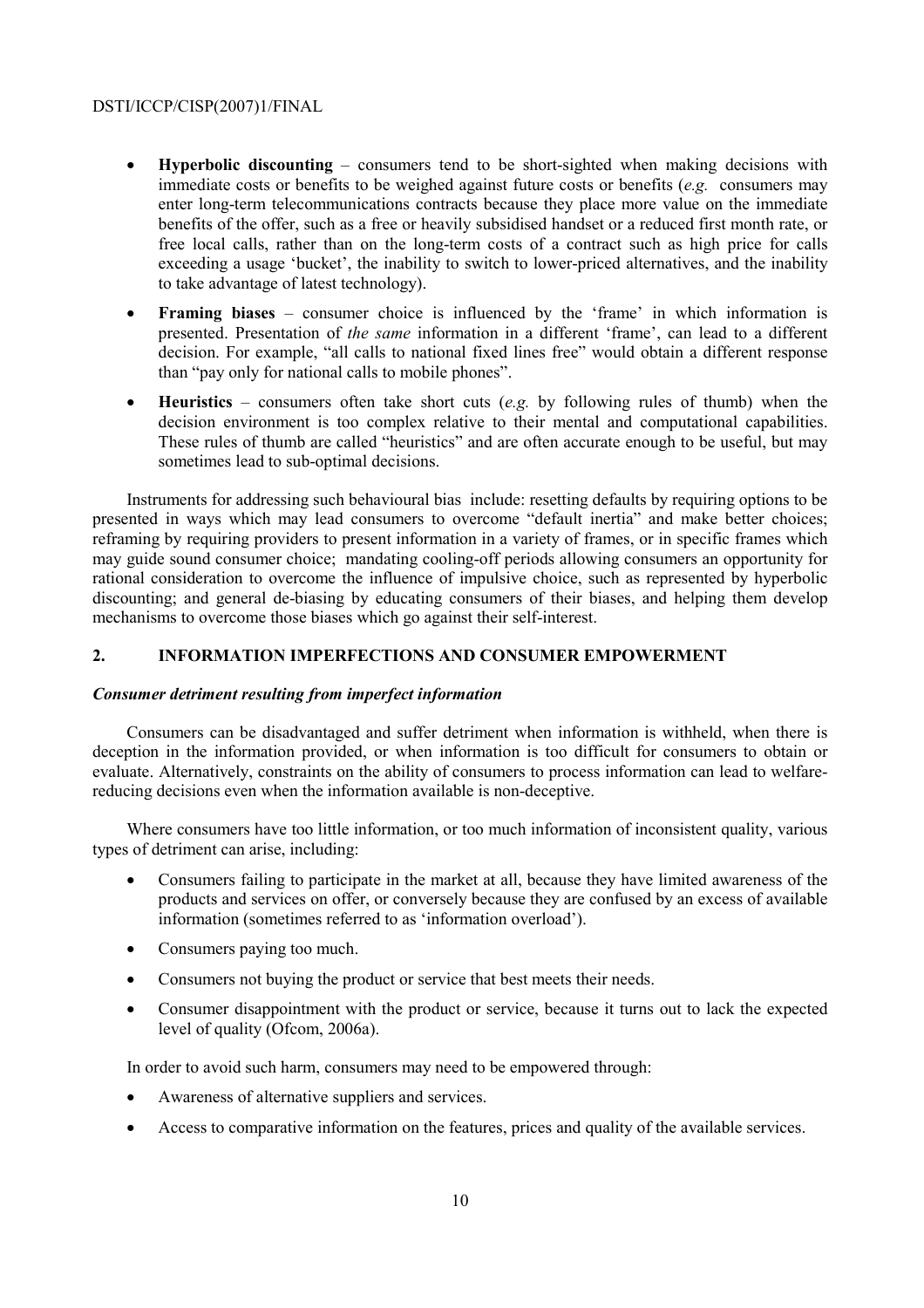• Ability to switch provider at an acceptable cost, including the cost of access to information and on the processes involved in switching.

This section discusses consumer awareness and access to comparative information, while the next section (section 3) discusses influences on switching.

### *Awareness*

Awareness that alternative suppliers are available is critically important. Such awareness has increased significantly over recent years, not least due to increased competition in the fixed line, mobile and broadband markets. In those areas where awareness is lower – notably in relation to fixed line telephony, growing competition is expected to lead naturally to an increased awareness of alternative providers. For instance, the UK communications regulator, Ofcom, does not believe there is a strong case for intervention in this area since research suggests that in general, the majority of consumers are aware of alternative providers of communications services (Ofcom 2006b), although it is recognised that there may be some vulnerable groups of consumers who may not be as aware. Also there may be less awareness of measures such as the availability of price comparison calculators (discussed later), number portability and other aspects of consumers' rights that result in a fear of switching.

## *Access to comparable information on prices and quality*

Constraints on the ability of consumers to process information can lead to non-optimal, welfarereducing decisions even when the information available to them is non-deceptive. For example, comparison of prices for telecommunications services offered by different suppliers is complicated by the wide range of possible consumer usage patterns, detailed variations in price levels and price structures and the large number of possible discount and bundled schemes available. Tariff plans commonly employ an increasing variety of structures and discount schemes such as:

- Per-minute charge with minimum call charge.
- Call set-up charges plus per-minute charge.
- Peak / off-peak rates.
- Volume discounts.
- Discounts on favourite numbers.
- Discounts or free on local calls.
- Cheaper calls as calls get longer.
- Cheaper calls as total usage in a billing period increases.
- Every third minute free.
- Voice calls with different billing increments (one second, one minute, one hour).
- Data calls with billing increments in time and/or Mbyte.
- Flat-rate calls.
- Different peak/off-peak periods (*e.g.* choose your own off-peak period).
- Development of hybrid prepaid and post paid mobile tariffs.
- Subscription charges that decrease over time (*e.g.* every six months).
- Bundling of fixed and mobile, voice and data services.
- Free trial periods for new services.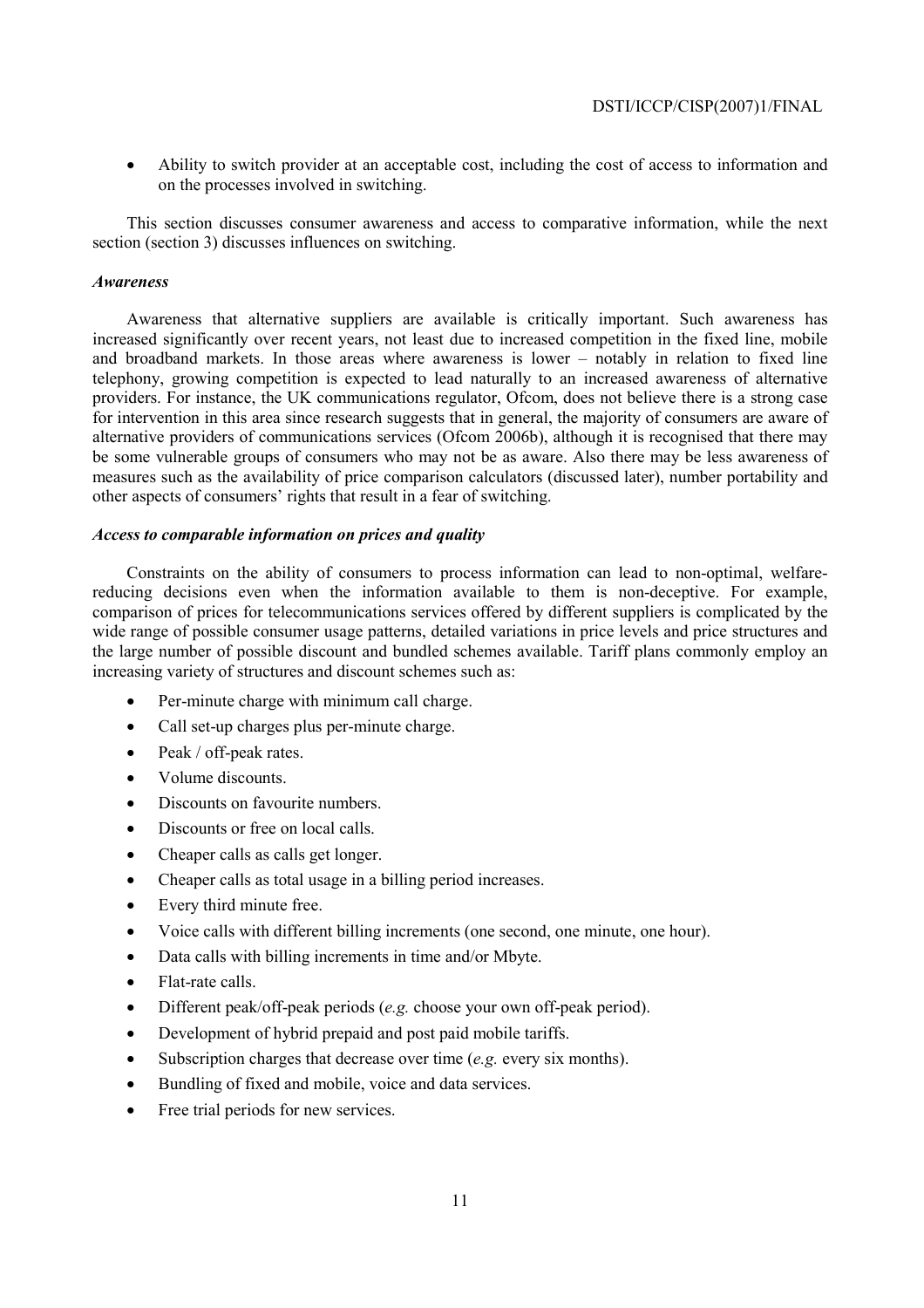Moreover, operators and service providers regularly adjust their pricing strategies either through changes in components of their tariff structure, or the introduction/withdrawal of various discount schemes and service packages. In short, the wide range of tariffs and discount schemes make it difficult for consumers to calculate which tariff, from which supplier, would amount to the best deal or an improvement on their existing service. To make a fully informed decision, consumers would need to study a detailed breakdown of their call profile (the number, type, duration and timing of calls made). A survey in the United Kingdom, for example, indicated that over one third of consumers found it difficult to compare prices in the fixed, mobile and Internet market segments (Ofcom 2006b).

#### *Fixed line price comparisons*

In the fixed line market, consumer confusion can arise both in the purchase of local and long distance services. Many operators have begun bundling local and long distance calls with line rental access and have introduced various pricing scheme combinations which allow consumers to choose between higher line rental and associated lower local and long distance call prices or lower access and higher call charges. In many cases the bundled offers come with a certain number of local or long distance calls being provided without additional charge as part of the package.

In Ireland, for example, eircom's tariff plans bundle line rental (either PSTN or ISDN) with calls. eircom Talktime has four levels and is aimed at residential consumers and consists of a core package which bundles rental with local and national off-peak calls as well as up to two value-added phone services such as mailbox or call forwarding. The plans also offer additional minutes for calls to a nominated local or national number ("Call a friend for free minutes"). Mobile and international "add-ons" are also available for an additional fee. Carryover of minutes is allowed into the next billing period, but not thereafter.

Similarly, in August 2005, France Telecom launched "*Atout Téléphone*" (telephone advantage), a new range including four unlimited packages, two of them including a package of call minutes to fixed lines, mobiles, Europe and North America, and a package offering a price/minute reduction, for a monthly subscription. (The unlimited calls to mobiles was subsequently withdrawn by the operator and a limited number of hours of mobile calls introduced. $)^4$ 

A variety of other fixed line residential pricing packages are available in other telecommunications markets where competition prevails. Although such pricing plans offer benefits to consumers and can provide the convenience of "one bill", they also increase the complexity of choice faced by consumers especially when competitors respond with their own bundled offerings that provide alternative pricing and usage combinations. Consumers have to consider a wide range of variables in regard to dozens of fixed line pricing packages offered by several providers. This wide choice can create information overload and confusion and can prevent consumers from making optimal choices concerning the most appropriate fixed line option consistent with their usage patterns and budget constraints (NCC, 2005).

#### *Price comparisons in the mobile market*

Strong competition in the mobile market offers potentially significant benefits to consumers who have a wide range of different plans from which to choose. For instance, Table 1 indicates a variety of midrange plans for mobile telecommunications consumers in Australia. By paying a flat monthly fee of AUD 49 (about USD 40), a consumer can obtain between AUD 200 (USD 160) and AUD 300 (USD 240) worth of calls (depending on which operator is chosen) as long as they stay below the allocated limit of call charges.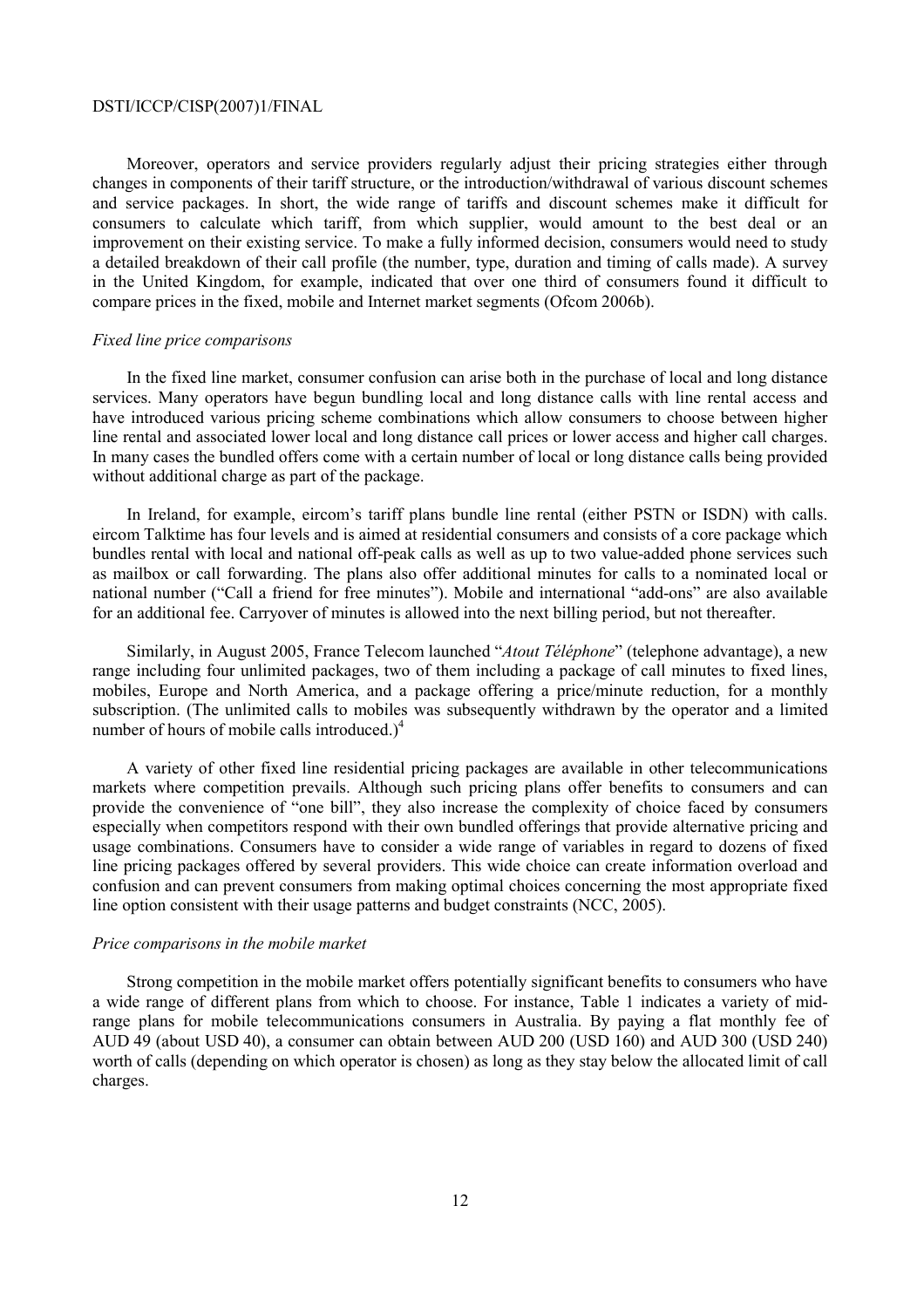| Carrier |            | <b>Credit</b> | Cost    |
|---------|------------|---------------|---------|
|         | Gotalk     | \$200         | \$45    |
|         | Telstra    | \$200         | \$49    |
|         | Austar     | \$230         | \$49    |
|         | Virgin     | \$230         | \$45    |
|         | Primus     | \$230         | \$49    |
|         | AAPT       | \$240         | \$49    |
|         | Simpliciti | \$240         | \$47    |
|         | Dodo       | \$250         | \$49.90 |
|         | Slimtel    | \$250         | \$49    |
|         | Vodafone   | \$280         | \$49    |
|         | 3 mobile   | \$300         | \$49    |
|         | Optus      | \$300         | \$49    |
|         | - - -      |               |         |

**Table 1. Mid-range mobile telecommunications plans in Australia** 

*Source:* PhoneChoice quoted in the *Age* Newspaper, 7 March 2007.

However, consumer surveys across a number of OECD countries have revealed that consumers find it difficult to compare mobile pricing plans offered by different operators because of the wide variety of plans with complex rate structures that impose different restrictions on use. In many countries consumers pay different amounts for calls depending on whether the called party is on the same network as the caller or not. In addition, call prices may depend on the time the call is made and how many calls the calling party has already made in the relevant billing period. In many cases consumers have even expressed difficulty in choosing between mobile pricing plans offered by the same operator (ACMA, 2006).

Comparison of retail prices of mobile plans can be difficult also because of the bundling of calling and access charges. For example, plans with higher monthly access charges usually come with a larger number of unmetered call minutes. Also adding to the complexity is the range of mobile packages offering different combinations of monthly charges, free calling minutes, and peak and off-peak calling rates.

In the United States, consumer advocates have complained that operators make it extremely difficult to determine the final price of a mobile service by incorporating a range of surcharges in call prices that are not immediately apparent in the prices publicised in consumer advertising and promotional literature (Illinois PIRG, 2005). Consumers in the United States can turn to local and national consumer groups for surveys and other data on mobile services. The media in the United States frequently compare and publicise differences in service, quality and price. There are several dedicated websites that also provide price comparisons. In Korea, the Ministry of Information and Communication has a website allowing users to search for their optimal tariff package based on their mobile usage pattern. The site also allows users to compare their current tariff package with those of other operators.<sup>5</sup>

There have also been complaints from consumers that services included and excluded in a capped plan from some operators were not clearly explained to them. For instance, services such as text or picture messaging and data such as Internet content might fall outside a capped plan, being billed on top of the flat monthly fee. Consumers have also complained that they have been unaware that they have breached a cap since some operators provided no tools enabling them to monitor their usage, hence it is all too easy to exceed the limit and be subjected to high excess charges.

These complaints seem to be supported by the apparent inability of many consumers to effectively utilise the inclusive (or 'capped') minutes available in many mobile packages. A UK survey (NCC, 2006) disclosed that one-third of consumers do not use all the inclusive minutes available to them. Notably, almost 20% of those on monthly contracts claimed that they usually use less than half of their inclusive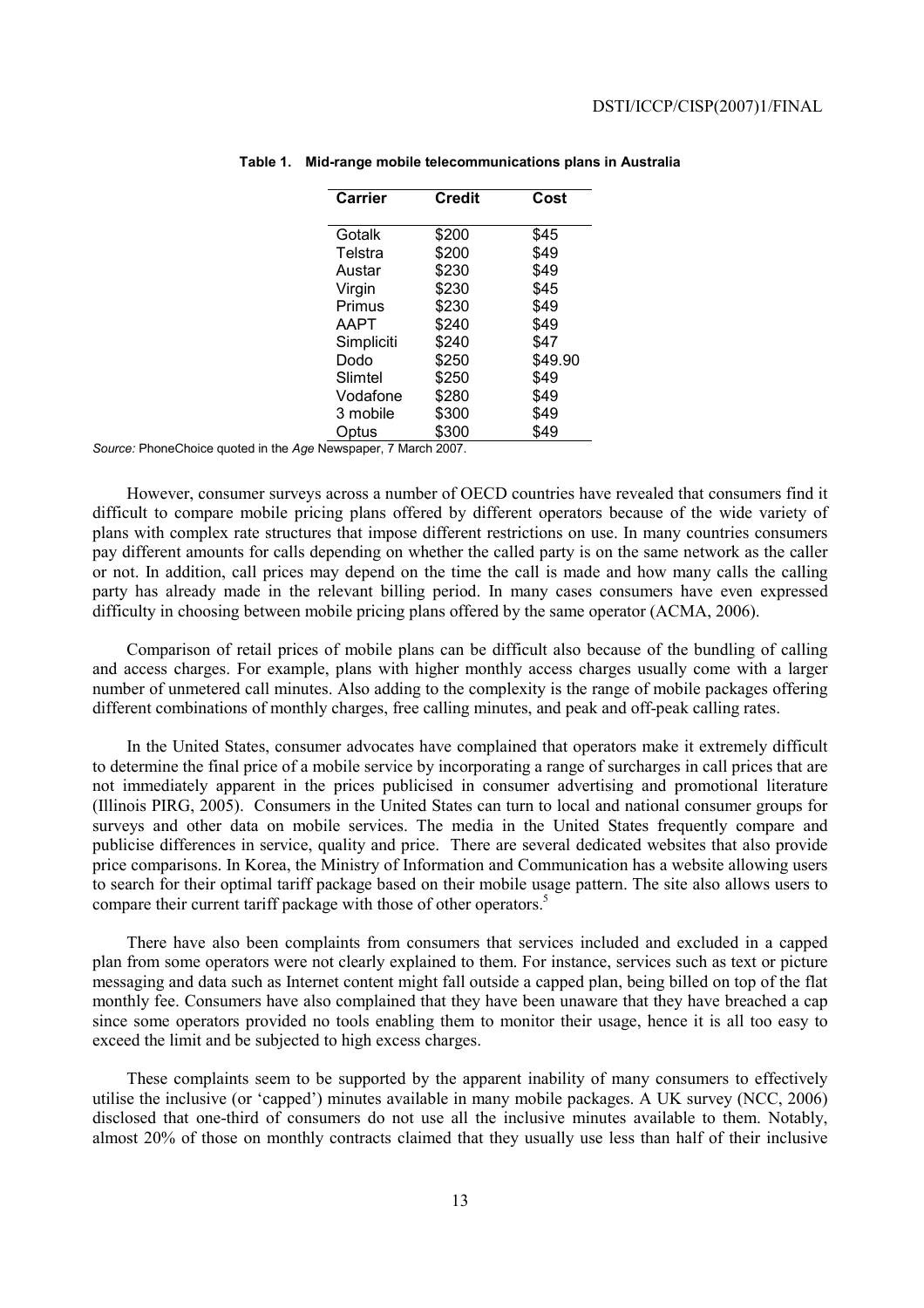minutes. By contrast, 40% of consumers usually buy more minutes than those allocated to them as part of their package. This suggests that many consumers may either: systematically overestimate usage levels and choose plans with higher rental charges and more available minutes than they actually require, or underestimate usage and end up paying significantly higher prices for additional minutes above those provided as part of their pricing plan.

A recent academic study has suggested that some mobile operators in the United States take advantage of consumer misperception in underestimating usage requirements (Bar-Gill, 2006). The study found that there is a steep jump in per-minute charges when consumers exceed a plan's usage limit. Many contracts specify an increase of more than 100% in the per-minute price, with some contracts specifying increases of 200% and above. The study observes that such significant increases do not reflect a corresponding change in the provider's per-minute cost.

A further problem in the mobile market relates to the lack of transparency of charges for international roaming. Roaming charges are complex and not well understood by consumers. Indeed, some consumers may not even be aware that these charges exist. Even though all operators charge mobile subscribers for receiving incoming calls while roaming overseas, UK research suggests that a third of small to medium enterprises either do not know whether they are charged for receiving incoming calls when roaming, or believe that they are not charged (Oftel 2001). In June 2007 the EU announced decisions to significantly reduce roaming charges. Another development is the implementation of a website dedicated to publicising roaming tariffs (http://ec.europa.eu/information society/activities/roaming/index en.org). Also a GSM Europe web site contains a roaming charges tool allowing comparison of prices within Europe (http://www.roaming.gsmeurope.org).

### *Hyperbolic discounting in mobile telephony*

The high prices set for call minutes beyond the plan limit may be one illustration of "hyperbolic discounting" by consumers who heavily discount the prospect of such costs in the future. Providers can exploit consumers' underestimation of their future telecommunications usage by bundling airtime, handsets, and other services such as voice mail. The high long-term prices consumers end up paying subsidise the free or heavily subsidised handsets, free calls and voicemail etc.

### *Difficulties in comparing broadband prices*

Price complexity is also a key characteristic of broadband service packages. As an example of the complexity involved, a consumer in Australia seeking a broadband plan could be confronted by more than 2 000 plans from more than 500 ISPs. These plans differ in regard to the monthly price charged, the upload and download speeds offered and the degree to which the speeds are "shaped" above a certain level, the amount of prepaid data provided as part of the plan, the price charged for excess data above the maximum allowance and the set-up fee involved.

Moreover, there continue to be sharp changes in Internet prices. While these changes can provide consumers with financial benefits, they can also add to the difficulty in making price comparisons. Indeed, in the United Kingdom, the prices of broadband Internet access has dropped so much that they have become cheaper than dial-up service. According to SimplySwitch.com (a price comparison service), consumers with a dial-up connection are now able to make significant savings by switching to broadband, irrespective of whether they pay per minute or a monthly fee for unlimited access.<sup>6</sup>

SimplySwitch estimates that pay-per-minute dial-up consumers who use the Internet for just two hours per week could save money by switching to broadband. SimplySwitch estimates that nearly all Internet service providers offer unlimited broadband packages that are significantly cheaper than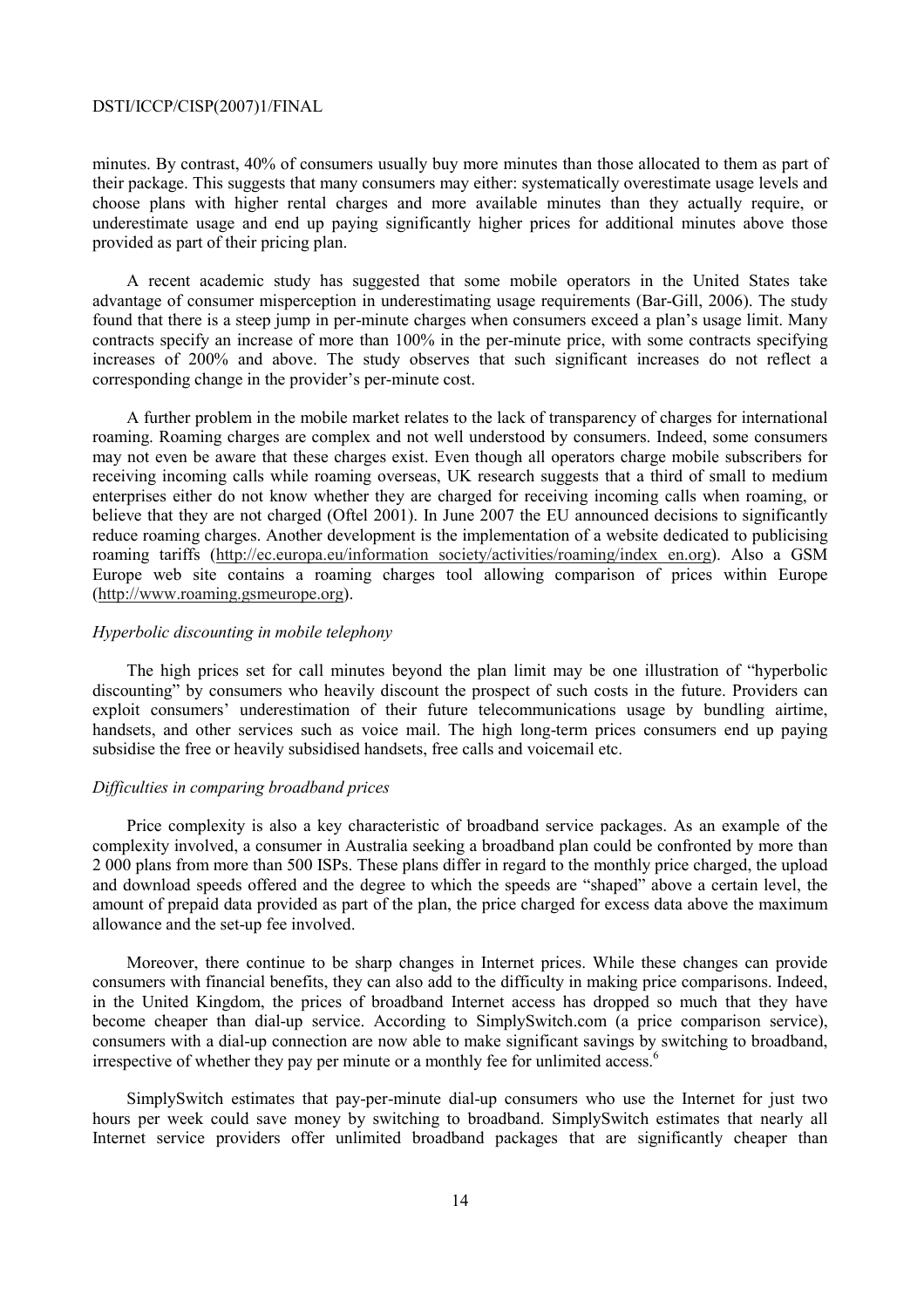equivalent dial-up deals. Telewest and NTL customers could save about GBP 60 per year by switching to broadband while those with Tiscali and AOL could save GBP 33 and GBP 12 respectively per year. This development provides an interesting situation that allows assertions about consumer behaviour to be tested. If Internet consumers are indeed aware, rational and 'empowered', a significant switch from dial-up to broadband might be expected to occur.

## Bundling

The provision of bundled services offering fixed services together with a combination of mobile/broadband/digital TV offer lower prices, a single bill and new innovative services which is giving consumers the opportunity to purchase services that are more tailor-made. But it also means that consumers face an increase in complexity – not just in the number of communications services they buy but also in the complexity of each individual service. And, because each bundle available has a different set of characteristics this may also lead to difficulties in comparing offerings. Thus services which facilitate the comparison of the prices of service bundles should be encouraged. In this context Ofcom has indicated that it will extend accreditation to and encourage services that allow consumers to compare services bundles (Ofcom 2006a).

### *Improving access to price comparison information*

Market solutions can emerge to address information asymmetries. For example, there are Internetbased companies<sup>7</sup> that provide price comparison information to assist consumers to make informed decisions, including whether to enter into a contract with a supplier. These services may also provide information on how to switch supplier once a contract has been entered into.

Regulators too may have a role to play in enabling consumers to make effective choices, particularly as the ability to compare and switch offerings becomes more complex as a result of service bundling, convergence and NGN. This could be achieved by encouraging suppliers to change the way they present information to their consumers. The presentation of prices in a standardised, more quickly comprehensible manner/form can assist in this regard. Or it could mean a regulator promoting intermediaries that provide price comparison information. In some cases – perhaps where more generic information about communications markets as a whole and opportunities for switching is required – a regulator may sometimes be best placed to provide information itself.

However, the benefits of possible regulatory intervention to promote information disclosure have to be weighed against the disadvantages. In the United States, the Federal Communications Commission (FCC) found that once competition in the wireline, long distance telecommunications market was robust, a requirement that operators publicly file tariff changes with the FCC chilled competition in the market. The filing of a tariff also signalled to competitors the pricing strategy of the operator and, under US law, relieved the operator of the responsibility of alerting individual consumers of a price change. In 2001, wireline long distance services were de-tariffed.

Under Article 22 of the European Union's Universal Service Directive (2002), the National Regulatory Authorities (NRAs) can force suppliers to participate and publish information for consumers.<sup>8</sup> The EC has identified two main problems in relation to the transparency and publication of consumer information (EC, 2006). Firstly, callers are often unable to find out, or are not aware of, which tariff applies to their services. For example, when calling a premium rate number, consumers are not always adequately informed on the price involved or even on the type of service behind the number. Another example is that a mobile call to a number advertised as "free-phone" may be not free. Secondly, the EC recognised that making price comparisons can be difficult for consumers, particularly in cases of service bundling.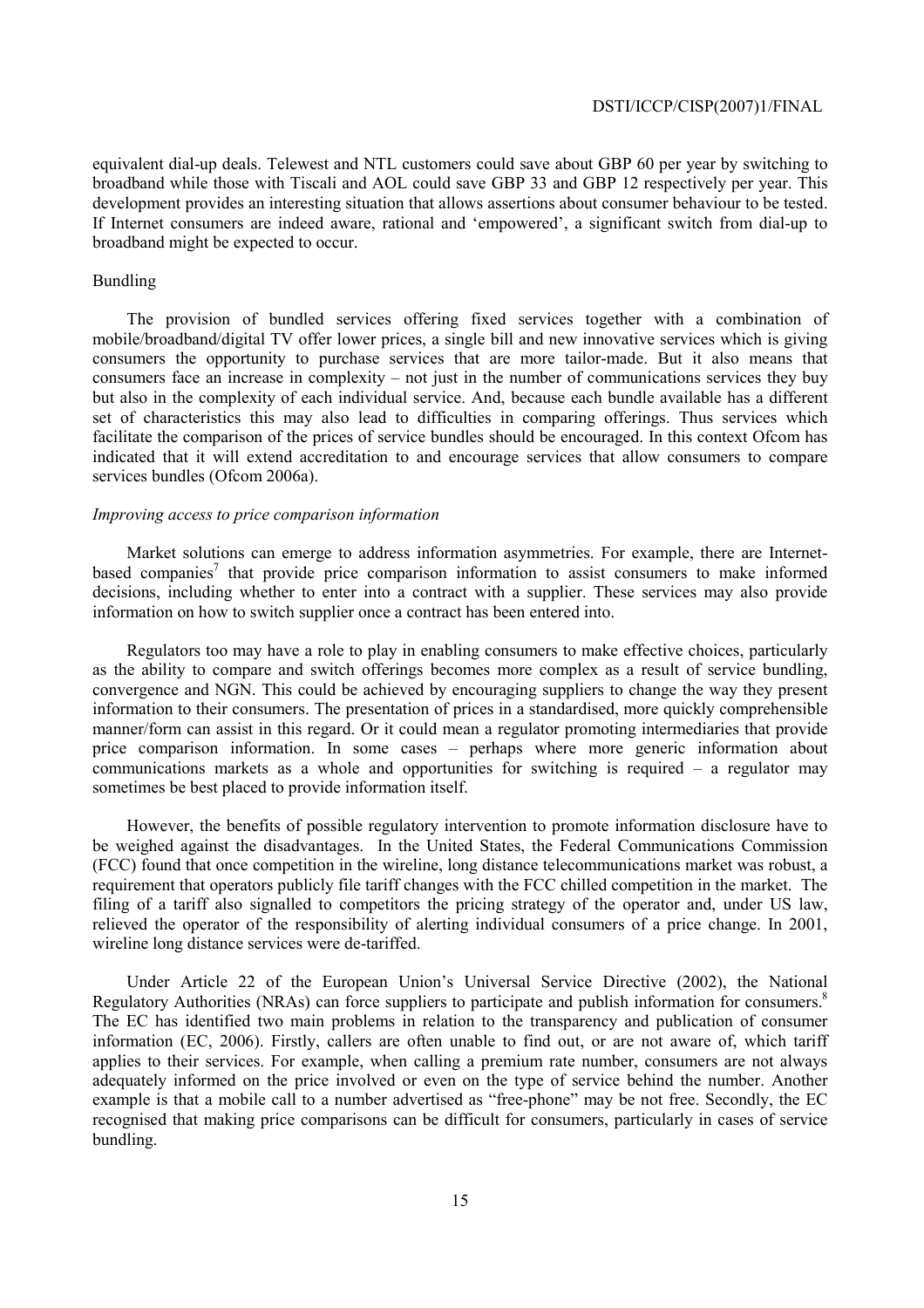The EC suggested changes that would:

- Give NRAs powers to require from operators better tariff transparency (with the possibility to agree technical implementing measures at EU level) to ensure that consumers are fully informed of the price before they purchase the service.
- Ensure that third parties have the right to use without charge or hindrance publicly available tariffs published by undertakings providing e-communication services, for the purpose of selling or making available comparative price guides.
- Empower NRAs to make price guides available where the market has not provided them.

A number of national regulators have been encouraging the provision of devices such as price comparison calculators. For example, in 2002 Oftel introduced the 'PASS' scheme enabling it to accredit websites that compare the prices and services of different suppliers impartially and accurately (according to standards specified by Oftel). Ofcom has also proposed a new improved scheme aimed at addressing the increased complexity resulting from convergence and service bundling by extending accreditation to services that enable consumers to compare service bundles. Ofcom believes that this new improved scheme, offering consumers quality-assured price comparison services for both single and bundled communications services would be the most effective means of ensuring wide availability of effective price comparison information.

In Ireland, too, the regulator Comreg supports an interactive website (www.callcosts) to help consumers in comparing the cost of personal/non-business mobile, home phone and broadband price plans.

In Portugal, Anacom has installed an on-line tool for price comparison calculations (http://www.anacom.pt/template30.jsp?categoryId=60307). This "Tariff Monitor" includes national voice calls (*i.e.* calls made from national mobile networks to national mobile network numbers in the domestic territory and to fixed network geographic numbers), SMS and MMS.

### *Comparing quality of service*

To benefit from competition, consumers need to be well informed, not just about price but also on the qualitative aspects of the service. Consumer research indicates that quality of service is the second most important driver of switching after price (Ofcom, 2006a). Business as well as residential consumers are interested in quality of service comparisons. For instance, in the United Kingdom, the majority of small and medium sized enterprises (SMEs) indicated a keen interest in comparing quality of service for both fixed line (74%), mobile (82%) and Internet (87%) (Ofcom, 2006a).

In a competitive market there are clear incentives for providers with a high quality of service to let consumers know about it. In some countries service quality is a major factor in the promotion of competitive services. For instance, in the United States, it is the focus of significant industry educational (advertising) efforts, such as Verizon Wireless' "Can you hear me now" campaign. But there is little economic incentive for those providers offering a low quality of service to produce timely and accessible comparable quality of service information.

Even though there is considerable information available on quality of service, it does not seem to be providing consumers with the information they want. Australian research, for example, has found that 65% of residential consumers and 74% of businesses believe that it is difficult to compare the service features of different telecommunications companies (ACMA 2006). Specific quality of service issues that have been identified in fixed line, mobile telephony and broadband markets are discussed below.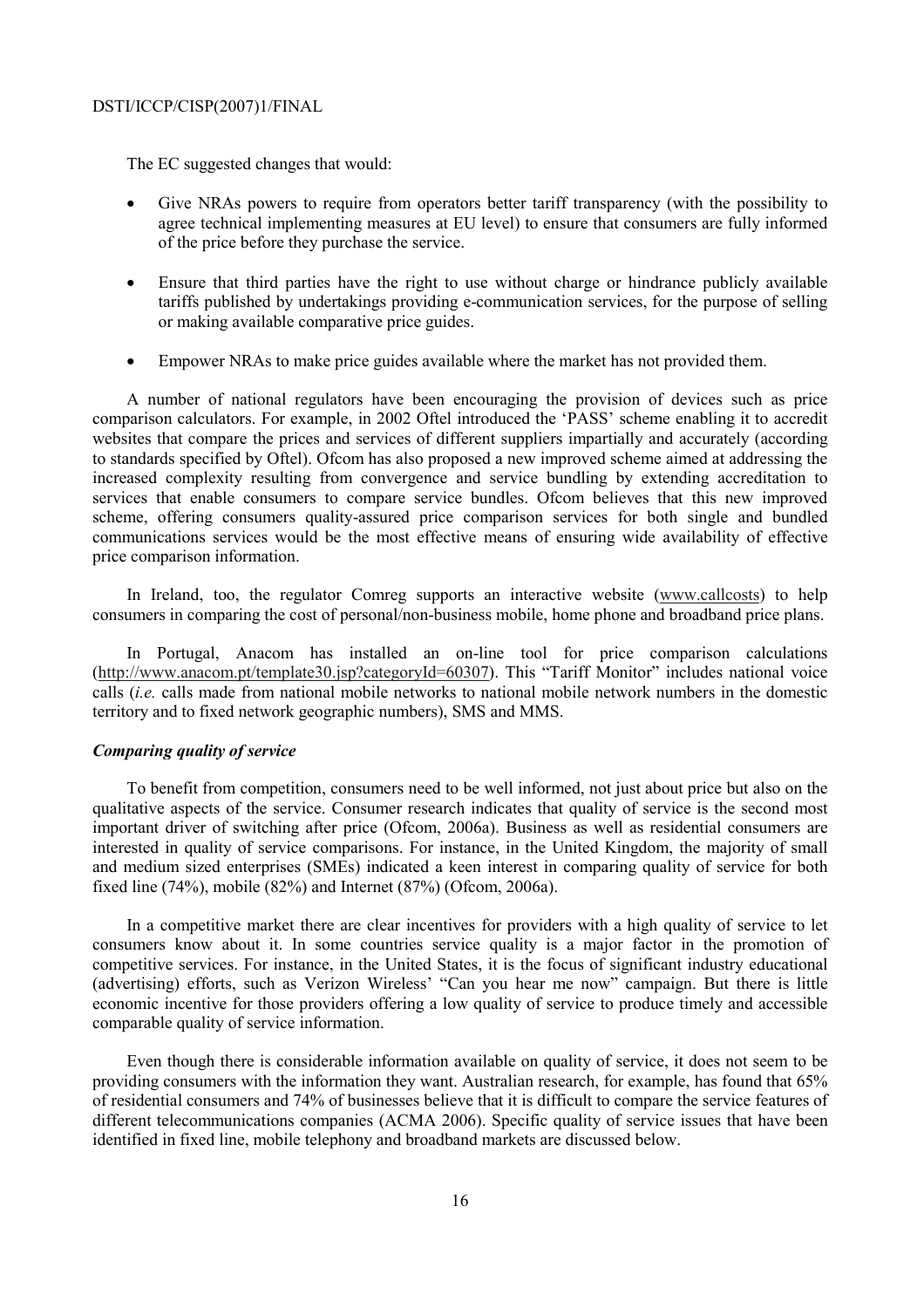### *Fixed line quality of service*

In the fixed telephony market, many OECD countries require operators to report quality of service indicators regularly both to the regulatory authority and to consumers.<sup>9</sup> Various countries also have standards that must be met in respect to established indicators. Canada, for example, sets targets for quality of service and imposes financial penalties on operators that do not achieve the targets.<sup>10</sup> In Portugal, ANACOM has installed regulations that establish a set of quality of service parameters that can be measured (and effectively compared) and published for end-users. In the United Kingdom, the importance of readily 'comparable' quality of service indicators is recognised with General Condition 21 providing that: "Communications Providers shall, on the Direction of Ofcom, publish comparable, adequate and upto-date information for end users on the quality of its service" (Ofcom 2006b). In accordance with this provision, Ofcom published a Quality of Service Direction in January 2005 requiring certain fixed voice service providers to publish comparable, adequate and up to date information for end users on quality of service.

Despite the existence of various types of information on fixed line quality of service, many consumers indicate that they would prefer greater levels of quality of service information to be made available. A UK survey, for example, found that 31% of fixed line consumers would prefer more readily comparable quality of service information to be made available (Ofcom 2006b).

#### *Mobile telecommunications quality of service information issues*

Evidently, a large number of mobile telecommunications consumers consider that it is overly difficult to compare the quality of service levels being offered by different operators. A Canadian survey, for example, found that only 44% of mobile telephony consumers believed that it was easy to compare the service levels offered by mobile operators. Notably, Table 2 indicates that this percentage has been falling steadily since 2003 with 55% in 2003, 47% in 2004 and 44% in 2005, suggesting that more and more Canadian mobile telecommunications consumers are finding it less easy to compare quality of service levels.

|                                                     | 2003 | 2004 | 2005 |
|-----------------------------------------------------|------|------|------|
| Easy to compare                                     | 55%  | 47%  | 44%  |
| Not easy to compare                                 | 33%  | 36%  | 36%  |
| Don't know/did not answer or service does not apply | 12%  | 16%  | 20%  |

*Source*: CRTC, "Status of Competition in Canadian Telecommunications Markets", October 2005.

Similar results have been reported across a number of other OECD countries (Milne 2006). In Australia, consumers have expressed high levels of dissatisfaction with the difficulty in accessing comparable performance information for mobile services and with the information produced by carriers that makes it difficult to compare products within and between service providers (ACA, 2001).

However, despite consumers indicating that they find it difficult to compare quality of service differences among operators, interestingly a UK survey found that a majority of consumers indicated that they are unlikely to use such information even if it were easily available to them (Ofcom 2006b). This may indicate that price is a more important criterion to consumers than quality comparisons. It may also indicate dissatisfaction with the indicators currently used.

The difficulties faced by consumers in using quality of service information (Barrow 2007) has led many regulators around the world to attempt to improve the breadth and depth of quality of service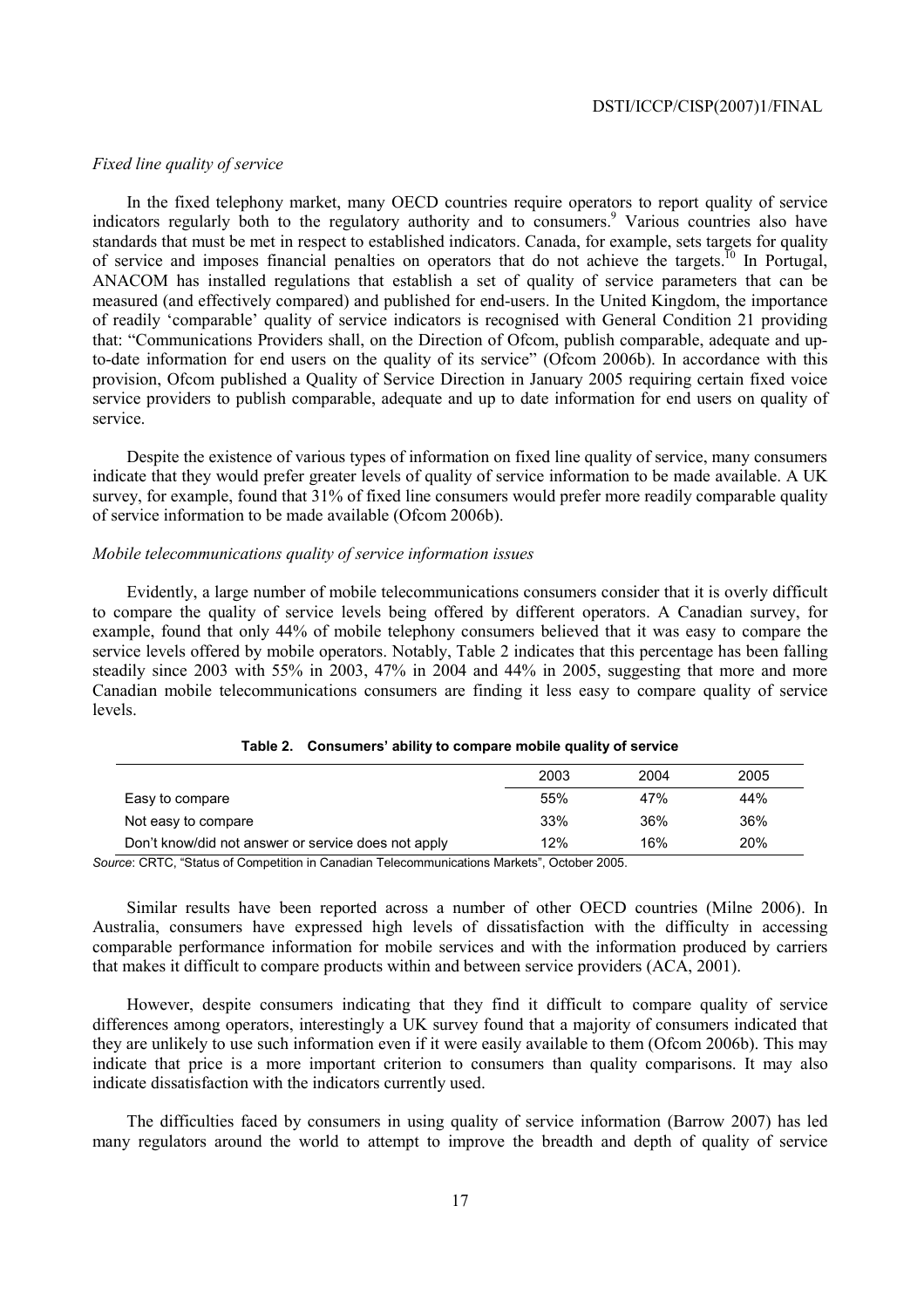information made available in the market (Milne 2006). However, such attempts to develop consistent, comparable indicators have had only limited success (Sutherland 2006). Issues that have proven controversial and difficult to resolve include consistency of sampling, sampling handling, measurement methods and data qualifiers and the development of consistent conditions under which measurements are carried out (Milne 2006). For example, until 2002 the Australian Communications Authority (ACA) required that carriers reported regularly on a defined set of key performance indicators. In its 2001-2002 Telecommunications Performance Report, however, the ACA indicated that it would cease publishing the data because, while all of the carriers were complying with the requirements, they were not reporting the data in a consistent, comparable manner (ACA 2002).

In the United States, media and consumer organisations are the primary source of information on quality of service for mobile communications. However, some operators have responded to requests that they develop a quality of service reporting framework by arguing that:

- The information is business sensitive and proprietary. Revealing it could damage a carrier's competitiveness by alerting its competitors to the strengths and weaknesses of its network.
- The information would not be useful to consumers trying to compare one carrier's performance with that of another carrier. Data would not be suitable for comparisons because carriers do not measure performance using a single set of standards. Also, systems using different transmission technologies respond differently to overcrowding on the network.
- The information might not be completely accurate. For example, if callers turn off the power on their phones to end a call instead of pressing the "end" button, the network might record that as a dropped call.
- Because their networks are changing rapidly, network performance data would be out-of-date before it could be used.
- Performance is affected by various transient factors, such as time of year, weather, and unusual periods of demand that tax network capacity (GAO, 2003).

In the United Kingdom, the Direction on quality of service was applied only to fixed providers as mobile operators had put in place a process to self-provide the information. For instance, mobile operators have developed a website (www.topnetUK.org) that allows consumers to compare the geographic network performance and voice call quality of each of the GSM mobile network operators (O2, Orange, Vodafone and T-Mobile). The participating mobile operators have commissioned an independent test company to regularly drive around the United Kingdom making in-car test calls on all four networks on selected roads, motorways and in selected towns and cities. Surveys are ongoing and updates are scheduled weekly.

### *Broadband quality of service*

Because of the nature of the Internet, Internet Service Providers (ISPs) can only provide a "best efforts" service, with a target data rate, but no guarantee that this will always be achieved. A number of factors can affect the consumer's experience of an Internet connection that do not relate to the ISP, including:

- The consumer's PC, modem, and software.
- The application or content used by the consumer, *e.g.* e-mail, music or video.
- The protocols used by Internet applications.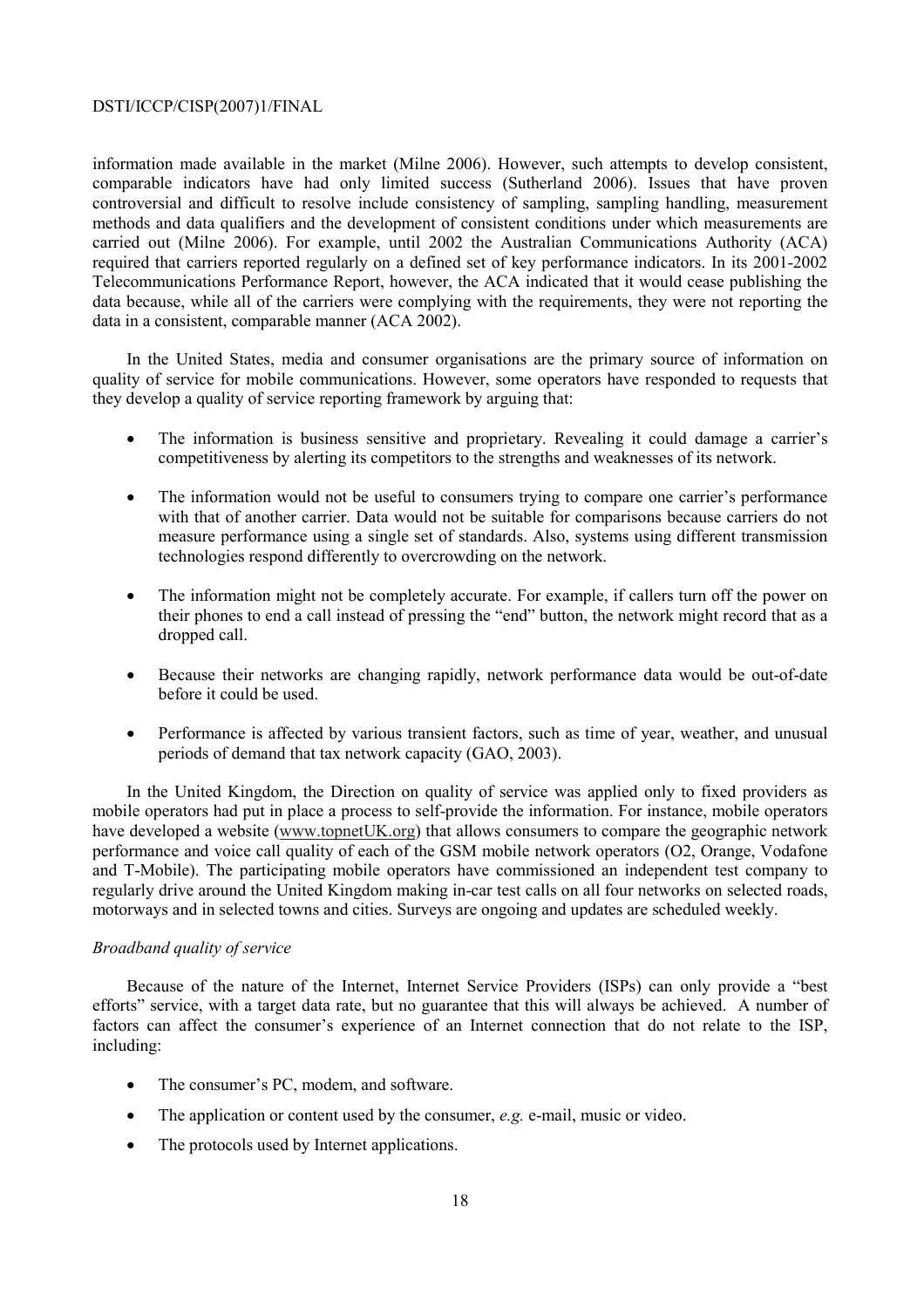- Capacity on shared domestic and international Internet resources.
- The popularity and capacity of content providers' web resources.
- Packetisation of information, which means that there are no dedicated data circuits and therefore variable rates at which data is transferred.

In many cases, therefore, data rates actually achieved can be significantly below those advertised. Many consumers of broadband Internet services do not understand the service characteristics and limitations of the service. In the context of such limited consumer knowledge, there is a tendency to market broadband on the basis of simple promises such as broadband being very fast or 'always on' and this can lead to disillusionment when such promises are not met. A number of areas of concern have been identified.

- In relation to speed, some consumers are not made clearly aware that there may be limitations on availability of the speeds promised, or that the advertised speeds are usually maximums or based on 'best endeavour' rather than guarantees. (However, in Portugal, Internet Access Service providers are obliged to give their clients information about limitations to speed capacity every time they publish quality indexes for maximum and average speed as set out in http://www.anacom.pt/template31.jsp?categoryId=191103).
- The widespread imposition of download limits or caps expressed in Megabytes or Gigabytes that do not give consumers a clear understanding of how much content they can actually download.
- The lack of information about technology compatibility issues. This includes the need for hardware or software upgrades to deal with broadband services.

Research in the United Kingdom indicates that the majority of consumers are unaware of two key issues that might affect the quality of service of their broadband connection (Ofcom 2006b). These are the "contention ratio" which is a measure of the number of users simultaneously sharing bandwidth, and the imposition of usage caps. Both contention ratios and usage caps are almost ubiquitous in broadband service agreements. Most users are either unaware of what the terms mean and/or have an incorrect understanding of how these terms apply to them. For example, according to one study, 90% of all consumers with broadband connections had never heard of the term "contention ratio". Similarly, over 70% believed wrongly that there was no usage cap on their broadband connection (Ofcom, 2006d).

Very few countries regulate or report on broadband quality of service. Regulators in non-OECD countries that do so (such as the InfoCom Development Authority in Singapore, the Malaysian Communications and Multimedia Commission and the Telecommunications Regulatory Authority of India) measure various technical indicators such as:

- Network latency.
- Packet loss.
- Bandwidth utilisation/throughput.
- Service provision/ activation time.
- Upload time to the service providers FTP site.
- Download time from local and overseas websites.
- Service availability/uptime.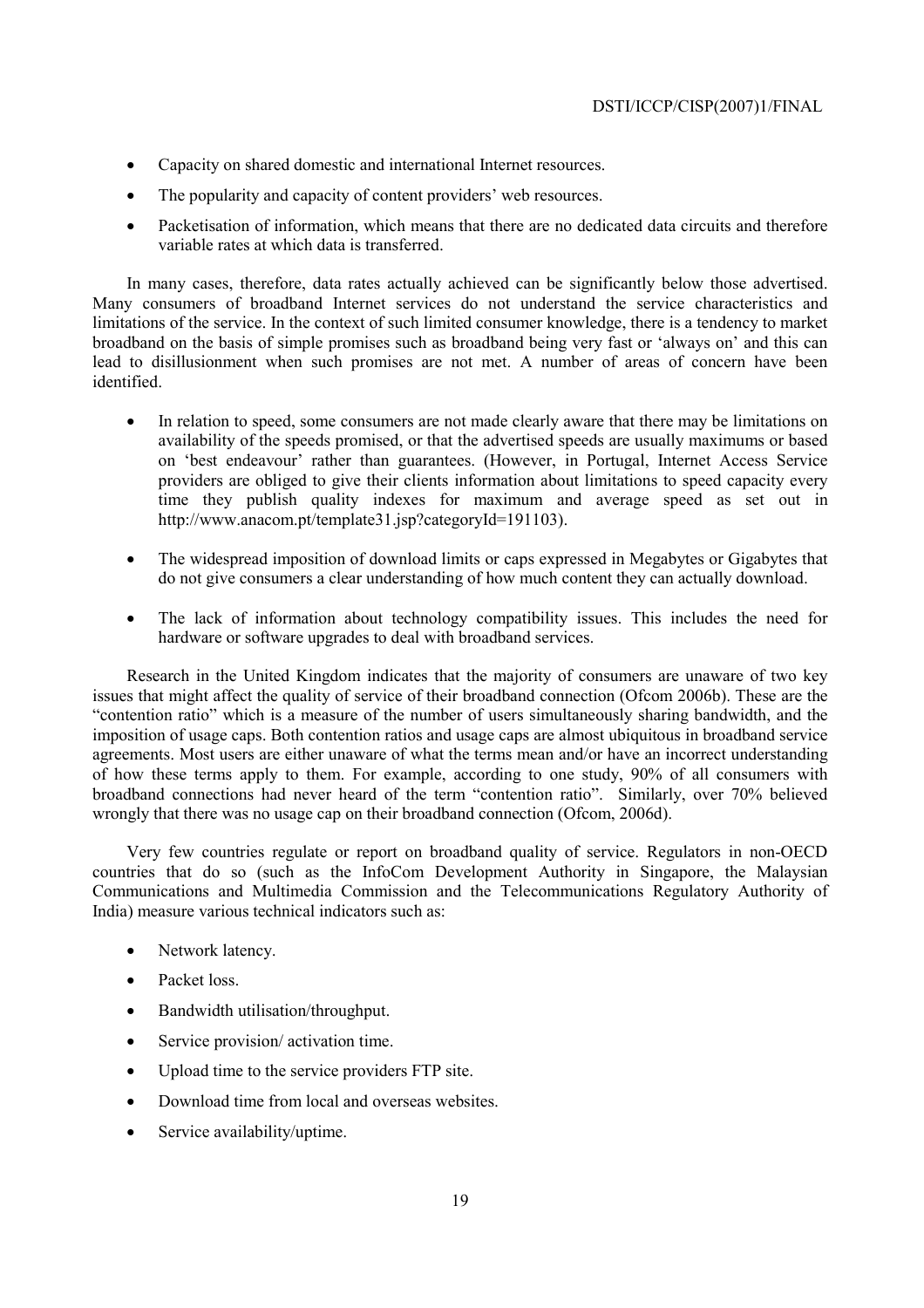- Fault repair/ restoration time.
- Static IP address allocation.

There are other difficulties for instance: supply time; fault repair time; response time for client complaints/request for information; response time for operator services; percentage of invoices claimed, etc. These are quality of service issues that may be as relevant as the ones concerning networks only (such as the data transmission rate and latency). In fact, in Portugal the number of complaints relating to the deadline for Internet access supply and to the time lapse for damage repair exceeded, in 2006, the total complaints relating to speed.

Although such indicators might provide useful information to industry participants for benchmarking and network management purposes, there are concerns that some of them have the potential to further confuse consumers and lead to consumer disengagement. For example, research undertaken in Australia (ACA, 2004) identified the inability to compare one service offering with another, the difficulty with technical jargon and the lack of information about limitations on services (and what those limitations mean) as key consumer concerns associated with broadband. Some private sector participants have raised concerns that such nationally-developed indicators will not be able to keep pace with technological developments so as to adequately benchmark service quality.

### *Access to comparable information on quality of service*

A consumer-led approach is essential to a competitive market. Consumer organisations can identify the main concerns of consumers, survey the market for services of good quality and price, and disseminate that information in a way which is useful to consumers. These kinds of initiatives naturally are often more credible with consumers than industry-led or regulator-led approaches.

Regulators can encourage the market to provide information on quality of service indicators for fixed voice and mobile voice through an industry-led approach in which network operators and service providers define and manage the scheme and collectively publish indicators for use by consumers. The aim should be to ensure that information provided for consumers is easily comprehensible, objective, reliable, timely and up-to-date.

Regulation should be alert to the risk, however, that imposing the same targets for all operators may limit choices of quality and price. One commentator suggests that the following overall guidelines be considered:

- Consultation should be widespread and taken into account fully before regulations are introduced.
- The measurements made should be important to consumers, practical for operators and comparable between operators. They should concentrate on few aspects of services.
- The measurements published should be helpful to consumers and fair to operators. They should be publicised in ways appropriate to the culture of the intended users.
- Any targets adopted should be useful and realistic.
- Monitoring should entail regularly examining, and understanding the basis for, the measurements. (Milne, 2006)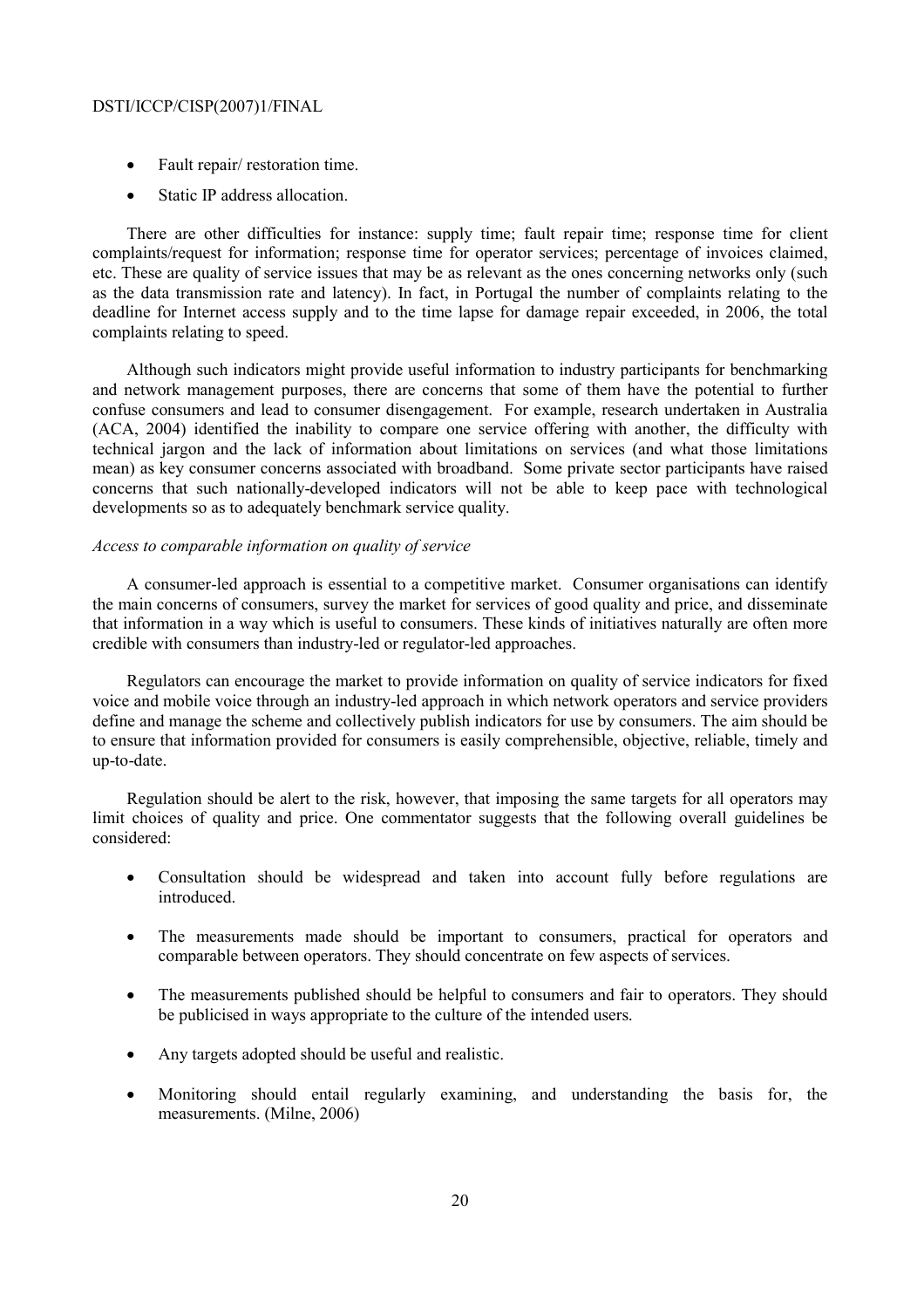In the United Kingdom, Ofcom has required all fixed line providers with at least GBP 4 million net revenue and 100 million minutes of voice calls handled to end users per quarter to publish objective and comparable quality of service indicators. Fixed-line providers launched their website www.topcomm.org.uk in July 2006. The site provides comparable information on service provision, fault incidence and fault repair, complaints processing and upheld billing complaints. The data must be approved by Topcomm's independent auditor before it is published. This auditor ensures that all participants are interpreting the scheme's requirements and measurement definitions in a standard and comparable way. There is also a privately operated website providing an advisory service (http://www.simplyswitch.com).

#### *Difficulty in making comparisons due to technical complexity*

#### *Mobile*

Competing mobile telecommunications standards in various OECD countries have also contributed to technological complexity and consumer confusion. Currently mobile technologies are classified as second generation (2G), transitional (2.5G) and third generation (3G) with different features, data speeds, handsets and compatibility requirements for each technology. With a large array of technologies, standards and competing specifications and features there is a high level of confusion among consumers *e.g.* in respect to 2.5G and 3G service offerings even though competing standards may allow for new and a differentiated variety of services. Several studies on behalf of Ofcom<sup>11</sup> have revealed a low level of awareness and understanding about 3G technology and 3G services. However, it is possible that while the distinction between 2G and 3G may be important to a regulator like Ofcom, this indifference may mean that the 2G and 3G service in the consumers' eyes are of little distinction. This could reflect a lack of sophistication on the part of the consumer, or it could signal that the regulator's pre-occupation with the distinction is misplaced.

## *Broadband*

In regard to the broadband market, for example, the Australian Telecommunications Industry Ombudsman (TIO), established to handle consumer complaints, has declared:

In the TIO's experience, consumers are often easily confused about broadband, and require detailed explanation by [Internet service providers] about the process and what their expectations should be of the product they are purchasing. While there are tools available to assist consumers in their broadband purchasing decisions … consumers are not widely aware of the availability of such publications  $\ldots$ <sup>12</sup>

In the United States broadband providers compete over price, functionality, and quality. It is not necessarily the case that consumers need to understand the technical differences between different providers in order to make an informed decision. On the contrary, consumers are primarily concerned about whether the service delivers as promised.

Similarly, in regard to mobile broadband technologies, there is a confusingly large array of standards surrounding WiFi and WiMAX, which makes it very difficult for consumers to understand the characteristics of each technology, make comparisons between them and assess the pros and cons of competing devices which make use of the various standards. All WiFi technologies are designated '802.11x', where the 'x' is a letter varying according to the exact 'flavour' (*e.g.* 802.11a, 802.11b, 802.11g, 802.11n). However, some of these differing standards are not compatible with each other, leading to further confusion.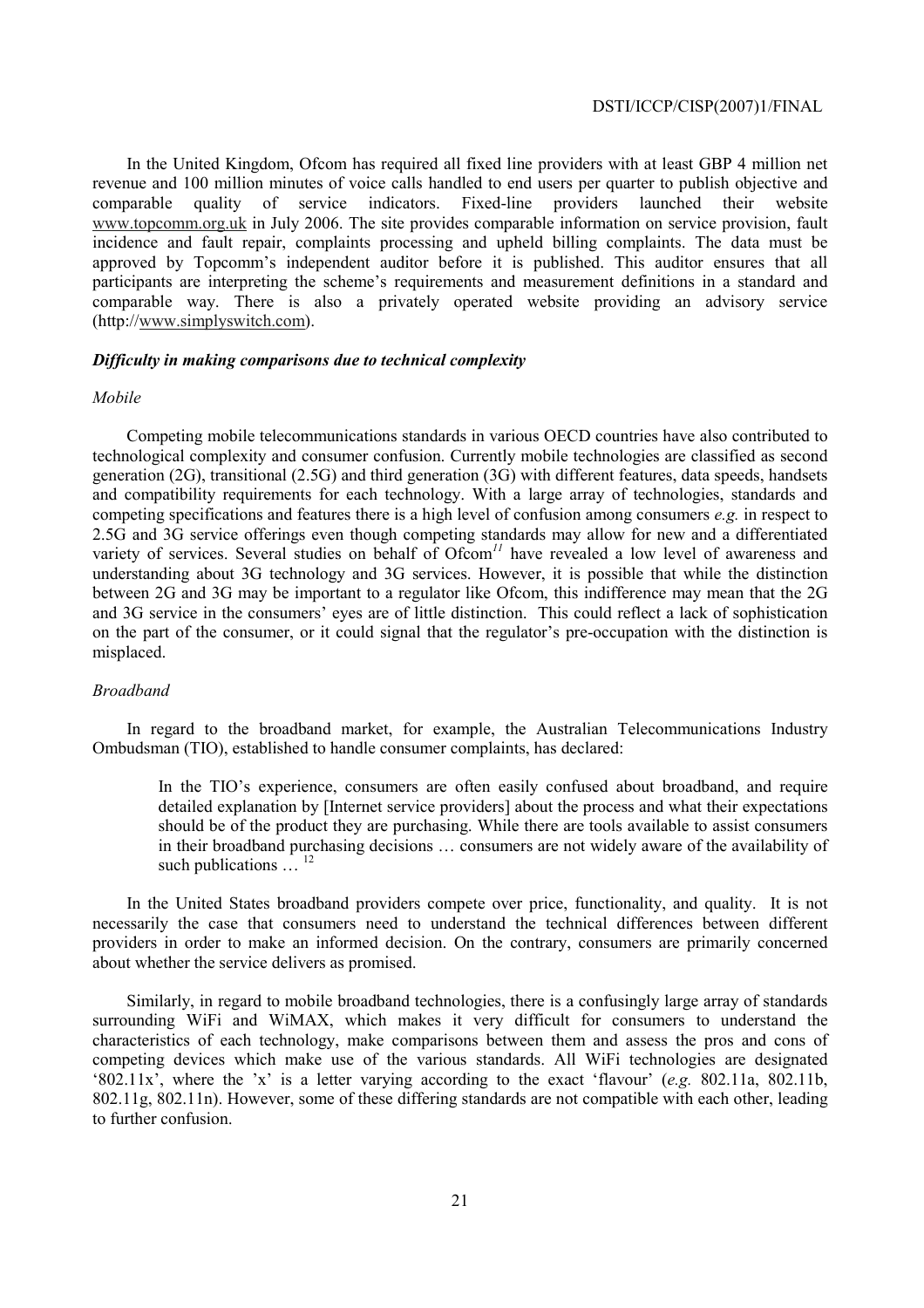Technological advances and market pressures have made telecommunications and ICT products and systems increasingly complex and feature rich. But this has also increased the complexity faced by consumers in determining appropriate products that satisfy consumer needs and in evaluating alternative product offerings by competing providers. In the face of such complexity, while consumers may need to increase their understanding of the technology, service providers who are able to articulate their offers clearly and inspire trust in consumers will be at an advantage.

## **3. SWITCHING**

### *Barriers to switching*

The ability and willingness of consumers to switch is critically important. If switching is discouraged or impeded, this could impact not only on the demand-side but also potentially raise supply side barriers (Barrow 2007). This is because new entrants could be deterred from entering the market in the belief that it will be difficult to persuade consumers to switch from their existing provider. This could diminish the effectiveness of competition and serve to limit the benefits that consumers would otherwise derive from it.

Research conducted by Ofcom (2006b), the UK National Consumers Council (2006) and others suggest that in the telecommunications sector there are a range of important deterrents to switching, including:

- Lengthy and cumbersome switching procedures can make it inconvenient for consumers to switch and can outweigh any potential benefits.
- Early exit charges, imposed by an existing provider, can reduce the benefits of switching.
- Confusing products and non-transparent pricing can make it difficult or time consuming to compare deals (as in the case of mobile telephony and the Internet).
- Technical incompatibility of equipment can make it uneconomical for consumers to switch (for example, if they cannot use a blocked mobile phone with their new provider).
- Long-term deals can lock consumers into lengthy relationships with their providers (as may occur with mobile telephony and Internet contracts) and increase the risk of them being overcharged.

Barriers to switching can be present due to high switching costs. Switching costs can be defined as the real or perceived costs that are incurred when changing supplier but which are not incurred by remaining with the current supplier.

Consumers will not switch to a competing brand unless the price difference exceeds the switching costs. Where switching costs are high, it is possible for a provider to set very low prices, even prices below cost to attract new consumers, but then subsequently charge these consumers prices well above costs once they are 'locked-in'. This 'bargain then rip-off' pricing pattern is a characteristic of many markets with high switching costs (NERA, 2003).

## *Under-switching and over-switching*

Under-switching errors can occur where a consumer does not switch (perhaps due to high switching costs) despite apparent benefits from doing so. And there could also be "over-switching" errors where a consumer switches despite making losses from doing so. Wilson and Price (2005) identify a third type of error "consumer inaccuracy" when a consumer makes a surplus-improving switch, but makes a mistake in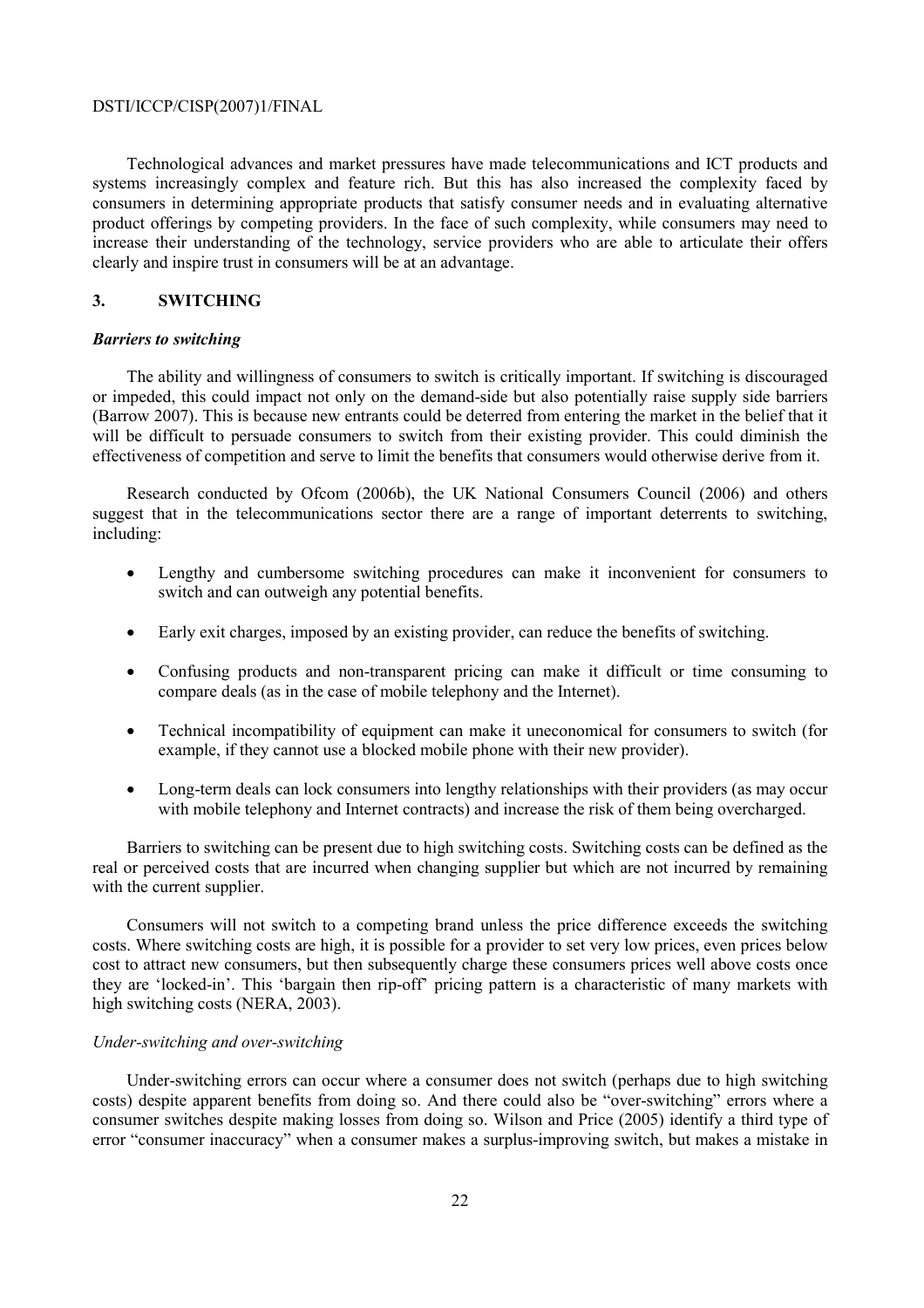the choice of destination operator by not choosing the best operator for their requirements (perhaps as a result of search costs).

High switching levels do not necessarily signify that a market is competitive (Gans, 2005a). First, if pricing is unclear and products complex, price differentials and subsequently switching can occur over a long period of time, without the market becoming more competitive. Second, if companies co-ordinate their behaviour to keep prices high, the market will not be competitive, regardless of switching levels. Third, high switching levels can conceal certain undesirable activities, such as mis-selling and slamming.

Conversely, low switching levels do not automatically indicate that markets are not competitive. Indeed, once price differentials have been exhausted through intensive switching, and prices have been driven down to a competitive level, only limited switching may occur. However, in such circumstances, the market is likely to be competitive.

It should also be recognised that consumers who have not switched will not necessarily be worse off. The incumbent provider may happen to offer the best deal for their particular circumstances. Besides, sometimes a mere threat to switch may bring about a better deal from a current provider.

There are a number of reasons why there are concerns about switching costs. One reason is the potential impact of switching costs on reducing consumer flexibility and therefore lowering the pressure that the prospect of a consumer migrating to a competitor exerts. Another is that switching costs have raised the average price level. Another concern is over the structure of prices that can result from switching costs. However, while there may be inefficiencies caused by a 'bargain then rip-off'13 price structure, it may not follow that there is a basis for intervention on welfare grounds if the average price level over time is unaffected (NERA, 2003). Moreover, rational consumers will have a strong incentive to switch if the "rip-off" prices become too high. But as some research has concluded, consumers may not make rational decisions in regard to switching. Of special concern are those groups of consumers – including less commercially attractive vulnerable consumers – who may be virtually left out of the switching process, because from a suppliers' point of view, it is not profitable to compete for their business.

#### *Influences on switching in telecommunications markets*

#### *Underestimating the benefits of switching?*

Another reason why some consumers decide not to, or feel unable to switch could be that the perceived or actual level of savings available is considered to be inadequate.

According to research conducted by Ofcom, in the fixed line market consumers indicated that in order to switch they would require savings that are the equivalent to around 75% of their monthly phone bill. This might appear irrationally high. But it might also suggest that consumers find the searching, evaluation and actual switching process difficult and time consuming and thus require the promise of high levels of eventual savings as compensation for the time and effort involved in switching.

Respondents to a National Audit Office survey in the United Kingdom in 2003 appear to confirm this conclusion. When asked whether they would change their fixed line arrangements, either with their existing supplier or by switching to a different supplier, to achieve savings of 10, 25 and 40 %, consumers gave answers that indicated the following:

• At each level, consumers are more likely to look for changes with their existing supplier than change supplier (see Table 3). And even then, the level of savings has to reach 40% before the majority of consumers are 'highly likely' to act.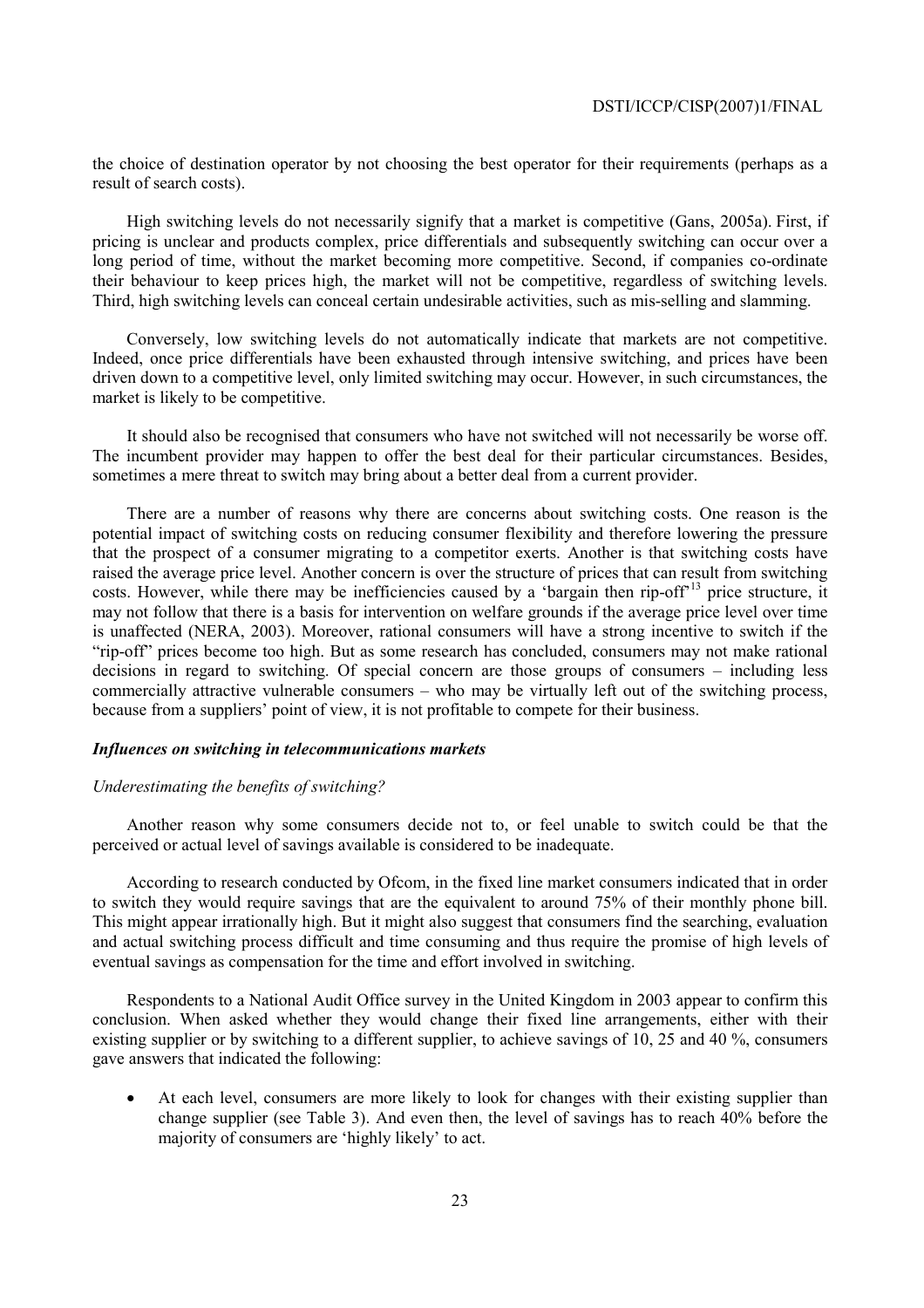• A significant minority of consumers are reluctant to change 'at any price'  $-32\%$  of consumers would be 'unlikely' or 'highly unlikely' to switch supplier for savings of 40%, and 25% of consumers would not even make changes with their existing supplier.

| Likelihood to change within supplier<br>'%)<br>Level of |                           |                    | Likelihood to change supplier<br>(%) |                         |                           |                    |                  |                         |
|---------------------------------------------------------|---------------------------|--------------------|--------------------------------------|-------------------------|---------------------------|--------------------|------------------|-------------------------|
| saving                                                  | <b>Highly</b><br>unlikely | Fairly<br>unlikely | Fairly<br>likelv                     | <b>Highly</b><br>likely | <b>Highly</b><br>unlikely | Fairly<br>unlikely | Fairly<br>likelv | <b>Highly</b><br>likely |
| Savings of 10%                                          | 23                        | 28                 | 35                                   |                         | 34                        | 34                 | 25               |                         |
| Savings of 25%                                          |                           |                    | 37                                   | 29                      | 24                        | 23                 | 38               | 15                      |
| Savings of 40%                                          | 14                        |                    | 23                                   | 52                      | 19                        | 13                 | 26               | 42                      |

#### **Table 3. Consumers' motivation to change fixed line telecommunications arrangements in the UK (2003)**

*Source*: National Audit Office public survey cited in "The Office of Telecommunications: Helping Consumers benefit from competition in the telecommunications market", Report by the Comptroller and Auditor General. HC 768 Session 2002-2003: 11 July 2003.

Ofcom's research (2006b) suggests that the level of perceived savings is generally lower than the significant amounts that consumers say they would need in order to switch. However, it may be that actual savings are in fact higher than perceived savings and consumers are therefore underestimating the savings available to them. Indeed, uSwitch (a service-comparison website) estimates that consumers switching telephone provider via its website save an average of £120 per year on their fixed line calls – with 20% saving more than £170. While consumers using the uSwitch website are unlikely to be representative of the UK population as a whole (they are likely to be higher spenders) this suggests that some consumers may be able to save an average of £10 rising to £14 on their monthly telephone bill (Ofcom 2006b). Consequently, uSwitch's data suggests that consumers may be underestimating the benefits of switching and that actual savings are equal to – or potentially higher than – the amounts that would make consumers switch.

In addition to general consumer inertia and disengagement associated with high levels of complexity in the telecommunications market, low levels of switching may also arise because of explicit practices by operators that hinder consumers from changing supplier.

## *Switching costs*

The number of different factors consumers have to take into account when choosing a mobile telecommunications provider, could create considerable search costs for consumers. This is because the cost and suitability of a particular mobile phone package for a particular consumer depends on a number of factors:

- How much the consumer uses the phone.
- The time of day the consumer makes most of their calls.
- The mobile network used by most of the people they are likely to call.
- The kind of services the consumers want on their mobile (*e.g.* cameras, photo-messaging etc).
- Whether and how much the consumer wants to use the mobile abroad.
- Which networks have "coverage" where the consumer wants to use the mobile.
- Whether the consumer wants to commit to a monthly contract or prefers to pay only for calls.
- Whether the consumer's preferred handset is available on their preferred network.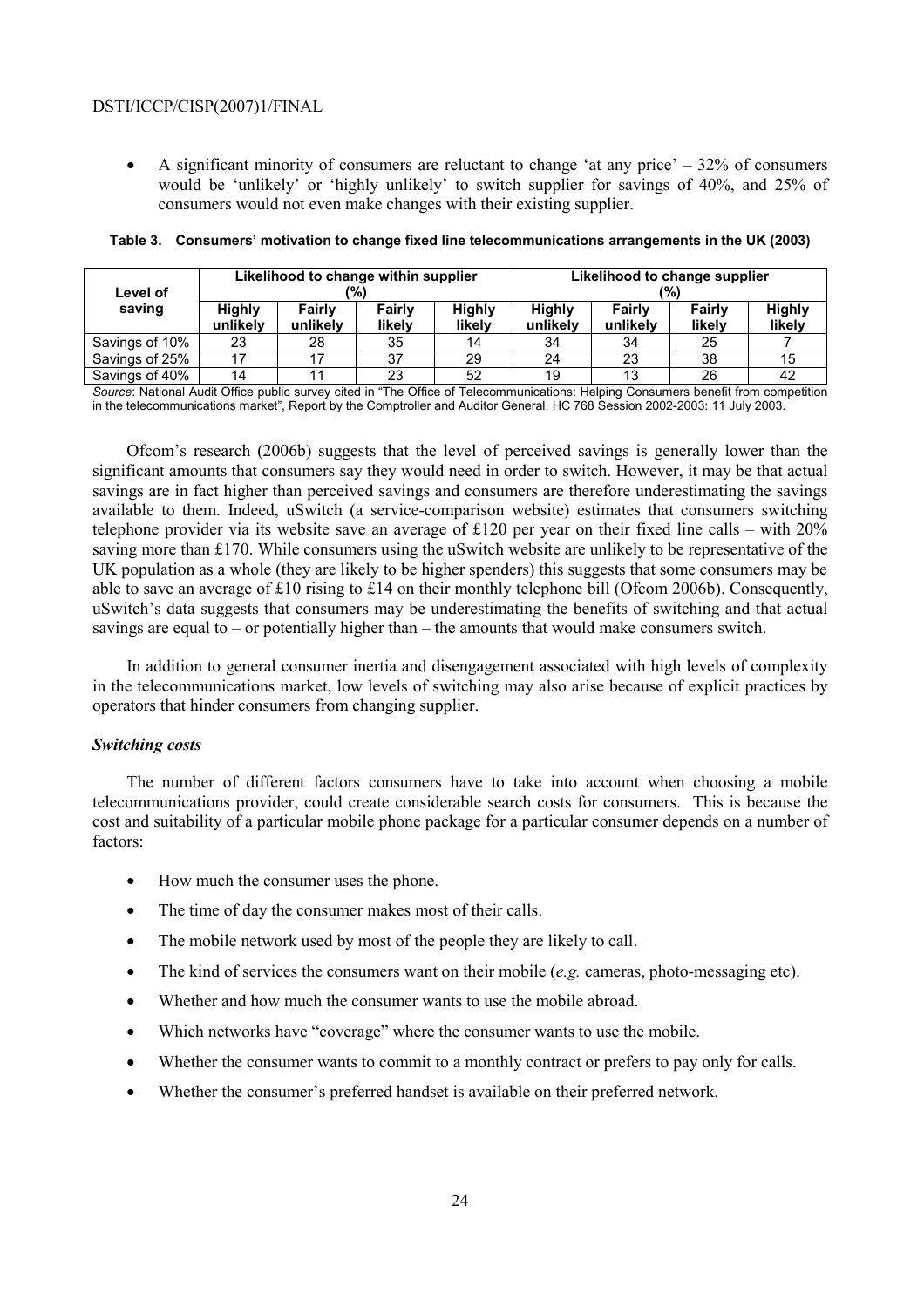## *Compatibility costs*

As different mobile operators have different handset ranges, the consumer's choice of a handset restricts their choice of mobile network, or alternatively, choosing a particular network leads to a limited range of handsets if unlocking of SIM cards is not facilitated. This issue is discussed further in the context of SIM locking below.

Change of telephone number. Consumers switching mobile operator who have to change their telephone number face a number of costs. For example, they must inform potential consumers of the number change (in the case of business users) and potentially miss calls from friends and clients. These costs are greater for a business consumer who may have to change stationery and advertising material and may suffer a loss of business due to the number change. In addition, correspondents of the consumer have to change the number in their address book and other database records. They also suffer some inconvenience in terms of misdialling on the old number.

The introduction of mobile number portability (discussed below) reduces these costs. However, the availability of number portability does not completely remove the transaction costs as there can be a delay between the request for number portability and when it is actually implemented. As a result, even with number portability, transaction costs of changing network will still exist.

#### *Contractual costs*

Some of the switching costs involved in changing mobile provider are contractual switching costs. Many mobile phones are sold with a minimum 12-month contract during which time the consumer would have to pay an early exit penalty for terminating the contract.

### *Locked handsets*

In several countries consumers may be prevented from keeping their mobile telephone when they switch providers either because of the technologies used to provide mobile services (*e.g.* CDMA) or because of software that locks the SIM (Subscriber Identity Module) card in the handset and may prevent the handsets from being used on a competing network. In the United Kingdom, United States, Australia and most other OECD countries most operators lock handsets to operate only on their network, particularly in the case of pre-paid consumers (NERA, 2003). The purpose of this locking is to ensure that where the handset is subsidised by the operator, the consumer does not purchase a subsidised handset from one provider and then switch to making calls with another network operator at a cheaper rate. Most handsets can be unlocked by means of the network providing the consumer with a code to enter into the handset. If a mobile handset has been locked, the consumer has to pay a fee to unlock the handset before the SIM card of another operator can be inserted. In some countries (*e.g.* France) mobile operators are required to provide, if requested by the customer, the key to unlock SIM cards to subscribers after 6 months of signing-up.

"Lock-in" handsets target consumers' underestimation of the cost of being unable to switch provider, where a more attractive or suitable offer is being offered elsewhere. Further, it may, in some cases be difficult to justify the lock-in clause on cost grounds. In some industries, fixed costs may justify a lock-in clause. It is unlikely, however, that per-consumer fixed costs alone can explain the lengthy lock-in clauses observed in the mobile telephony industry.<sup>14</sup>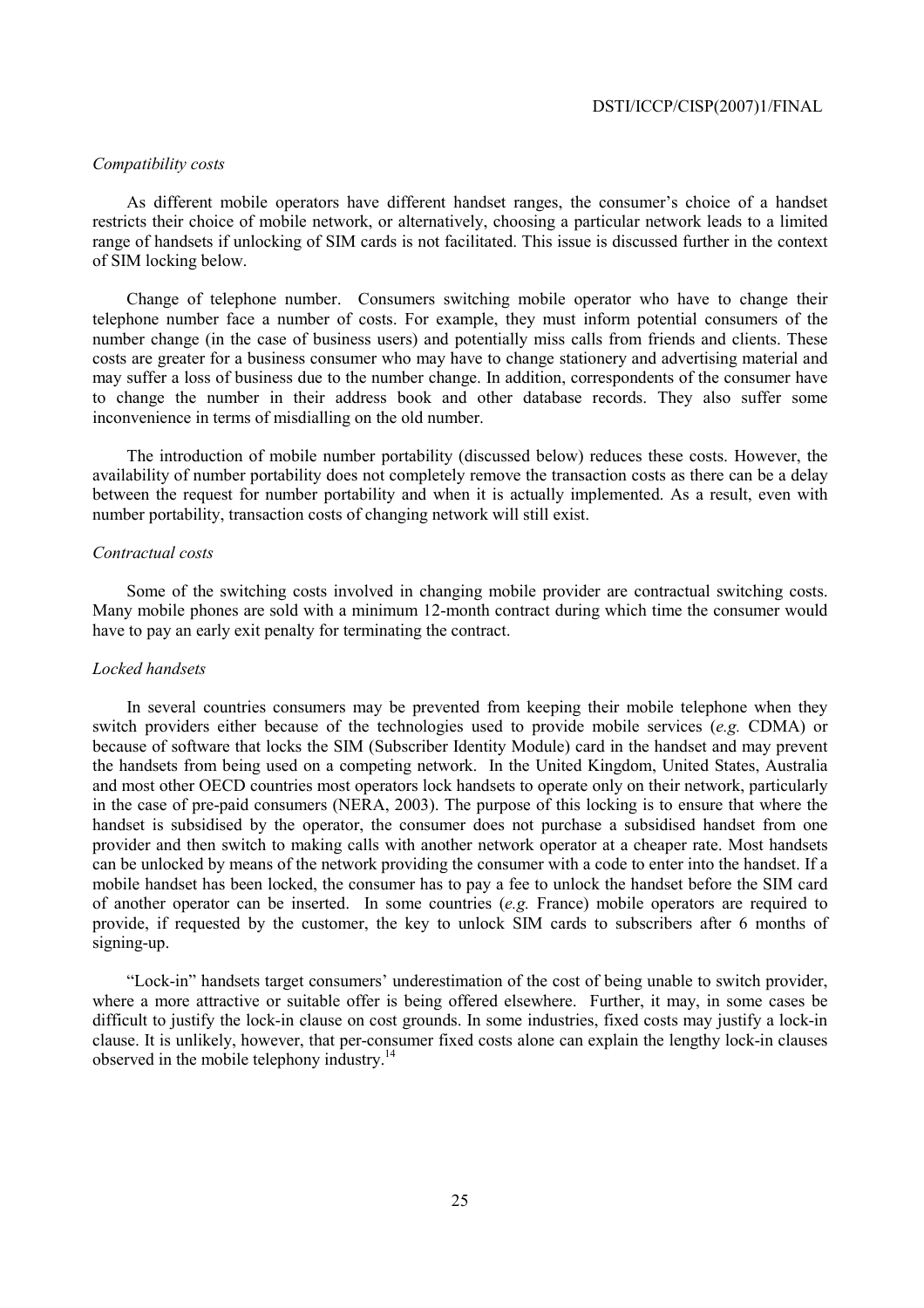### *Efforts to address barriers to switching for consumers*

#### *Number portability*

In the US number portability between fixed-to-fixed providers has been in effect since 1997. In 2003, the FCC cleared the way for full local number portability, which allows customers to keep their phone number if they switch from mobile to mobile provider, mobile to fixed provider or fixed to mobile provider. In 2004, the FCC took action to reduce the waiting time consumers experienced to port their number from one provider to another. The introduction of full number portability is an essential aspect of telecommunications competition in the United States.

In an effort to enhance competition and consumer satisfaction, other regulators have introduced mobile number portability (MNP) which allows consumers to keep their mobile number if they switch to another mobile network provider. This is widely regarded as a fundamental prerequisite of open competition and choice in the mobile market, but from the consumers' perspective maintains a barrier between the mobile and fixed markets.

But take-up has been lower than some expected with less than 10% of mobile numbers being ported according to a recent report by Analysys, a consultancy firm (Analysys, 2006). In the United Kingdom, a survey conducted by the National Consumer Council found that switching is quite limited in the mobile telephony market (NCC, 2006). This may be the consequence of high switching levels over the past few years leading to a reduction in current switching potential. Indeed the introduction of MNP was initially expected to result in a surge of competitive activity as carriers sought to seize the opportunity to grow market share by attracting consumers from rivals but this did not occur as much as some expected.

The Analysys report concludes that regulators and operators need to make improvements to current MNP solutions which have significant barriers to consumer take-up, such as high charges for porting a number, long delays before porting takes place, and limitations to data services after number porting. Notably the report concludes that one of the biggest barriers to MNP is that consumers do not realise it is available. It warns that even with the best technical solutions and processes in place, if regulators and operators do not publicise it then it will fail. In the United States, the FCC has gone to significant efforts to make consumers aware of wireless number portability, including developing and making available (in print and on its website) information describing the availability of wireless number portability.

In France, the process for mobile portability (dating from 30 June 2003) was changed as from 21 May 2007. The first change was to implement a one-stop-shop process which allows the customer to request the new operator of choice to implement portability, and the second change is that there is a legal requirement to implement mobile number portability within 10 days to ensure such a switch.

In Japan, mobile number portability was introduced in October 2006 and by the end of March 2007, about 2 million subscribers – out of a total of 97 million – had switched. In Japan, switching can cost up to JPY 5 000 including the new contract processing fee, plus the cost of a new handset<sup>15</sup>, since Japanese handsets are network specific. In Korea mobile number portability has been introduced in phases since 2004. By April 2007 the total number of subscribers who had transferred to other mobile operators was approximately 19.2 million. Mobile numbers can be ported very quickly in Korea – between 30 to 60 minutes is required and the fee for porting numbers is very low (approximately USD 0.85).

While subscribers who switch can take their phone numbers with them, they are not able to take their associated e-mail addresses.<sup>16</sup> In Japan, rather than SMS, Internet e-mail is mainly used on mobile phones. Users are easily able to send and receive e-mails through the Internet between a mobile phone and a PC. In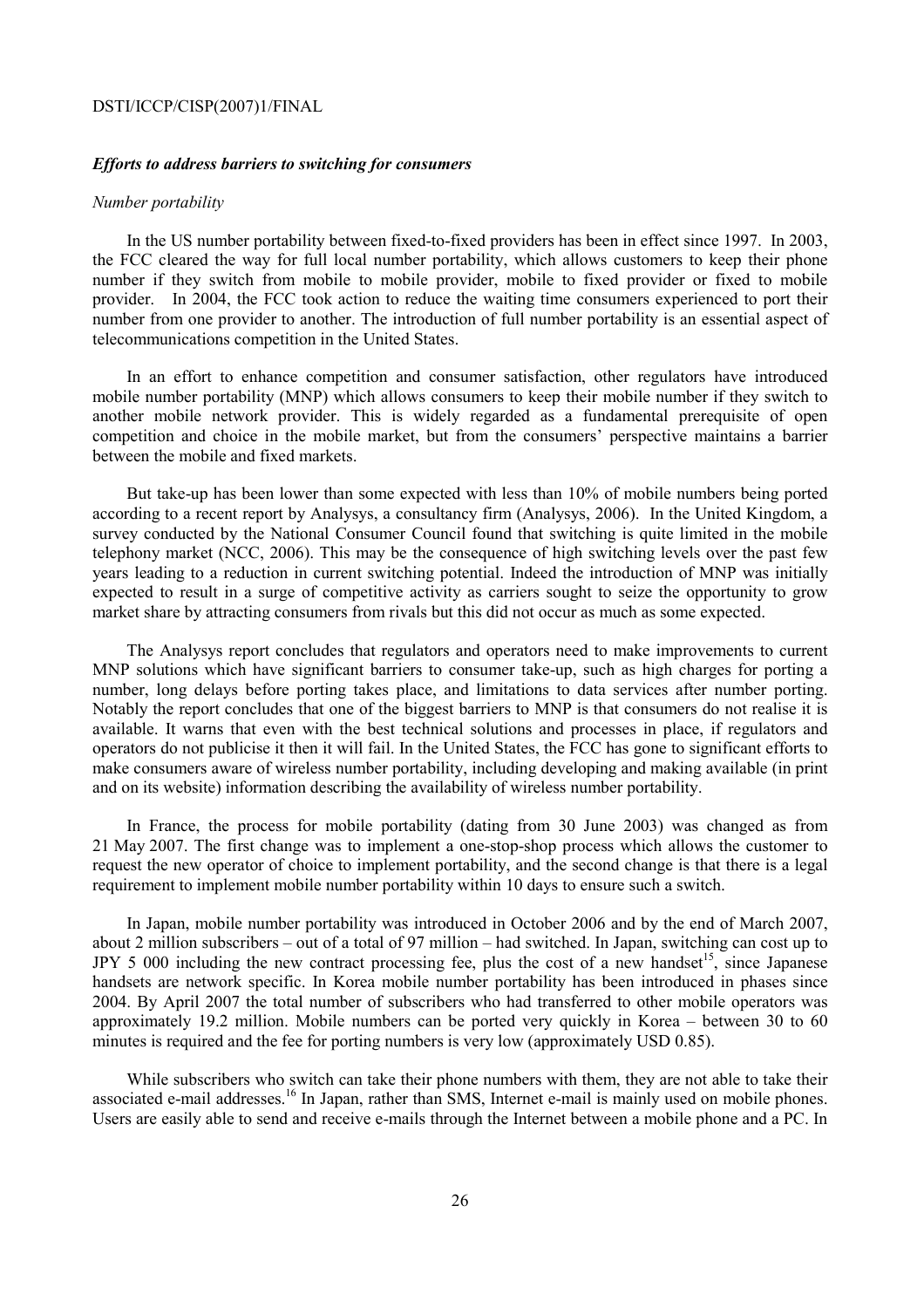addition, the number of e-mail letters that can be sent and received is essentially unrestricted. Thus, various convenient services are provided to mobile phones in Japan.

Another consideration is that subscribers in Japan must approach<sup>17</sup> their existing operators to be released from their account before signing up with a rival. Nevertheless, most accounts can be switched within a day or two. In Japan, mobile services are convenient for users. A range of mobile content and applications is available and sophisticated mobile phones through service competition among mobile carriers. But services – such as downloadable games, or payment systems – may not be available on a rival network.

In Canada, MNP became available in major metropolitan areas on 17 March 2007. When transferring from a wireless service provider to another wireless service provider, the new voice service should be activated within 2.5 business hours. When transferring from a wireline to a wireless service provider, or vice versa, the service should be activated within two business days.18

Even without switching, however, MNP may be resulting in increased benefits to consumers with operators offering incentives to discourage subscribers from switching. The extent of switching is not necessarily an accurate gauge of benefits accruing to consumers as a result of measures to facilitate switching. According to one report loyalty schemes have been strengthened, bigger discounts provided for heavier phone usage, and new handsets have appeared and services have improved too (*The Economist*, 2007).

## Mobile portability lead times

The shorter the porting process, the better it is for competition and consumers. Table 4 shows the target maximum lead times in various countries. In Australia, for example, the maximum port lead time is 2 days.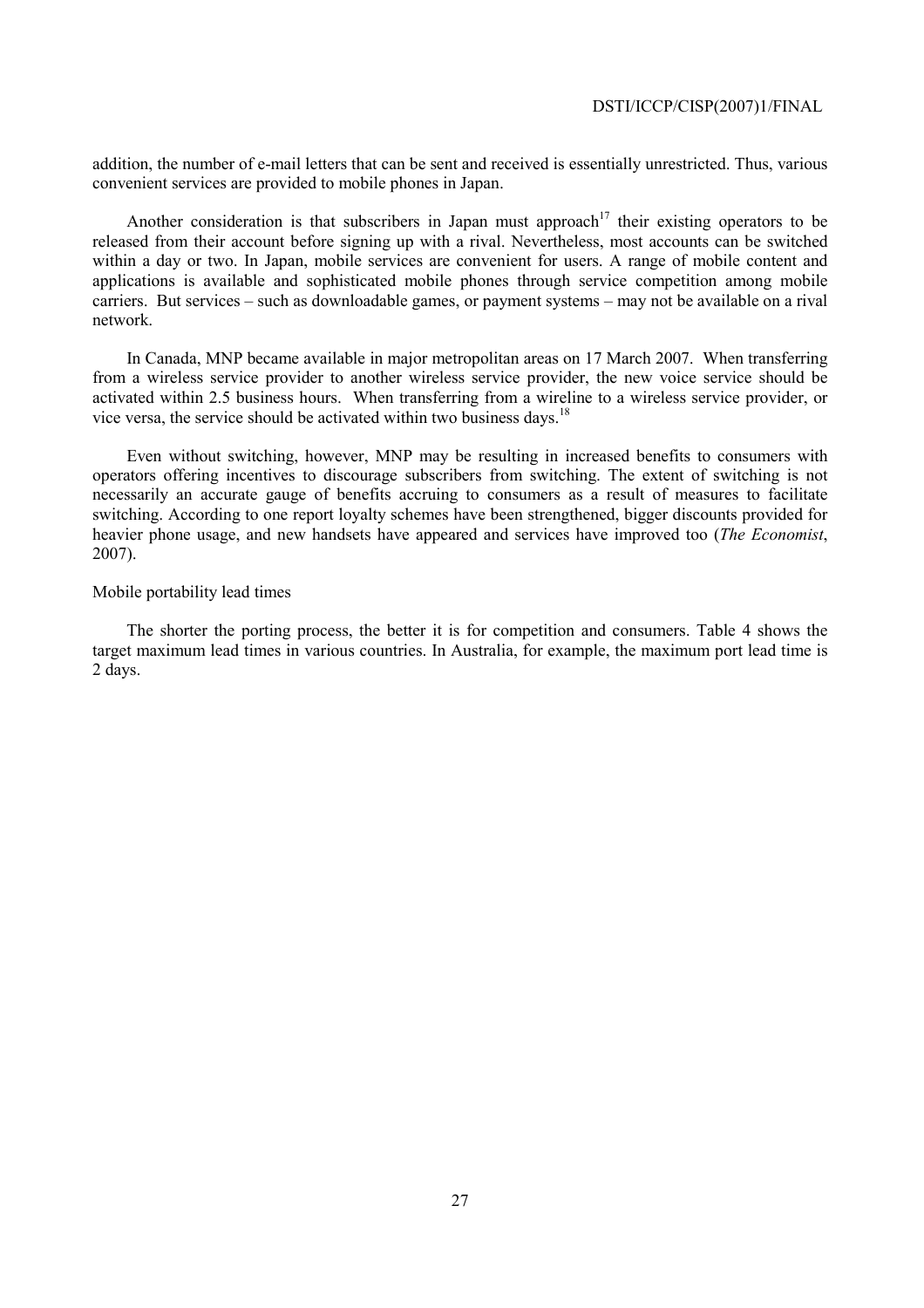| <b>Country</b>        | Time to switch to new<br>operator                             | <b>Target maximum porting</b><br>period               | <b>Porting process</b>                                          |
|-----------------------|---------------------------------------------------------------|-------------------------------------------------------|-----------------------------------------------------------------|
| France                | 4 hour max                                                    | 30 days (10 days from<br>21/05/07                     | Led by recipient (but new<br>process will be one-stop-<br>shop) |
| Germany               |                                                               | 31 days (standard contract<br>termination period)     | Led by recipient                                                |
| Italy                 | 1 hour                                                        | 5 days (reduced from 15 days<br>target at MNP launch) | Led by recipient                                                |
| Spain                 |                                                               | 48 Hours                                              | Led by recipient                                                |
| <b>United States</b>  | 2.5 hours                                                     | 14 days                                               | Led by recipient                                                |
| Australia             | 3 hours                                                       | 2 working days                                        | Led by recipient                                                |
| Austria               |                                                               | 3 working days                                        | Led by recipient                                                |
| Belgium               |                                                               | 2 days                                                |                                                                 |
| Croatia               |                                                               | 5 days                                                |                                                                 |
| Cyprus                |                                                               | 14 days                                               |                                                                 |
| Estonia               |                                                               | $\frac{1}{7}$ working days                            |                                                                 |
| Finland               |                                                               | 5 working days                                        | Led by recipient                                                |
| Hong Kong (China)     |                                                               | 36 hours (was 48 hours until<br>2004)                 |                                                                 |
| Hungary               |                                                               | 14 working days                                       |                                                                 |
| Iceland               |                                                               | 10 days                                               |                                                                 |
| Ireland               | 2 hours for a single line/<br>8 hours for multi line<br>ports | 24 hours from request                                 | Led by recipient                                                |
| Lithuania             |                                                               | 28 days                                               |                                                                 |
| Netherlands           |                                                               | 4 working days (was up to<br>3 weeks until 2004)      | Led by recipient                                                |
| Norway                |                                                               | 7 days                                                | Led by recipient                                                |
| Portugal              |                                                               | 5-20 working days                                     |                                                                 |
| Singapore             |                                                               | 7 days                                                |                                                                 |
| Slovenia              |                                                               | 5 working days                                        |                                                                 |
| <b>Czech Republic</b> | 5 hours                                                       | 14 days                                               | Set by legislation, led by<br>recipient                         |
| Sweden                |                                                               | 5 working days                                        |                                                                 |
| Switzerland           |                                                               | 5 working days                                        |                                                                 |
| United Kingdom        |                                                               | 5 working days                                        |                                                                 |

#### **Table 4. Mobile number portability: time taken in various countries**

*1.Note by Turkey:* As regard to the Cyprus question, Turkey reserves its position as stated in its declaration of 1 May 2004. The information in the report under the heading Cyprus relates to the southern part of the Island. There is no single authority representing both Turkish and Greek Cypriot people on the Island. Turkey recognises the Turkish Republic of Northern Cyprus (TRNC).

2. *Note by all the European Union Member States of the OECD and the European Commission:* The Republic of Cyprus is recognised by all members of the United Nations with the exception of Turkey. The information in this report relates to the area under the effective control of the Government of the Republic of Cyprus.

*Source:* IML Research, Ovum 2005. Reported in Ofcom, "Review of General Condition 18 – Number Portability", Consultation 16 November 2006, p. 80-81.

#### *Broadband Internet switching issues*

An important characteristic of a competitive broadband market is the ability of consumers to switch between broadband service providers. In the United Kingdom, a study on this issue concluded that many consumers have found it difficult to switch between broadband suppliers or to move home without experiencing problems. Some consumers reportedly lost their broadband service for several weeks, or were given confusing and contradictory information about what they needed to do to migrate to another ISP (Ofcom 2006c).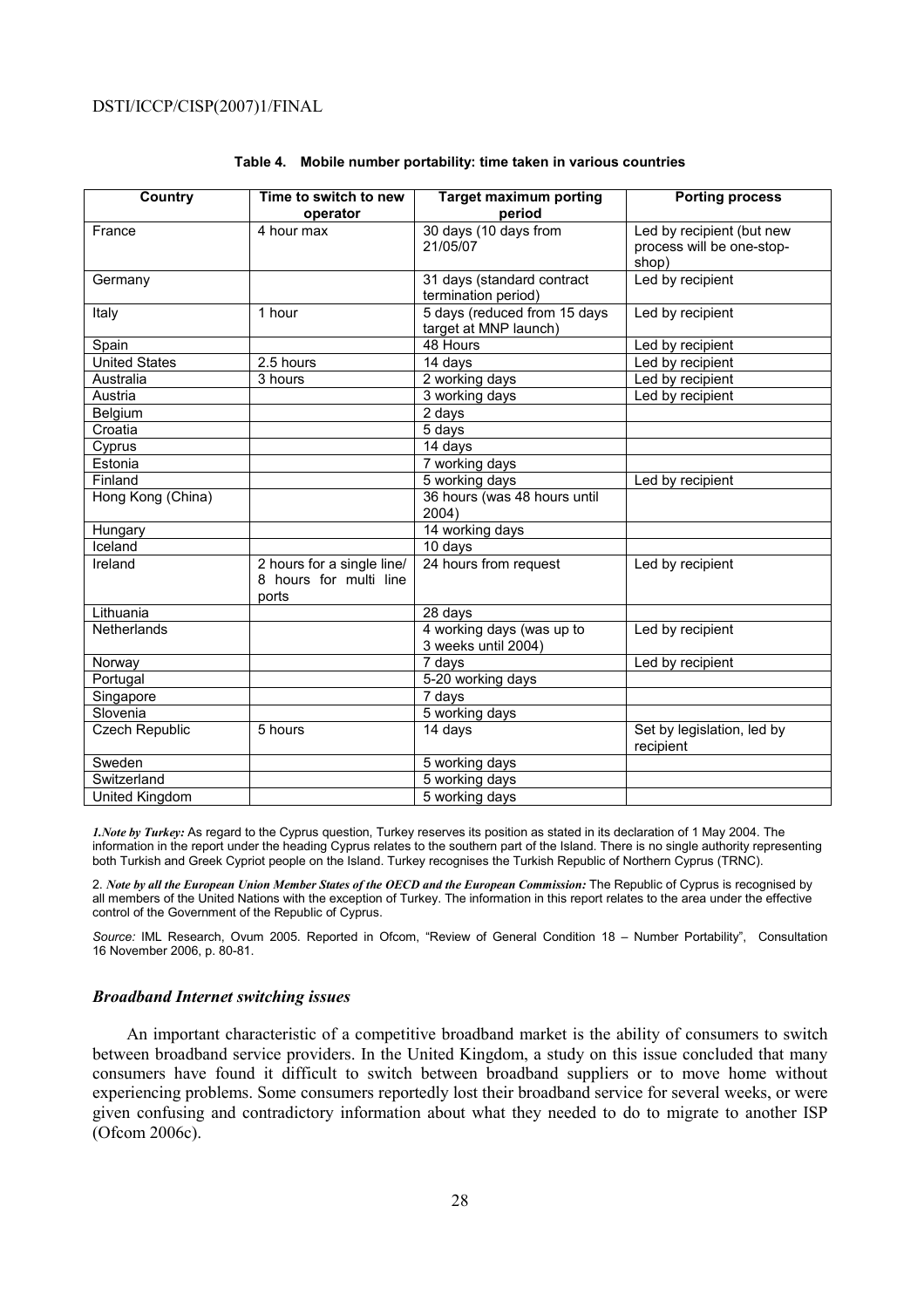Over the course of 2005, Ofcom noticed an increase in the number of consumers contacting the Ofcom Contact Centre (OCC) about issues relating to migration between broadband service providers. The largest source of complaints was about tag on line. "Tag on line" is a term used to describe a situation where a consumer cannot order broadband because there is (or appears to be) another broadband service provider already providing broadband on that line, or there is an incompatible product on the line. Tag on line affects people moving house, consumers who want to switch broadband service providers but have not used the MAC process,  $^{19}$  and even consumers ordering broadband for the first time.

The next biggest source of consumer complaints to Ofcom's Contact Centre was about the MAC process. The most frequent complaint in this regard was that a broadband service provider had failed or refused (for various reasons *e.g.* because the consumer is still bound to a contract, or because the consumer owes it money) to issue a MAC at the consumer's request.

To address these problems Ofcom decided to introduce General Condition 22 which consists of two elements: a requirement on all Communications Providers to comply with the MAC process; and where the MAC process does not apply, a requirement on all Communications Providers to comply with a number of high-level obligations designed to address consumer harm associated with broadband migrations.

## *Bundling*

Bundling offers a number of important benefits to consumers. These include:

- The combined cost of purchasing the bundle from one provider is often less than buying the products individually.
- The convenience and streamlined procedures associated with having contact with only one provider in terms of billing, payment, and consumer service which lower consumer transaction costs.
- Bundling removes the need to choose between service providers and product combinations, thus in one sense simplifying the consumer's purchase decision.

Some new services only become possible by buying bundled packages (for example, converged fixed/mobile telephony). However, in some situations, bundled services can make it more difficult to switch and lead to consumer detriment. For instance, once consumers have signed up for a bundled offering it is usually difficult to switch since the offers may lock in consumers *e.g.* for one or two years and impose financial penalties on consumers who wish to exit the contract earlier. Moreover, the cost involved in switching provider for a single part of the bundle could be a strong disincentive. For example, switching broadband generates significant costs since the e-mail address is not portable and has to be changed and for businesses and some individuals this may be a significant deterrent to switching.

It is also often difficult to compare bundled packages offered by alternative service providers since most packages involve different combinations of services, service features and terms and conditions. Moreover, operators can also use bundling to complicate and obscure their pricing. Prices are obscured because consumers do not always understand the relationship between the bundle price and a price for each component. This can lead to consumers being confused by the different varieties of bundles and therefore not choosing the products that best meet their needs. For example, in the United States bundled services typically include unlimited local, local toll, and long distance services at a single flat rate. This can make it difficult for consumers to compare that single rate to the sum of the rates of the components because the components (especially long distance and local toll service), when sold as stand-alone services, are usually sold on a usage (rather than flat rate) basis. Further, confronted with a huge array of complicated bundles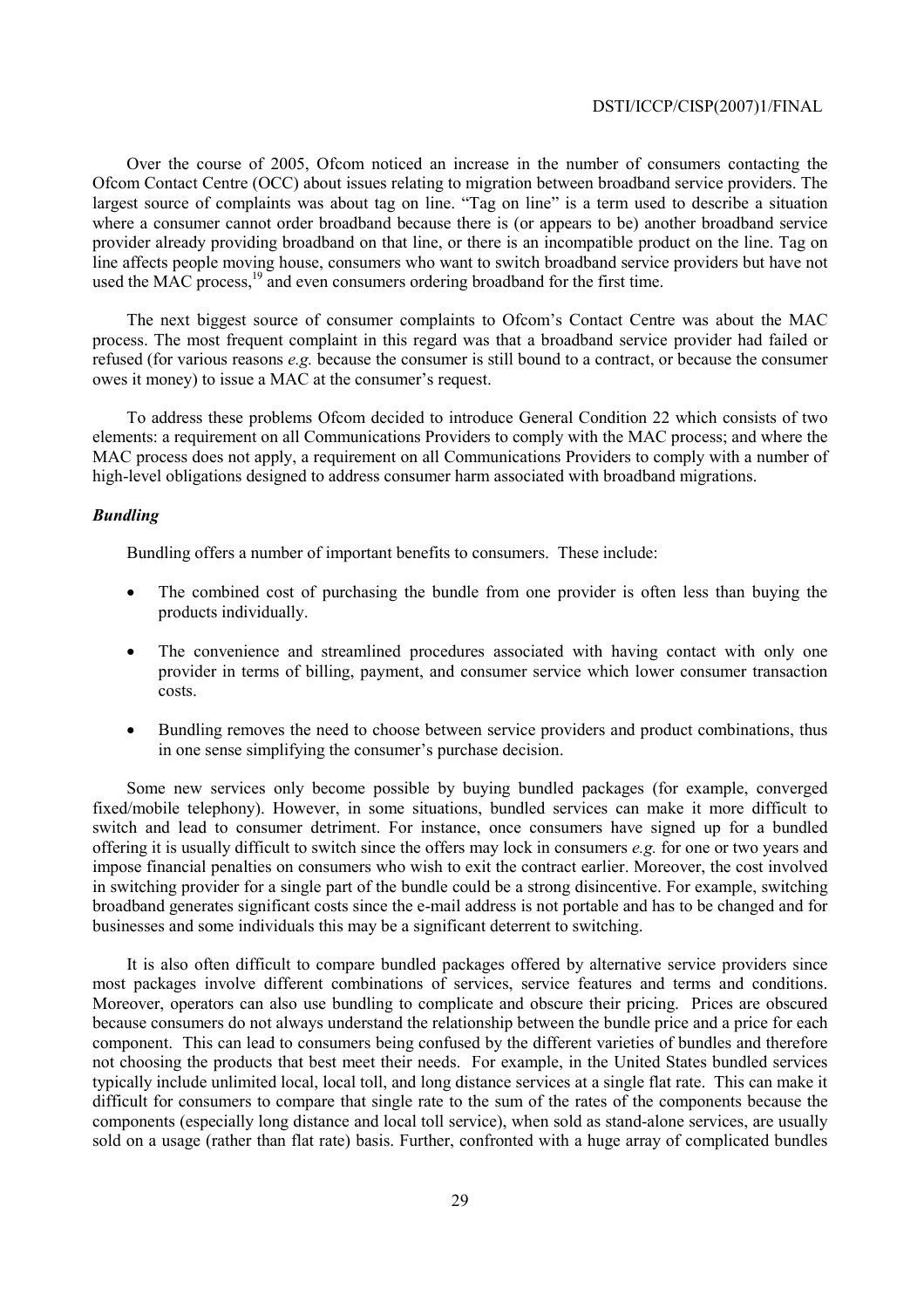from different operators, consumers are disposed to stay with the operator they are accustomed to despite the possibility of better offers being available elsewhere.

Finally, bundling can force consumers to buy elements that either they do not need, or that do not match their desired specifications. This is because it may not be possible (or may be too confusing) for consumers to specify what services they wish to be bundled as part of their preferred package.

Information derived from questionnaire surveys has indicated that consumers are only moderately satisfied with their bundling arrangements. An Australian survey found that among small business consumers 81% were satisfied with their bundled packages, whereas among residential consumers, 78% were satisfied. Consumers who were dissatisfied with bundling arrangements found comparing services from different bundled service providers more difficult than comparing services from different fixed line or mobile service providers. For instance, only 6% of small business respondents considered it easy to compare bundled packages between different service providers. (ACA, 2004a)

## **4. EVIDENCE OF ACTUAL CONSUMER BEHAVIOUR IN TELECOMMUNICATIONS MARKETS?**

### *Consumer behaviour in telecommunication markets*

Switching patterns provide an important indicator that the demand-side of a market is well-developed and consumers sufficiently empowered to participate actively. The motivation to participate is generally a function of consumers' estimate of the performance of their existing supplier; and whether or not they believe there are better alternatives available from other suppliers on the aspects of service that matter to them. If the market is perceived to be undifferentiated and/or if their current supplier is perceived to be the best on the market on the criteria that are important, there is no expected benefit from switching (Ofcom 2006b).

It is important to note, however, that switching is not the only measure of a vibrant demand-side nor is switching necessarily always in consumers' best interests. The decision to engage in co-ordinated information gathering that will support the decision to switch or not to switch is also important. If a consumer is satisfied with his/her current provider, switching is not necessarily an improvement. Moreover, choosing a new service does not necessarily mean switching provider.

This section examines the available evidence of consumer behaviour and satisfaction levels in the telecommunications industry and of influences on such behaviour. In general, satisfaction surveys need to be treated with some caution in that results may vary widely according to how, and in what context, a question is formulated. For this reason, it is useful to analyse consumer satisfaction surveys side by side with consumer complaints data, where available, to get a fuller picture of the market.

## *Consumer behaviour in the fixed line market*

### *United Kingdom*

Ofcom's research found that in the United Kingdom, although the majority of consumers in the fixed line market have not considered changing their supplier, they have 'participated' in other ways. This research identified the following four 'participation' segments that are common across fixed line, mobile and Internet telecommunications markets:

• Inactive consumers (those who have had *no past involvement* at all other than possibly thinking about getting involved and have *low interest in the market)*.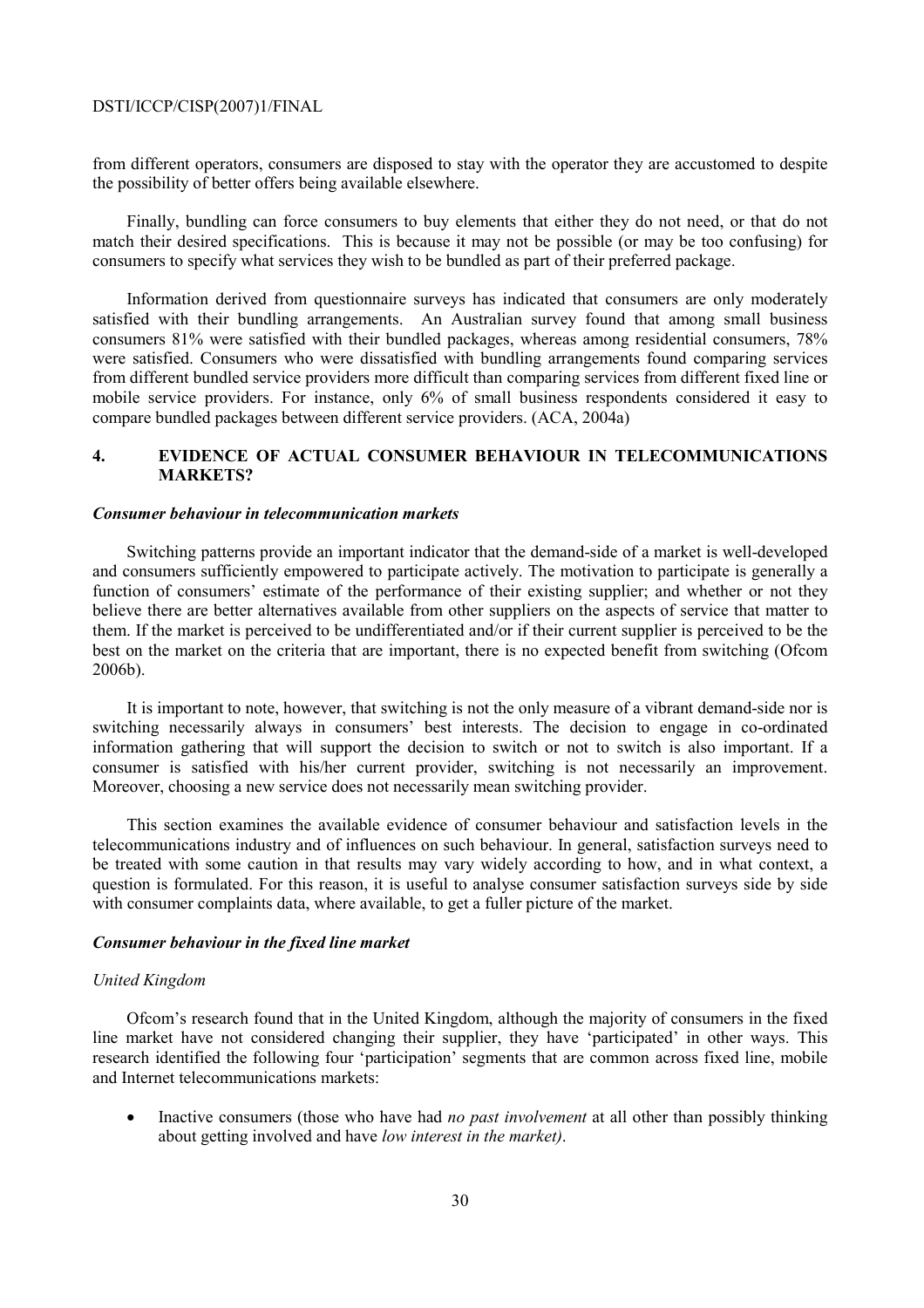- Passive consumers (those who *may have had some past involvement* and have *some current interest* in the market).
- Interested consumers (those who have had little past involvement are *more likely to keep an eye on the market* and *act on their future intentions*); and
- Engaged consumers (those who are t*he most active group* in terms of past behaviour, interest in the market and future switching intentions).

One in three (34%) of the fixed line consumers surveyed had changed the supplier providing their home fixed line service in the last four years (including decisions to move from a single provider to split providers for calls and line rental). However, two-thirds (66%) had not switched in this time period and the majority (52%) had not even considered doing so. Regardless of whether or not they had switched supplier in the last four years, 34% had made some change to their existing service with their current supplier in this time period. A similar proportion claimed to keep an eye on the market: around a third (36%) agreed that they were always on the look-out for a better deal and a similar proportion (31%) agreed that they made a conscious effort to keep up-to-date with what other providers were offering.

## Factors influencing participation in the fixed line market

According to Ofcom's research, 86% of fixed line consumers in the United Kingdom were satisfied with their overall experience with their current supplier: almost half (46%) were very satisfied and a similar proportion (40%) were fairly satisfied.

According to consumer responses to Ofcom's questionnaire surveys, the greatest deterrent to shopping for an alternative fixed line supplier was the possibility of getting locked into a contract with a new supplier: two-thirds of consumers (67%) agreed that they would be put off by this. The second greatest barrier to switching was reluctance to leave a known and trusted supplier for one that was unfamiliar – stated by 65% of consumers. In the fixed line market, many consumers have been with their supplier for many years. For some consumers, their relationship with their fixed line supplier was perceived as being more important than whether they could get a better deal elsewhere. Because of the "endowment factor" (a factor influencing consumer behaviour that is underlined by behavioural economics, as noted earlier), these consumers would only switch if they had experienced a serious betrayal of trust, that incites a 'revenge value' to switching. As many as one in two (53%) fixed line consumers agreed that they had a strong sense of loyalty to their existing supplier (Ofcom 2006b).

The process of switching was itself likely to discourage around half of those consumers surveyed: 56% agreed that shopping (searching) for a new supplier was too much hassle, 52% agreed that it was difficult to make comparisons between suppliers and 49% agreed that they did not have enough time to research the options. For a similar proportion (46%) there is concern that there is a reasonable degree of risk that something will go wrong in the transition, potentially leaving them without service altogether. Moreover, the majority (58%) perceived that the gain would be only short term because all the suppliers tend to follow each other.

No significant differences were detected between demographic groups. In other words, for fixed line consumers the differences are driven by differences in attitudes and behaviour rather than by differences in demographics.

In summary, Ofcom concludes that in the fixed line market, in the face of an undifferentiated market (perceived or actual), inactive consumers are adopting fallback, risk-averse strategies and will stay with what they know and trust, even though it might not be the best rational option. This appears to support the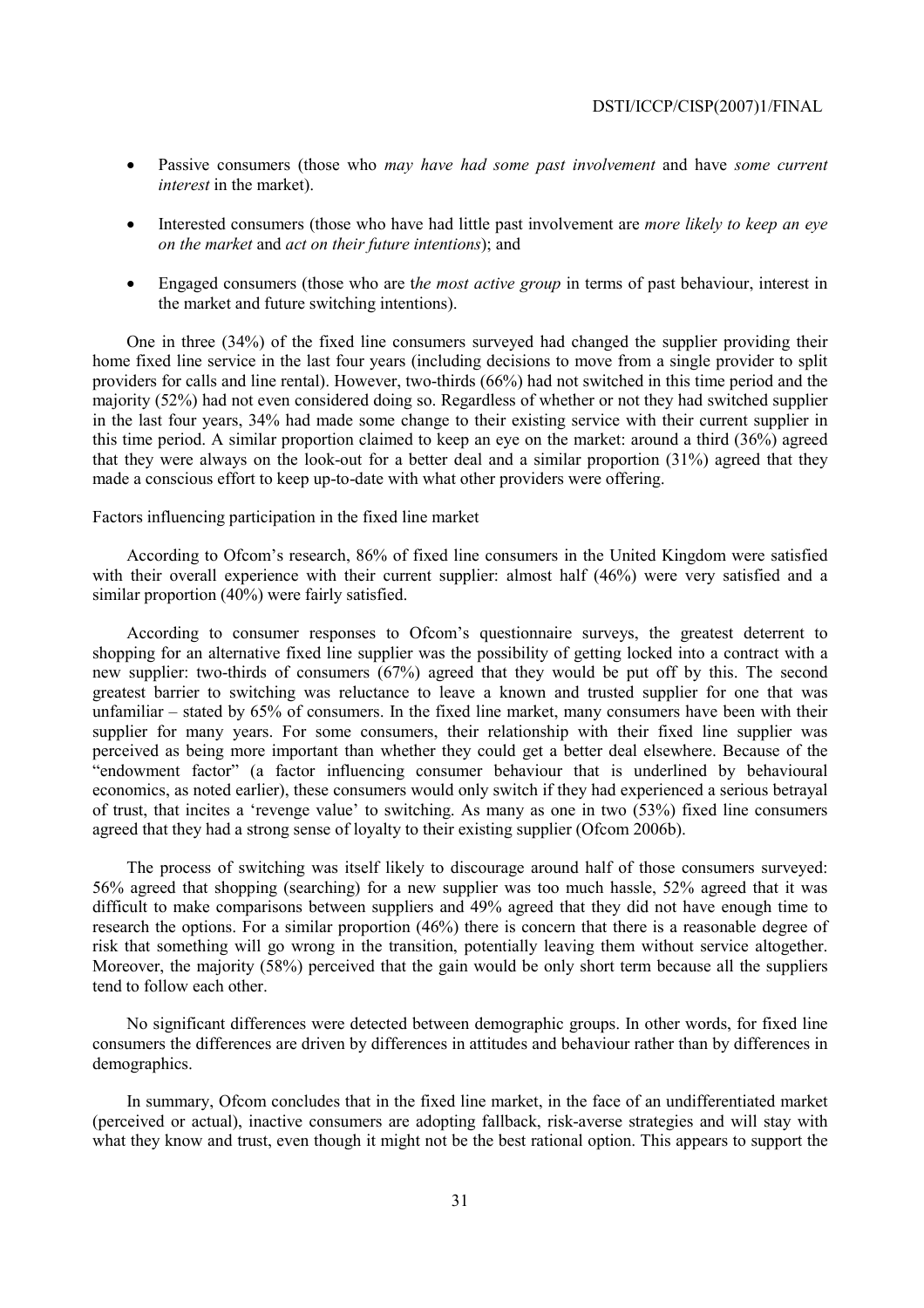arguments of behavioural economics. Ofcom's findings suggest that the greatest chance of furthering participation in the fixed line market are efforts to help consumers to overcome their inertia, by allaying fears regarding the potential risks associated with switching services, or by educating them regarding the tangible benefits of any new service over and above their existing arrangement (Ofcom 2006b).

#### *Sweden*

Information about switching activity in Sweden appears to be broadly consistent with the UK experience. In Sweden as of the end of 2005, just over 19% of the total number of telephone subscriptions were provided by an operator other than Telia Sonera (the incumbent), which is an increase of 17% from 31 December 2004 (Swedish National Post and Telecom Agency 2005).

#### *Portugal*

In Portugal, as of the end of 2006, more than 21% of the total number of telephone subscriptions were provided by an operator other than Portugal Telecom (the incumbent), which is an increase of nearly 11% from 31 December 2005 (Anacom, 2006). But the level of switching in Portugal's fixed line market has also been relatively low. Table 5 indicates that about two-thirds (64%) of consumers interviewed as part of an Anacom (the telecommunications regulator) study were satisfied with the prices charged by their fixed network provider. This degree of satisfaction with a key aspect of service would clearly reduce the disposition to switch.

### **Table 5. Degree of satisfaction towards fixed line prices in Portugal**

| Very satisfied       | 5.8%  |
|----------------------|-------|
| Satisfied            | 58.2% |
| Not satisfied        | 29.5% |
| Not satisfied at all | 4.1%  |
| <b>NA</b>            | 2.5%  |

*Source*: Anacom, "Electronic Communications Consumer Survey, February 2006 – Key Findings", May 2006.

## *Consumer behaviour/switching in the mobile telecommunications market*

### *United Kingdom*

Ofcom found that more than a third (36%) of mobile telecommunications consumers in the United Kingdom had changed their mobile phone network supplier in the last four years. The figure rises to 52% for those who are on an annual contract and falls to 29% for those who are on pre-pay packages. However, two-thirds (66%) had not switched in this time period and the majority (53%) had not even considered doing so. Even among the 7% who had considered switching, not all had actively started looking for an alternative.

Ofcom pointed out that although the majority of consumers in the mobile phone market have not considered changing their supplier, they are 'participating' in other ways. 32% had made some change to their existing service with their current supplier during this time period. While consumers were far more likely to change the tariff or package they were on  $(31%)$  than ask their supplier to match a better deal they had seen elsewhere (8%), mobile phone users seemed aware of their potential to negotiate. 62% of those on contracts had changed their existing tariff/package and 16% had attempted to renegotiate their package/deal. Around a third of all consumers claimed to keep an eye on the mobile phone market. 32% agreed that they were always searching for a better deal and 28% agreed that they made a conscious effort to keep up-to-date with what other providers were offering.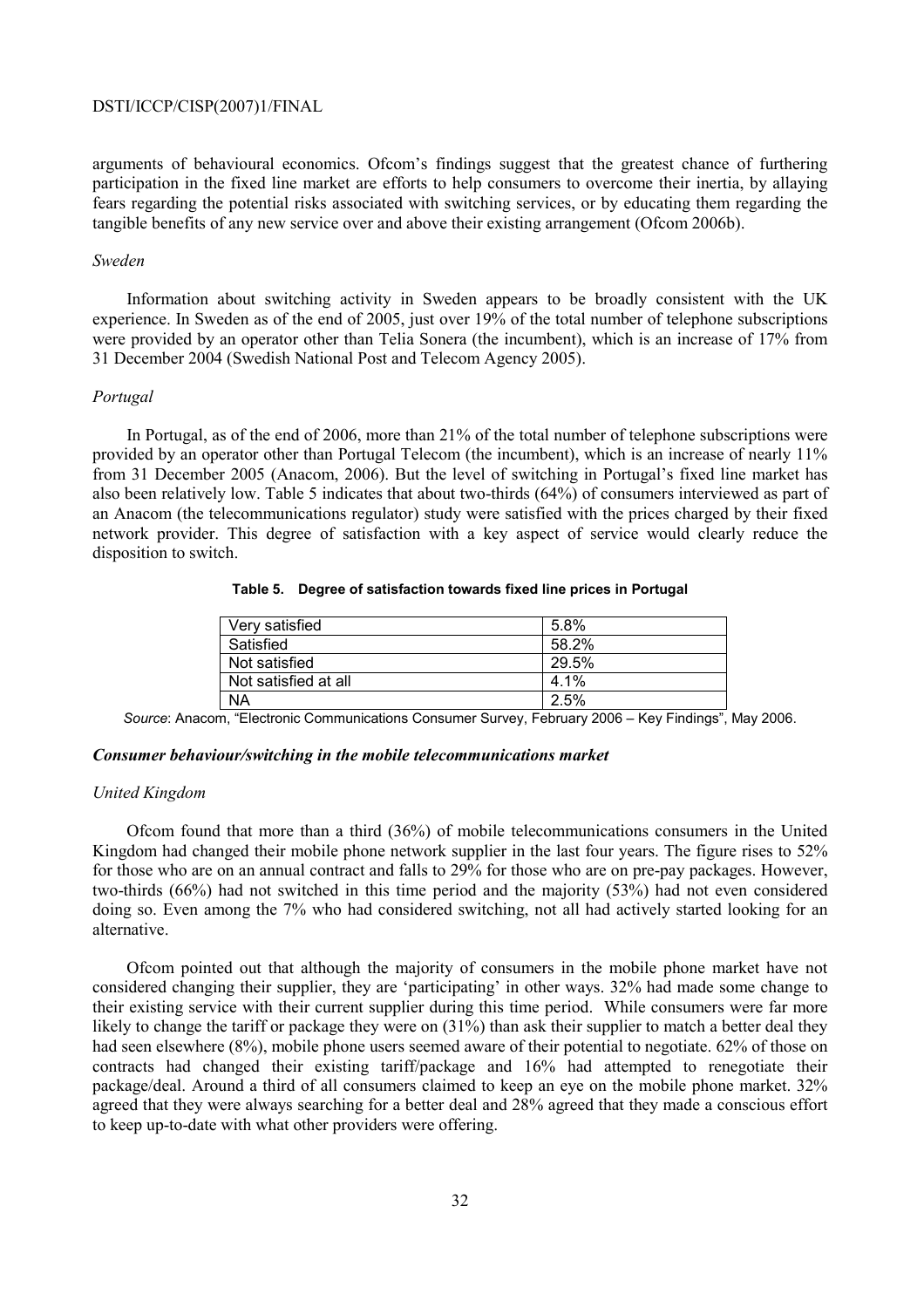Ofcom's research disclosed that in the United Kingdom engaged consumers were significantly more likely to be younger and male (*i.e.* early adopters) and Inactives tended to be older consumers on pre-pay packages (who tend to spend less). However, Ofcom concluded that the degree of consumer engagement with the market is better explained by differences in attitudes and behaviour rather than by differences in demographics.

## Factors influencing participation

Price and interest in technology stood out as clear drivers of consumer participation in the Ofcom studies. The majority (at least 85%) of all consumers in this market agreed that the low cost of their service and overall value for money were very important to them. Consumers classified as "interested" and "engaged" consumers were significantly more likely to make this claim (97% and 98% respectively). With respect to technology, the majority (88%) of "engaged" mobile phone consumers were willing to spend time looking at all the options to make sure they got the best one for them (compared to 42% of inactive consumers) and they were significantly more likely to be early adopters (37% and 8% respectively).

In terms of reasons given for not switching, more than half the telecommunications consumers surveyed (54%) said that they were very satisfied with their overall experience with their current supplier and another third (36%) said that they were fairly satisfied. Post-pay and pre-pay consumers were equally satisfied with their current network supplier.

The research also identified a range of procedural and psychological barriers perceived by mobile telecommunications consumers (see Table 6). The greatest deterrent to shopping for an alternative mobile phone network supplier was the possibility of getting locked into a contract with a new company: around two-thirds of consumers (68%) agreed that they would be put off by this.

Reflecting a similar sentiment, the second greatest barrier to shopping was reluctance to leave a known and trusted supplier for one that was unfamiliar, an issue for 64% of consumers. This refers to the extent to which consumers value their relationships with their mobile phone network supplier. More than one in two (55%) agreed that they had a strong sense of loyalty to their existing network supplier. This was particularly the case for inactive consumers of whom 39% were likely to be 'relational' people (with a preference for using trusted brands known or recommended to them) and only 14% likely to be 'transactional' people (willing to consider unfamiliar brands if they offer a good deal). This manifestation of the 'endowment factor' and 'irrational' fear of changing to a new provider are consistent with the arguments of behavioural economics.

Lack of confidence, heuristics, and information overload also appeared to play more of a role in decision-making among inactive consumers. 48% did not feel they knew enough to make the right choice and 42% expressed concern about "appearing stupid in front of sales staff". 44% were willing to accept a solution that they felt was 'good enough' rather than investigate all options to find the 'best' one (17%).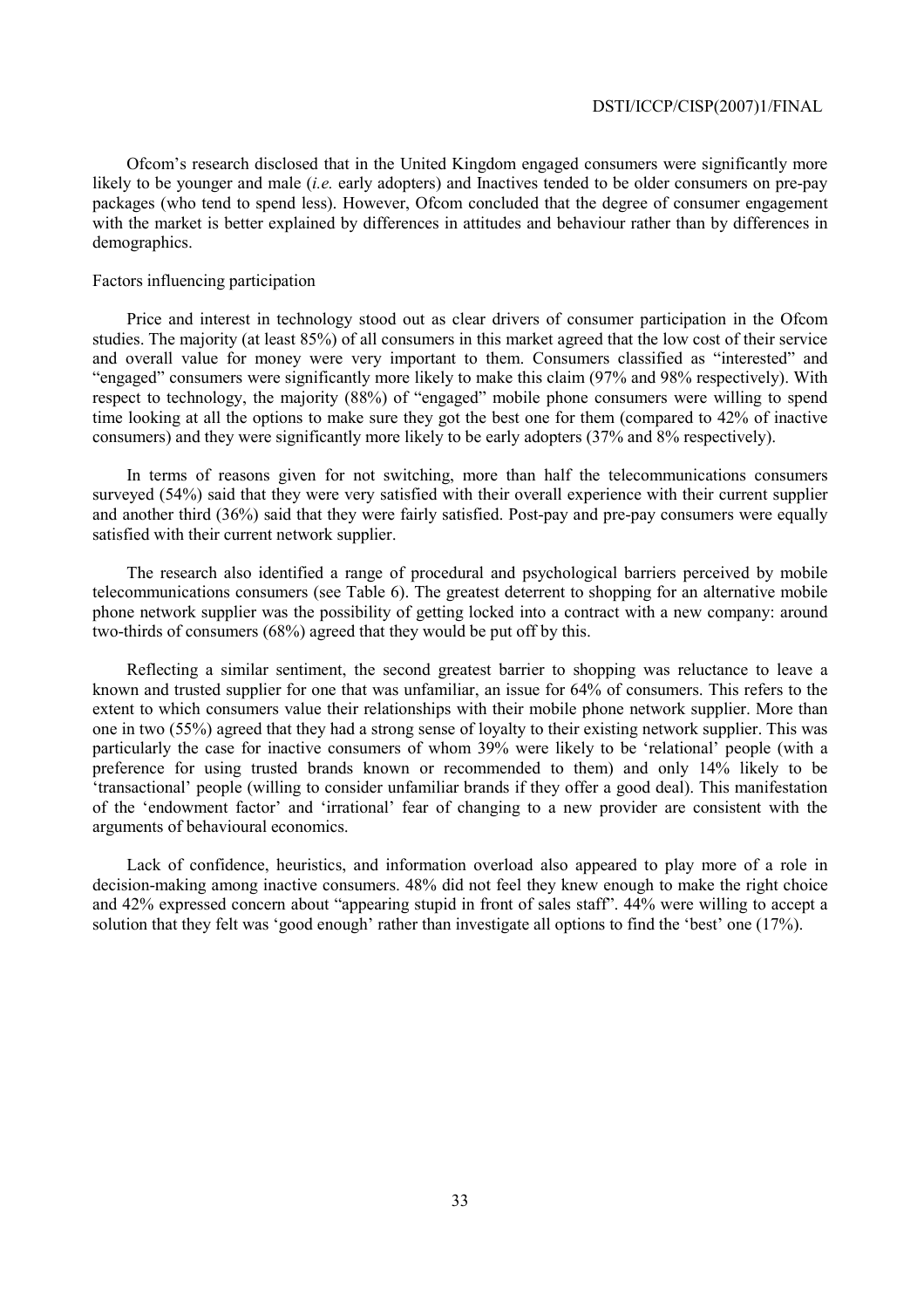| Response to Question (with prompted reasons): "I did not switch my mobile phone supplier<br>because": |            |                            |                         |               |               |  |
|-------------------------------------------------------------------------------------------------------|------------|----------------------------|-------------------------|---------------|---------------|--|
| Reason                                                                                                | Agree<br>% | <b>Strongly</b><br>agree % | <b>Total</b><br>agree % | Post-pay<br>% | Pre-pay<br>%  |  |
| Don't want to get locked into contract with<br>new provider                                           | 47         | 21                         | 68                      | 47            | 52            |  |
| Reluctant to leave provider I trust for one I<br>don't know                                           | 47         | $\overline{17}$            | 64                      | 52            | 59            |  |
| Strong sense of loyalty towards current<br>provider                                                   | 36         | 19                         | 55                      |               | No difference |  |
| Shopping for new provider too much of a<br>hassle/chore                                               | 41         | 12                         | 53                      | 49<br>41      |               |  |
| Only short term gain as providers follow each<br>other                                                | 43         | 9                          | 52                      | No difference |               |  |
| Difficult to make comparisons b/w providers                                                           | 38         | 9                          | 47                      | 35            | 53            |  |
| Don't have time to research options                                                                   | 38         | 9                          | 47                      | 34            | 54            |  |
| Don't want to lose current deal/package                                                               | 32         | 14                         | 42                      | No difference |               |  |
| Big risk that something will go wrong in<br>transition                                                | 30         | $\overline{7}$             | 37                      | No difference |               |  |
| Don't know enough to make right choice                                                                | 28         | 9                          | 37                      | 27            | 42            |  |
| Bound to feel stupid/out-of-date when I talk to<br>sales staff                                        | 21         | 12                         | 33                      | 24            | 37            |  |
| No difference in cost of supplier                                                                     | 28         | 4                          | 32                      | 27            | 33            |  |
| No difference in quality of supplier                                                                  | 26         | 3                          | 29                      | 23            | 32            |  |
| Don't know where to find trusted info about<br>options                                                | 21         | 5                          | 26                      | No difference |               |  |

### **Table 6. Perceived barriers to shopping and/or switching mobile phone suppliers in the UK**

*Note: Base*: All mobile (500). Percentages represent share of total sample.

*Source*: Ofcom, 2006b.

In this market, consumers on contracts may also be bound to their suppliers as a result of having negotiated or been given special deals: two fifths (42%) of consumers expressed concern about losing the package or deal they were on. Early exit penalties could also apply.

The process of shopping was itself likely to discourage around half of the consumers surveyed: 53% agreed that shopping for a new supplier was too much hassle, 47% agreed that it was difficult to make comparisons between suppliers and 47% agreed that they did not have enough time to research the options. Moreover, the majority (52%) perceived that the gain would be short term because all the suppliers follow each other. As Table 6 indicates, this is particularly the case among pre-pay consumers, who perceived higher barriers to shopping than those on contracts: 82% of pre-pay users agreed they did not want to be locked into contracts with a new provider. They were also significantly more likely to regard shopping for a new network supplier as an onerous process, approaching it with lower levels of interest and confidence than contract users.

In summary, Ofcom concluded that the evidence suggests that in the UK mobile telecommunications market, in the face of complexity and lack of market differentiation (perceived or actual), inactive consumers will stay with what they know and trust, even though it might not be the 'best' option. Ofcom concluded that the greatest chance of furthering participation in the mobile phone market is through efforts made to influence these key drivers, for example by educating them in regard to the tangible benefits of any new service over and above their existing set-up, by making the switching process easier or by helping consumers to overcome their inertia.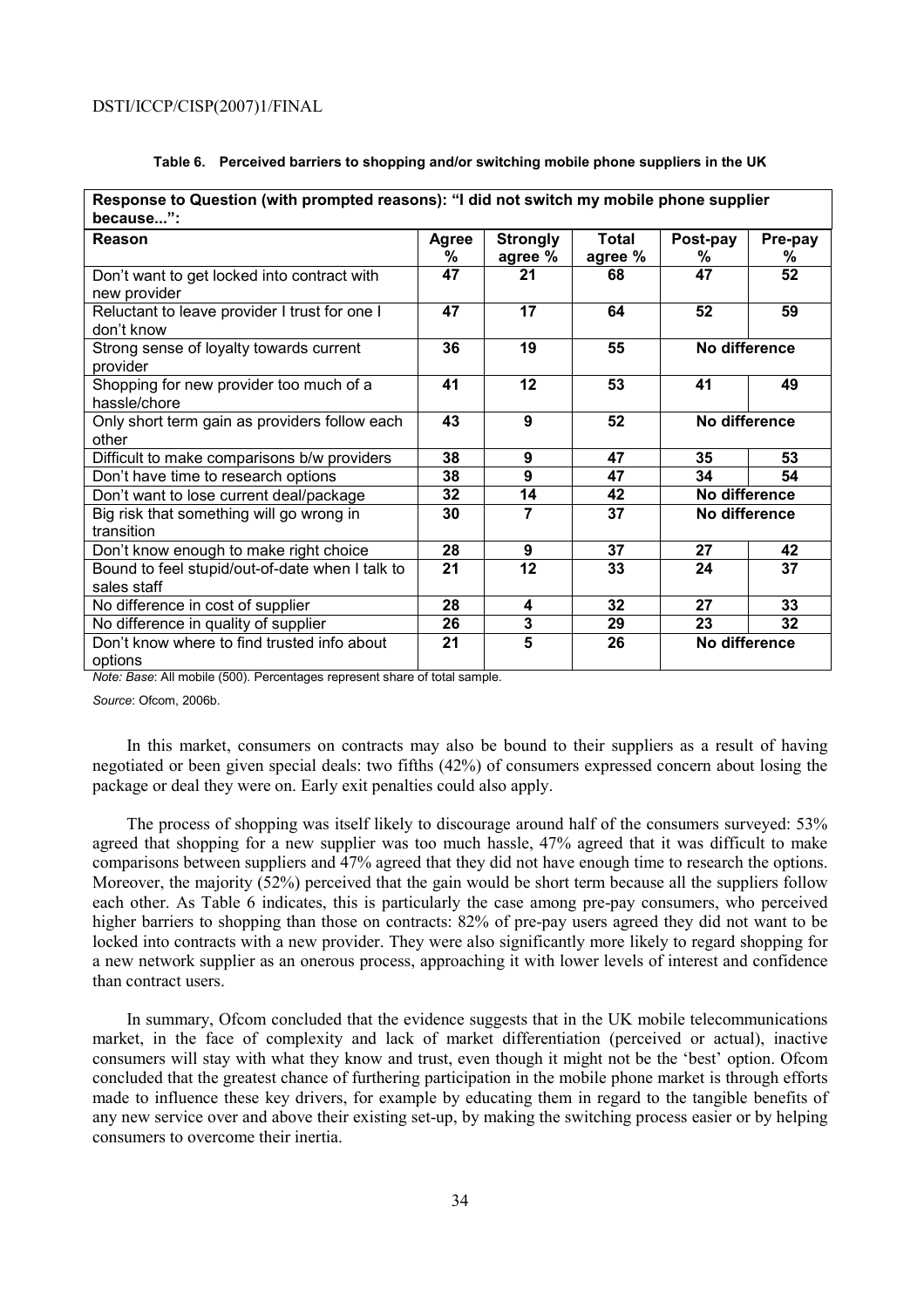## *Portugal*

In Portugal, Table 7 indicates that of those mobile telecommunications consumers responding to a survey conducted for Anacom, about 19% have switched. Of these, about one-third switched because "most of my contacts are clients of the new operator" and presumably there was some advantage with being on the same network such as network coverage and/or discounted or free calls to customers on the same network, Another one-third of those who switched did so because they were "unhappy with prices" of their old operator. 13.7% of those who switched did so because they were unhappy with the quality of service provided by their old operator and 8.6% because of an offer from the new operator.

Of the 80.7% who had never changed their operator, 66% were satisfied with the current operator, and 31.2% because "most of my contacts are clients of current operator". Only about 10% of consumers seemed focused on price as a driver of switching and even less (about 4%) on quality of service.

| Have already changed operator                       | 19.3% |  |
|-----------------------------------------------------|-------|--|
| Most of my contacts are clients of new operator     | 34.6% |  |
| Unhappy with prices                                 | 33.3% |  |
| Unhappy with quality of service                     | 13.7% |  |
| Offer from new operator                             | 8.6%  |  |
| Other                                               | 20.6% |  |
| Never changed operator                              | 80.7% |  |
| Satisfied with current operator                     | 66.2% |  |
| Most of my contacts are clients of current operator | 31.2% |  |
| Offers the best prices                              | 6.6%  |  |
| Switching is too complicated / inertia              | 3.2%  |  |
| Decision of another person                          | 2.8%  |  |
| More / better network coverage                      | 0.8%  |  |
| Keep the same number                                | 0.4%  |  |
| Other                                               | 4.0%  |  |
| Don't know / Didn't respond                         | 2.3%  |  |

### **Table 7. Switching mobile telecommunications operator in Portugal**

*Source*: Anacom 2006.

### *Australia*

The results of a questionnaire survey in Australia for ACMA (the telecommunications regulator), summarised in Table 8 provide some additional information on consumer satisfaction.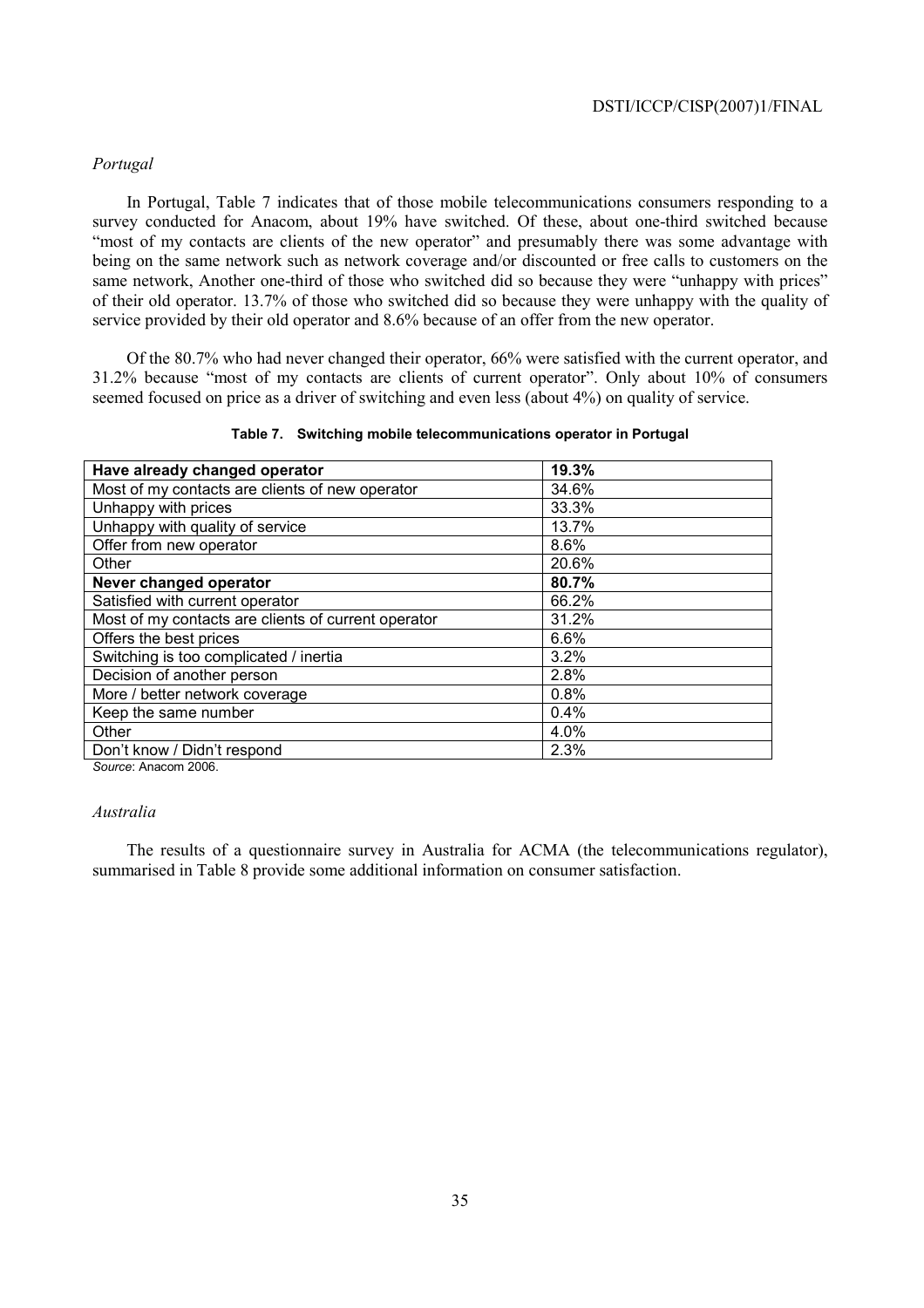| Respondents were asked 'In the last 12 months, how well have each of the following service providers |              |                  |               |                  |                  |                                                                          |               |            |
|------------------------------------------------------------------------------------------------------|--------------|------------------|---------------|------------------|------------------|--------------------------------------------------------------------------|---------------|------------|
|                                                                                                      |              |                  |               |                  |                  | met your overall expectations?' Excludes 'no answer' and 'doesn't apply' |               |            |
|                                                                                                      | Exceeded my  |                  | Mostly met my |                  | Sometimes met my |                                                                          | Rarely met my |            |
|                                                                                                      | expectations |                  | expectations  |                  | expectations     |                                                                          | expectations  |            |
|                                                                                                      | July 2004-   | July 2005-       | July 2004-    | July 2005-       | July 2004-       | July 2005-                                                               | July 2004-    | July 2005- |
|                                                                                                      | June 2005    | <b>June 2006</b> | June 2005     | <b>June 2006</b> | June 2005        | June 2006                                                                | June 2005     | June 2006  |
| Local<br>telephone<br>company                                                                        | 7.8%         | 8.2%             | 73.9%         | 73.3%            | 13.3%            | 13.5%                                                                    | 5.0%          | 4.9%       |
| <b>STD</b>                                                                                           |              |                  |               |                  |                  |                                                                          |               |            |
| telephone                                                                                            | 7.0%         | 7.5%             | 75.4%         | 74.7%            | 12.9%            | 13.2%                                                                    | 4.7%          | 4.6%       |
| company                                                                                              |              |                  |               |                  |                  |                                                                          |               |            |
| International                                                                                        |              |                  |               |                  |                  |                                                                          |               |            |
| telephone                                                                                            | 7.4%         | 7.1%             | 73.5%         | 74.3%            | 13.7%            | 13.4%                                                                    | 5.5%          | 5.3%       |
| company                                                                                              |              |                  |               |                  |                  |                                                                          |               |            |
| <b>Mobile</b>                                                                                        |              |                  |               |                  |                  |                                                                          |               |            |
| phone                                                                                                | 9.4%         | 9.9%             | 72.5%         | 72.1%            | 13.1%            | 13.4%                                                                    | $5.0\%$       | 4.6%       |
| service                                                                                              |              |                  |               |                  |                  |                                                                          |               |            |
| provider                                                                                             |              |                  |               |                  |                  |                                                                          |               |            |
| Internet                                                                                             |              |                  |               |                  |                  |                                                                          |               |            |
| service                                                                                              | 10.2%        | 11.2%            | 68.6%         | 68.9%            | 15.6%            | 15.3%                                                                    | 5.5%          | 4.6%       |
| provider                                                                                             |              |                  |               |                  |                  |                                                                          |               |            |

### **Table 8. Consumer satisfaction with telecommunications services in Australia, 2004 to 2006**

*Source*: Roy Morgan Research, questionnaire survey sample of approximately 23 000 people aged 14+ years, cited in ACMA (Australian Communications and Media Authority), 2006

During the July 2005 to June 2006 period satisfaction levels (defined as 'exceeded' or 'mostly met expectations') were more than 80% for mobile telecommunications providers as well as fixed line and Internet service providers. The highest satisfaction levels were for long distance (STD) fixed line telephone companies (82.2%). Internet service providers were the providers who most exceeded expectations  $(11.2\%)$ .

Consumer expressions of the "likelihood" of them switching service provider offer another measure of consumer dissatisfaction with their current provider. The Australian survey also provides some information in this regard, summarised in Table 9. The likelihood of consumers switching service provider ranged from: about 13.5% for fixed line providers, 14% for mobile telecommunications providers and 16.5% for Internet service providers during the period July 2005 to June 2006. The remainder of consumers said they were either 'unlikely' or 'neither likely nor unlikely' to switch providers.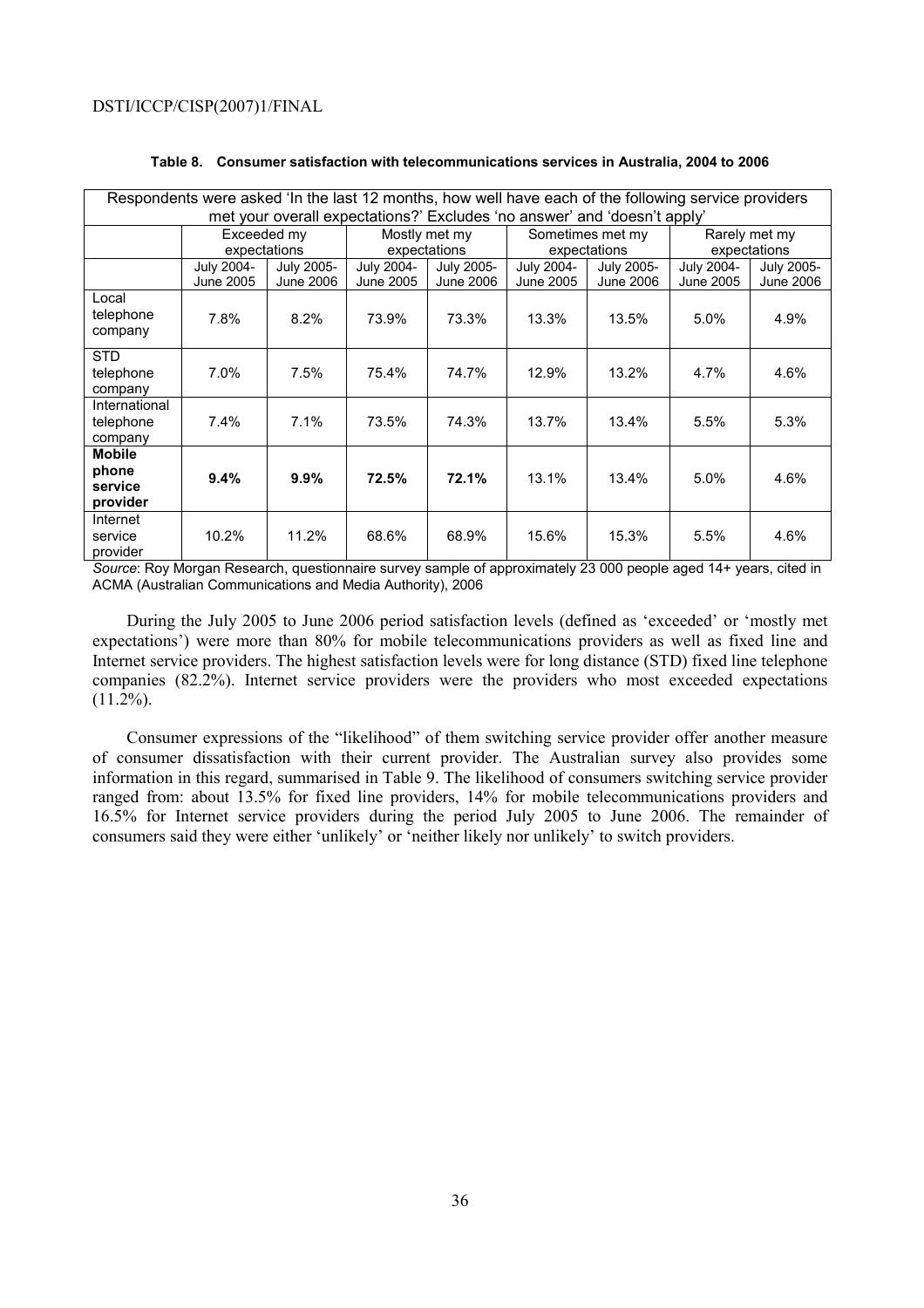| Respondents were asked 'How likely would you be to switch companies, if you were able to buy that service from<br>another company?' Excludes 'no answer' and 'doesn't apply' |                                 |                         |                         |                                |                                      |                         |
|------------------------------------------------------------------------------------------------------------------------------------------------------------------------------|---------------------------------|-------------------------|-------------------------|--------------------------------|--------------------------------------|-------------------------|
|                                                                                                                                                                              | Very or fairly likely to switch |                         |                         | Neither likely nor unlikely to | Very or fairly unlikely to<br>switch |                         |
|                                                                                                                                                                              |                                 |                         |                         | switch                         |                                      |                         |
|                                                                                                                                                                              | July 2004-<br>June 2005         | July 2005-<br>June 2006 | July 2004-<br>June 2005 | July 2005-<br>June 2006        | <b>July 2004</b><br>June 2005        | July 2005-<br>June 2006 |
| Local telephone                                                                                                                                                              |                                 |                         |                         |                                |                                      |                         |
| company                                                                                                                                                                      | 13.5%                           | 13.2%                   | 29.2%                   | 27.9%                          | 57.3%                                | 58.8%                   |
| STD telephone<br>company                                                                                                                                                     | 13.0%                           | 12.8%                   | 29.8%                   | 28.3%                          | 57.2%                                | 58.9%                   |
| International<br>telephone company                                                                                                                                           | 11.8%                           | 11.5%                   | 30.7%                   | 29.1%                          | 57.5%                                | 59.5%                   |
| Mobile phone service<br>provider                                                                                                                                             | 14.5%                           | 13.9%                   | 29.2%                   | 28.2%                          | 56.4%                                | 57.9%                   |
| Internet service<br>provider                                                                                                                                                 | 16.8%                           | 16.5%                   | 30.6%                   | 28.3%                          | 52.5%                                | 55.2%                   |

#### **Table 9. Consumer likelihood to switch providers in Australia, 2004-2006**

*Source*: Roy Morgan Research, questionnaire survey sample of approximately 23 000 people aged 14+ years. Cited in ACMA (Australian Communications and Media Authority), *2006.* 

#### *United States*

A US report based on responses to a questionnaire survey in 2005 from 1 000 households found that 36% of respondents replied that early termination fees (ranging from USD 150-USD 240 as shown in Table 1) had dissuaded them from switching (CALPIRG Education Fund, 2005).

#### **Table 10. Early termination fees of major US mobile telecommunications service providers, July 2005**

| Company  | <b>Early termination fee</b> |
|----------|------------------------------|
| Cingular | <b>USD 150</b>               |
| Nextel   | <b>USD 200</b>               |
| Sprint   | <b>USD 150</b>               |
| T-Mobile | <b>USD 200</b>               |
| Verizon  | <b>USD 175</b>               |

*Note:* These operators control about 80% of the US mobile telecommunications market.

*Source*: CALPIRG Education Fund, 2005.

Eighty-nine percent of mobile telecommunications consumers considered that early termination fees are designed to prevent consumers from switching. They disagreed with the mobile telecommunications operators' position that the termination fees are a necessary part of the rate structure (to enable them to recover the costs of subsidising handsets, 'buckets' of free calls, etc).

In the United States, the FCC undertakes consumer education campaigns to educate Americans about their options in the telephony market, including the opportunity to switch to operators that may serve them better. There are FCC consumer fact sheets explaining common billing problems, answering basic technical questions, and highlighting the expectations consumers should have of their operators. Further, the FCC has an extensive telephone call-in and e-mail centre which fields thousands of complaints every quarter. As of the third quarter of 2006, for wireline telephony, the most common complaints were about unsolicited calls and faxes; for wireless telephony, the most common complaints were about billing. On the basis of these collected complaints, the FCC can take action against licensees. In addition, there are a variety of for-profit websites which help consumers choose among different plans, such as *www.letstalk.com* and *www.myrateplan.com*. Finally, there are third parties organisations that report on service quality such as J.D. Powers & Associates and Consumer Reports.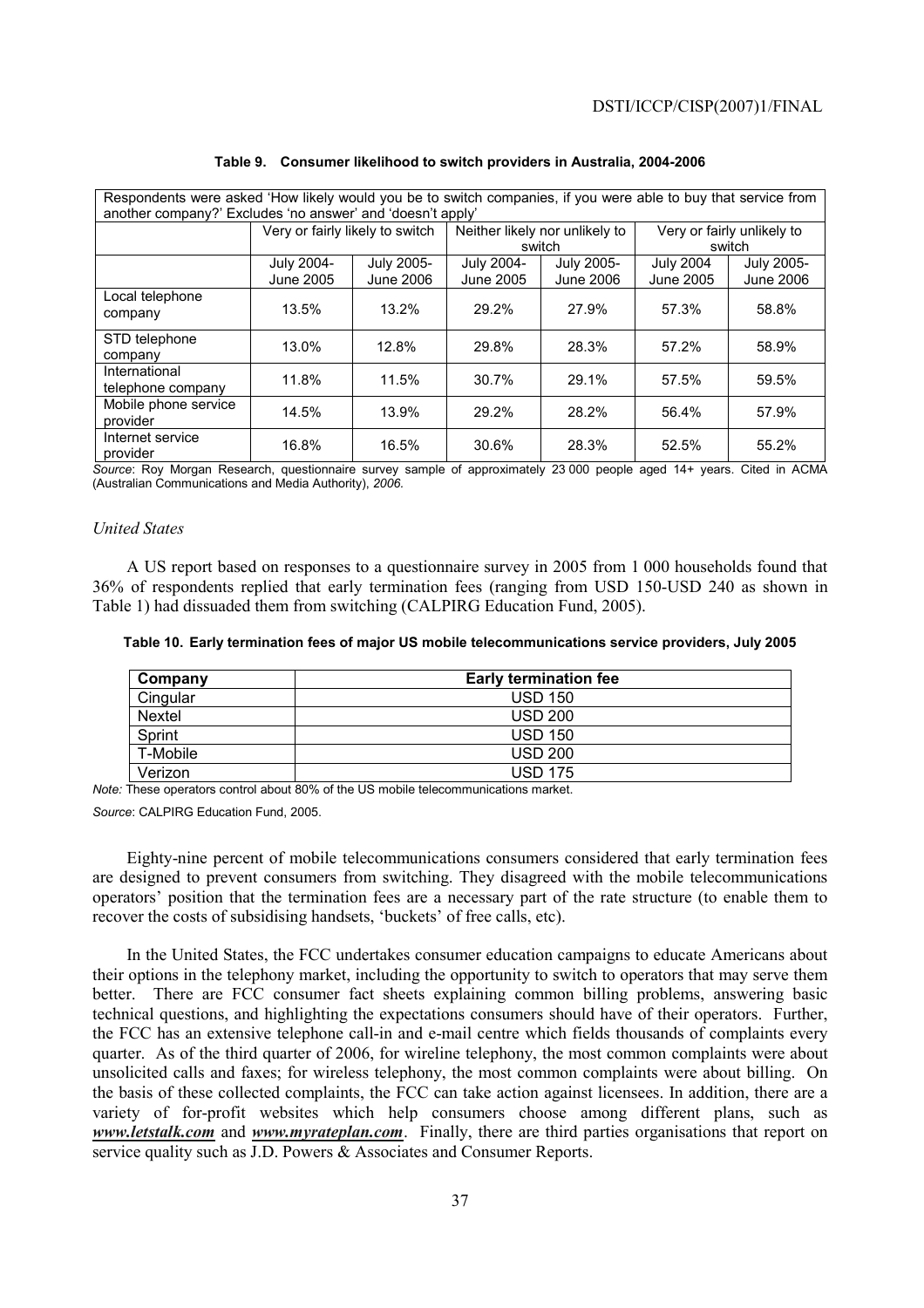### *Consumer behaviour in the Internet Market*

### *United Kingdom*

According to Ofcom's research awareness of alternative suppliers is lowest in the Internet market with around 20% of Internet consumers in the United Kingdom unable to spontaneously name any narrowband or broadband Internet service providers (ISPs) in their area. Half of Internet consumers were spontaneously aware of two or more narrowband suppliers, and this rises to 74% when prompted (Ofcom 2006b).

Just over one quarter (28%) of UK consumers have ever switched their ISP supplier – 18% having changed supplier more than 12 months ago, and 9% more recently. These are lower levels than for fixed or mobile services, perhaps reflecting the earlier stage of development for Internet/broadband services. Just over a quarter (28%) of the Internet consumers surveyed had changed the supplier providing their household's Internet connection in the last four years. However three-quarters (72%) had not switched in this time period and the majority (46%) had not even considered doing so. Even among the 13% who had considered switching, not all had actively started looking for an alternative.

Ofcom found that regardless of whether or not they had switched ISP in the last four years, almost three-quarters (72%) had made some change to their existing service with their current ISP in this time period. This was mainly the result of consumers switching connection type (62% had done this) and/or switching tariff, including upgrades to connection speed (53% had done this). Few (10%) had re-negotiated their deal (*i.e.* asked their current ISP to match a better deal they had seen elsewhere). Thus, even though the research shows that many consumers in the Internet market have not considered changing their Internet service provider (ISP), competition had allowed them to 'participate' in other ways.

Compared with broadband users, narrowband users were significantly less likely to have made any changes to their existing package: 24% had changed connection type and 25% had changed their tariff or package.

#### Factors influencing participation

According to Ofcom's research, the greatest deterrents to active participation include the possibility of getting locked into a contract with a new supplier (68% of consumers); reluctance to leave a known and trusted ISP for one that was unfamiliar (63% of consumers); and perceived efforts of shopping around, including difficulty in making comparisons between ISPs (44%); and not enough time to research all the options (40%). The main drivers of participation include interest in technology and desire for low cost and/or willingness to consider unfamiliar brands if offered a good deal. Interestingly, there were few demographic differences between the four 'participation' segments, suggesting participation is influenced by attitudes and behaviour rather than by differences in demographics.

This evidence suggests that in the face of complexity (perceived or actual), inactive consumers are adopting fallback, risk-averse strategies and will stay with what they know and trust, even though it might not be the 'best' option. This is consistent with the argument of behavioural economics that an "endowment factor" will serve to influence decisions in favour of the present provider.

## **5. IMPLICATIONS FOR CONSUMER POLICY AND REGULATION**

#### *Underlying principles for policy and regulation*

A number of principles to guide policy development and regulation are receiving widening acceptance in OECD countries. One is that intervention should be the minimum necessary, justified only when the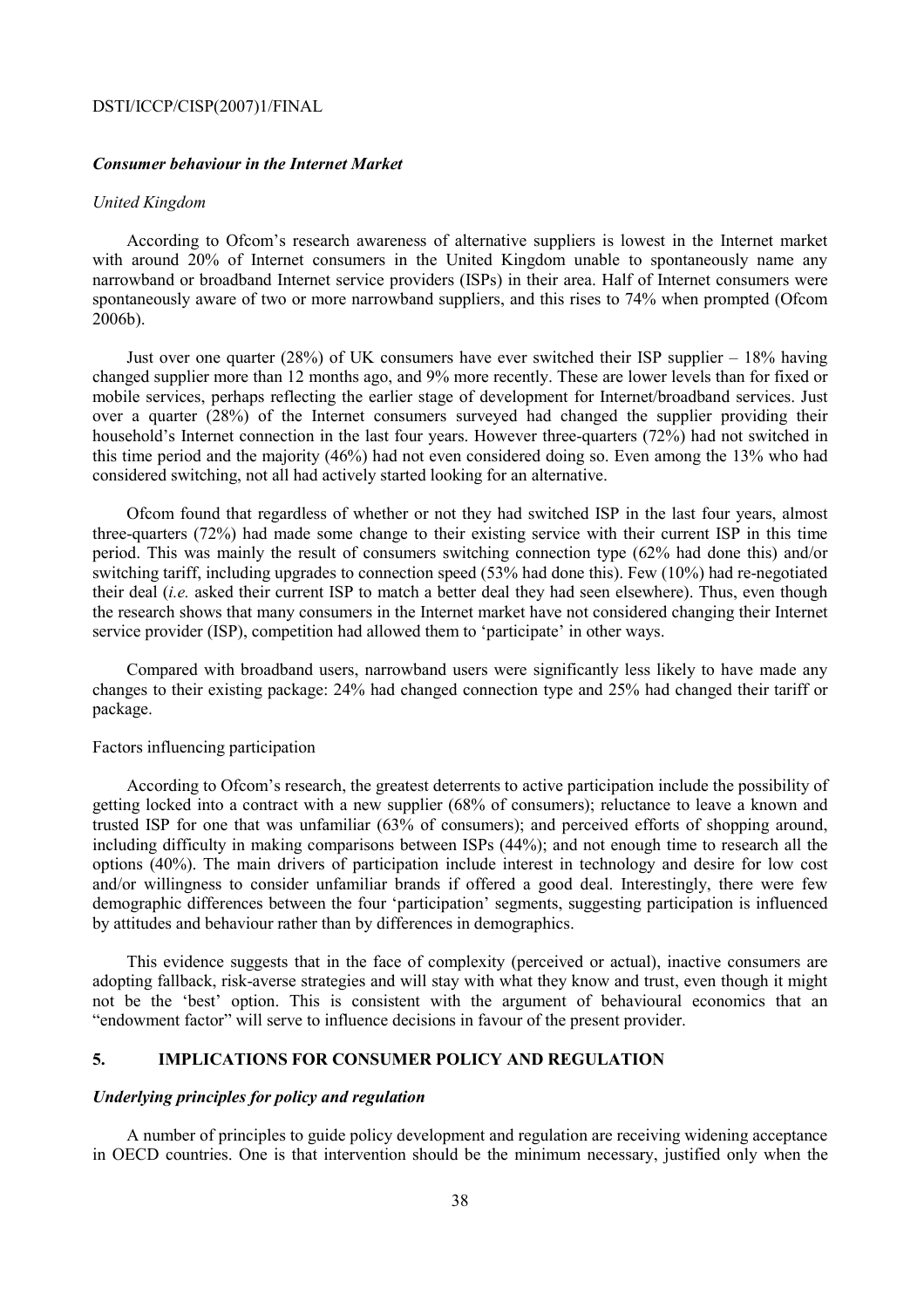market has not responded (through self-regulatory measures for example<sup>20</sup>) or is unlikely to respond in a manner that adequately addresses the issue within an appropriate timeframe. Moreover, intervention may not be justified if consumers are aware of the risk, can respond to it relatively easily and at little cost, but fail to do so, since this could suggest that consumers view the detriment as insignificant. Another principle is that even if the market is unlikely to eliminate or reduce the problem, intervention is warranted only if the resulting benefits significantly exceed the costs of intervention.

These guiding principles are in accord with those espoused in the OECD report on "Guiding Principles on Regulatory Quality and Performance" which suggests that that new and existing rules and regulations should be reviewed on the basis of their effects on competition and efficiency (OECD, 2005).

Some practising regulators endorse these principles in considering the need for consumer protection measures. For instance, the Australian Communications and Media Authority's approach to regulation is in accord with these principles (ACMA 2006): "An ongoing challenge for consumers is to analyse the substantive differences between ostensibly similar products and pricing plans being offered by suppliers. However, before a decision that government/regulators intervene in the interests of consumers, there should be consideration of the frequency and degree to which information is imperfect, the implications this has for competition, and whether government intervention is likely to correct the situation more optimally or more rapidly than the market, and whether the benefits of intervention exceed the costs of doing so."

However, it is often difficult to calculate costs and benefits in order to ascertain net outcome. The difficulty is compounded when some consumers gain while others lose. In this case, judgements about the desirability of the net outcome may require the application of "distributional weights". But predicting and evaluating/ weighting these distributional effects and their impacts is notoriously difficult and contentious.

A more conservative approach may be to require a "no harm" approach to regulation. That is, a regulation could be acceptable if it helps the uninformed or undisciplined, without imposing costs on others *e.g.* those who are sophisticated and disciplined. A stronger case would have to be made for interventions that do not pass such a test. In reality, there may not be many cases without any losers. For instance, in cases where cross-subsidies are unwound by such regulation, those who have previously benefited from the cross-subsidies will lose. Interventions that involve some losses to particular consumers would need to be evaluated on broad cost-benefit criteria that weigh the costs to the losers against the benefits to the winners (OECD, 2006).

Another rationale for intervention to protect those who are less informed or less sophisticated is socalled "asymmetric paternalism". Such intervention is relevant not only when failure results from behavioural biases but also more generally when failure results from information deficiencies (Camerer *et al*., 2003).

An important insight provided by behavioural economics is that often only some groups of consumers (or all consumers but only in particular circumstances) are likely to be at risk. This highlights an important policy consideration, namely whether policy initiatives to protect particular groups of consumers (such as undisciplined or unsophisticated consumers) may impose such costs on not-at-risk consumers that aggregate welfare or well-being is reduced. To avoid this, cost-benefit analysis could be used to evaluate alternative policy initiatives. Does a policy initiative that can protect the at-risk group of consumers generate sufficient benefits to more than offset any likely costs that will be imposed on other groups in society? If so, then policy intervention may be reasonable. Of course, there may be other policy considerations that will impact upon the decision to intervene in a market (for example, the extent or degree of harm), and thus impact whether that decision is reasonable (OECD 2006).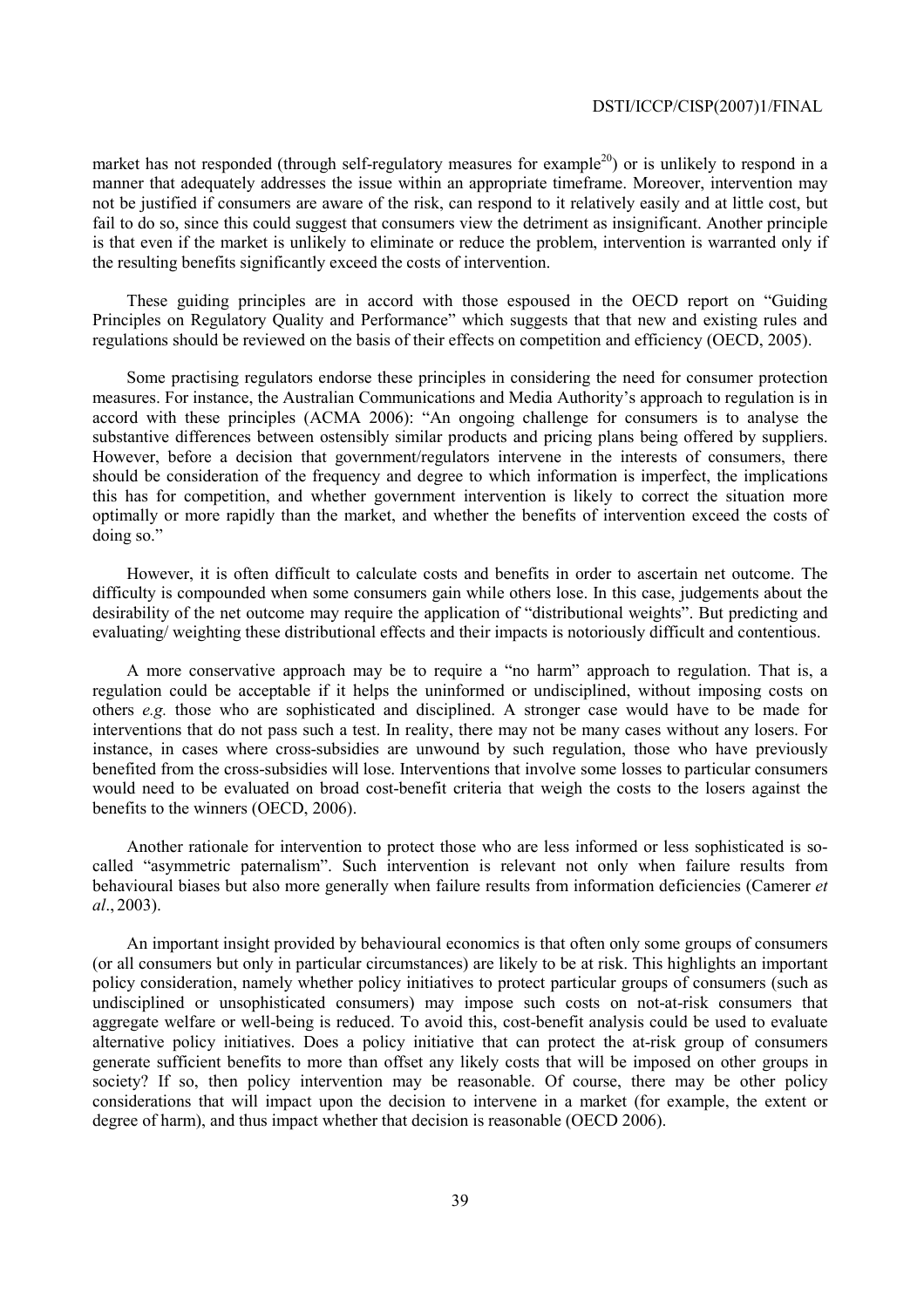This section examines a number of specific policy issues raised by the examination of the market in the previous sections. Where appropriate, it suggests further steps that could be taken by regulators and the industry to address these issues. Although the issues and corresponding recommendations are organised into different categories, it should be noted that many of these categories overlap. So, for example, the issue of switching is addressed in a separate category but will also be influenced by issues relating to awareness raising, information disclosure, contract terms and behavioural traits addressed in other categories.

#### *Policy and regulation to address consumer detriment resulting from imperfect information*

#### *Increase awareness of alternative suppliers*

The majority of consumers seem aware of alternative providers of communications services. In those areas where knowledge and understanding is lower, growing competition is expected to lead naturally to an increased awareness of alternative providers. Nevertheless, where the market is not doing so or is unlikely to do so, there is a clear role for regulators to assist consumer participation by raising awareness of the availability and tangible benefits of different services. Consideration may need to be given to how these kinds of educational campaigns could be tailored, in both their message and distribution channel (*e.g.* a leaflet, consumer hotline or web based programmes) to different groups of consumers to provide them with practical guidance to quickly identify the most suitable/cheapest telecommunications plan.

Furthermore, steps could be taken to make comparisons across providers easier, thereby reducing search costs of consumers and facilitating the switching process. For example, regulators could work with the fixed line and the mobile network operators to develop and publicise a set of comparable indicators relating to quality of service. Monitoring the quality of service of mobile telecommunications providers and making this information available could also help consumers compare signal strength, dropped call counts and dead zones across providers. Furthermore, regulators could encourage third parties, including consumer organisations, to provide price/service-comparison facilities through radio, consumer hotlines, websites, etc.

#### *Regulation of information disclosure*

More information is usually seen to be desirable. So it may be sensible to begin with a reminder that as a remedy for market failure, information disclosure may have its limits. A demand-side "behavioural" perspective warns that if consumers have limited cognitive abilities, either generally or in a particular situation, then adding more information may result in information overload and hence in worse decision making. Excessive disclosure can confuse consumers (as evidenced in the case of mobile phone and Internet tariffs options) and can also discourage firms from providing useful information through their advertising. In these cases, the need is not for *more* but for better (perhaps less) information in a structured easily comprehensible format (Gans 2006b). There is need for rigorous analysis of the cost and benefits associated with alternative remedies before any government action is justified. Where feasible, such analysis should be empirically based (OECD 2007).

Typically, a mandated disclosure is intended to improve the information received by the less-informed buyers to a greater extent than by those more sophisticated consumers who may already possess and be able to process the requisite information. But the reverse can also be the case where it is the more sophisticated (and more cognitively capable) consumers who can make more use of the information contained in a mandated disclosure. For example, mandating information on broadband download speeds and caps can be of far more use to those consumers who have at least a basic knowledge of technical features of broadband capacity (*e.g.* bits per second).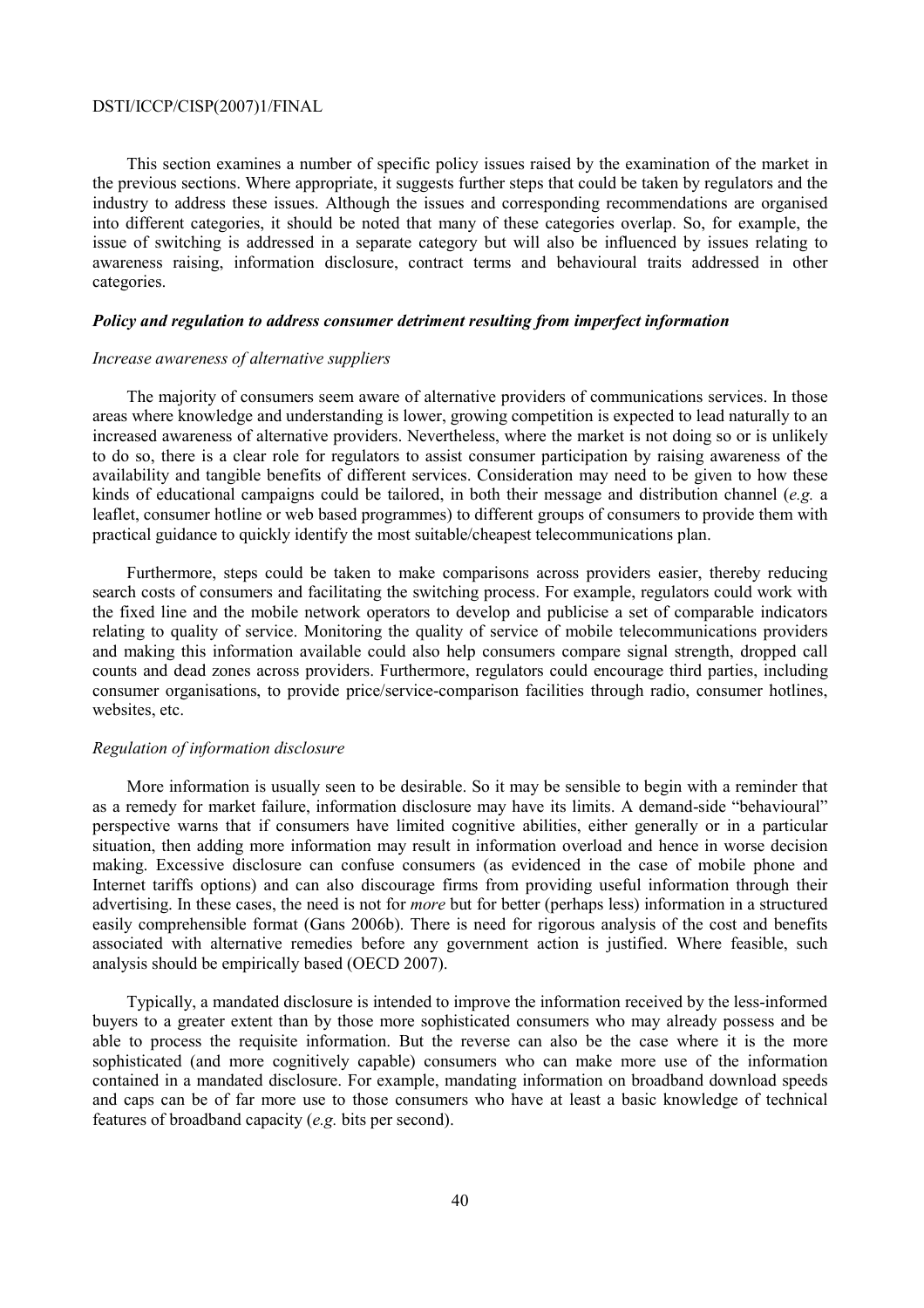Differences in the incidence of benefits from a mandated disclosure mean that any costs could tend to be differentially imposed as well. Some consumers may be provided with information they cannot use, some may be provided with information they do not need, and some others will be overloaded with information, but all will have to pay for the compliance and related costs (OECD 2006).

This cautionary note aside, there are many situations where an information disclosure remedy is necessary and appropriate. Even in competitive markets, suppliers may possess power over consumers, if consumers are not well informed about products, supply conditions and/or alternatives and feel unable/unwilling to switch between these alternatives. Providing consumers with more and better information, for example, through mandatory disclosure or through third party certification may facilitate more active participation in the market and wiser decision-making. Mandatory requirements also hold suppliers accountable, especially in cases where failure to comply with the requirements results in an enforceable action.

In the United Kingdom, in all three telecommunications markets (fixed line, mobile and Internet), respondents to questionnaire surveys indicated that availability of information to calculate the cheapest supplier based on their usage profile was important in influencing their switching decisions (Ofcom 2006b). Information disclosure can take many forms. In the United Kingdom, websites of the fixed line suppliers were the highest claimed source of information (42%), followed by recommendations from friends / family and brochures / promotional literature both of which were used by around a third of all switchers (Ofcom 2006b). Of all the information sources consulted, word-of-mouth recommendations were regarded as being the most trusted source (28%), and also the easiest to understand (22%). The supplier websites were regarded as the most informative sources (with 24% of switchers agreeing that this was the case).

To remedy information deficiencies, a regulator should consider whether to furnish the missing information itself, to encourage the industry to provide the necessary information or, if necessary, oblige the industry to disclose it. Because of information asymmetry, the regulator will need to seek the cooperation of the regulated sector and, to some extent, should also depend on self-regulation and coregulation.

#### Contracts and advertising materials

Particular attention is needed to ensure accurate disclosures in the pre-contractual phases and to the clarity of contract terms themselves. Regulators could require all mobile telecommunications operators to use contracts and marketing materials that clearly spell out the terms of the contract in an easy-to-read, standardised format.<sup>21</sup> The disclosures could include:

- *i*) Rate information, including monthly base charge, per-minute charges for minutes not included in the plan, the method for calculating minutes charged, late payment penalties, and other usage fees.
- *ii)* Plan details, including a breakdown of weekend/daytime, nights/weekend, long-distance, roaming, incoming calls, and directory assistance.
- *iii*) Termination and start-up fees, as well as the termination dates for the trial plan and contract.
- *iv)* Taxes and surcharges.

Billing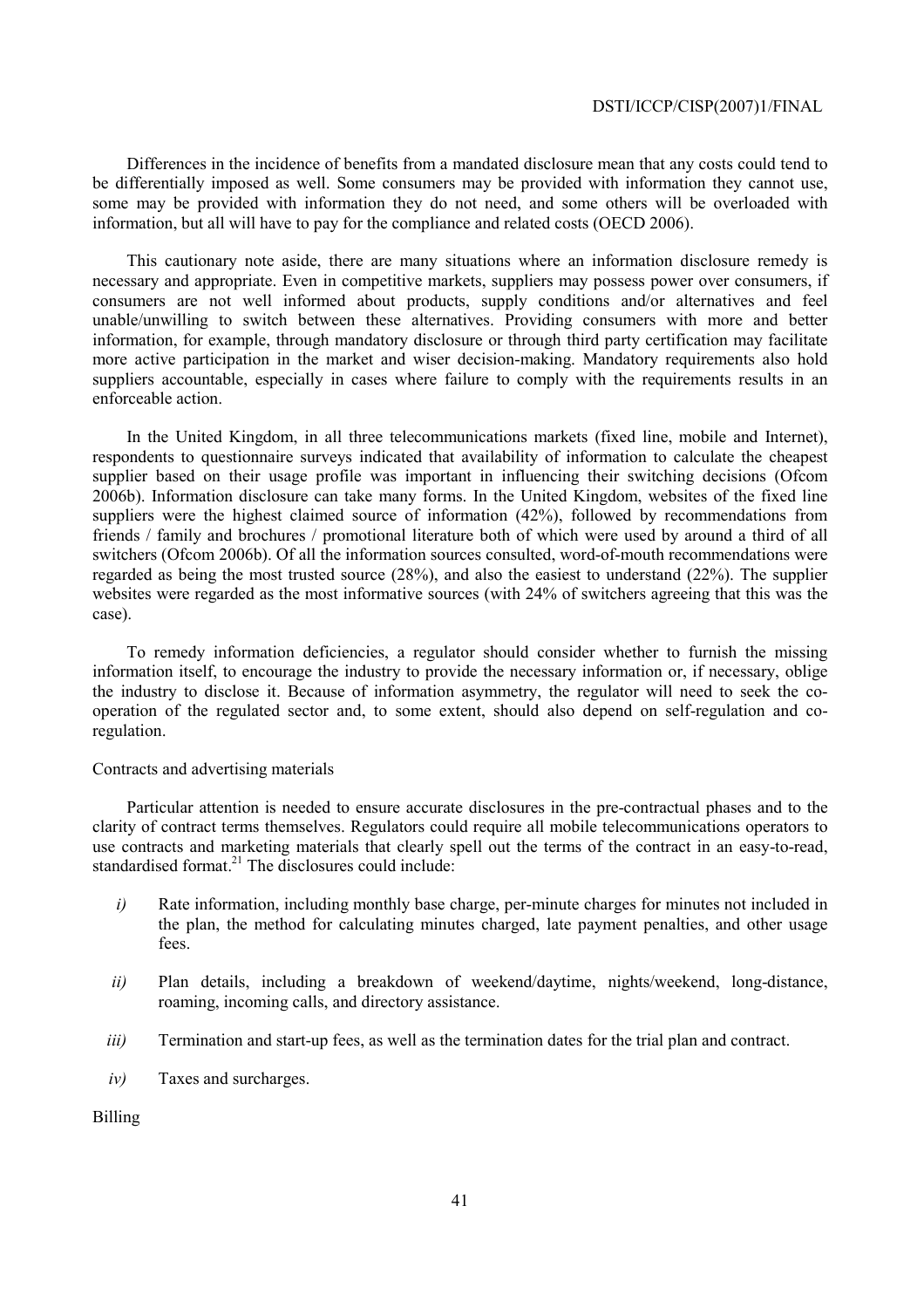Telecommunications billing issues are a frequent source of consumer confusion and disempowerment. A number of OECD countries have taken steps to address this issue and establish rules for service providers regarding the provision of billing information. For example, in 1999, the Federal Communications Commission (FCC) released the *Truth-in-Billing Order* to address growing concerns relating to billing and an increase in the number of entities willing to take advantage of consumer confusion in this area. The truth in billing principles which have been established apply to all carriers, including wireless carriers and generally require: *i*) that consumer telephone bills be clearly organised, clearly identify the service provider, and highlight any new providers; *ii*) that bills contain full and nonmisleading descriptions of charges that appear therein; and *iii*) that bills contain clear and conspicuous disclosure of any information the consumer may need to make inquiries about, or contest charges on the bill.

Where not already in place or where alternative measures have not been pursued, these kinds of "truth" in billing" measures should be encouraged by regulators. With respect to mobile telecommunications bills, roaming charges which are complex and not well understood by consumers should be clearly itemised on the bill identifying the date and location of the call.

#### *Consumer rights education*

An important element of consumer empowerment is educating consumers on the rights that they have in the telecommunications marketplace and how to exercise those rights. In Canada, for example, the Canadian Radio-television and Telecommunications Commission (CRTC), the federal body responsible for regulating telephone service, issued a decision establishing a statement of consumer rights in order to assist consumers in making informed decisions and benefiting from competitive markets.<sup>22</sup> According to the decision, incumbent local exchange carriers are required to regularly disseminate to consumers the most current statement of their rights using a variety of different information channels. Likewise in the United States, the Californian Public Utilities Commission has proposed to develop a comprehensive set of consumer education materials on consumer rights topics.<sup>23</sup> These initiatives provide a useful illustration of the type of approach that could be taken by other regulators to ensure that consumers are made aware of their rights vis à vis service providers.

In the United States, the FCC keeps up to date a roster of over 150 consumer fact sheets in over a dozen languages on topics of common complaint from Americans. In addition, a large staff of operators field questions from the public. A quarterly report publishes the types of complaints which are dealt with by this Consumer Center. Furthermore, members of the public can request an FCC speaker to brief them on issues of concern to consumers.

#### *Regulation to remedy market problems resulting from behavioural biases*

Just as informational problems may be multi-faceted, so too may problems that result from behavioural biases. It is important for policy and regulation to recognise these biases and develop a fuller understanding of the needs and motivations underlying consumer behaviour in telecommunications markets.

Not all behavioural biases lead to consumer detriment. For the most part they do not lead consumers to depart significantly from optimal decisions. Public policy should be concerned only with those biases that lead to significant detriment. When markets fail because of such costly biases, remedies should be shaped accordingly. For example, a situation of choice or information overload could be aggravated by a requirement for more information disclosure. Rather, the appropriate intervention may involve re-framing the information that is available to consumers in a way that makes choice easier (OECD 2007).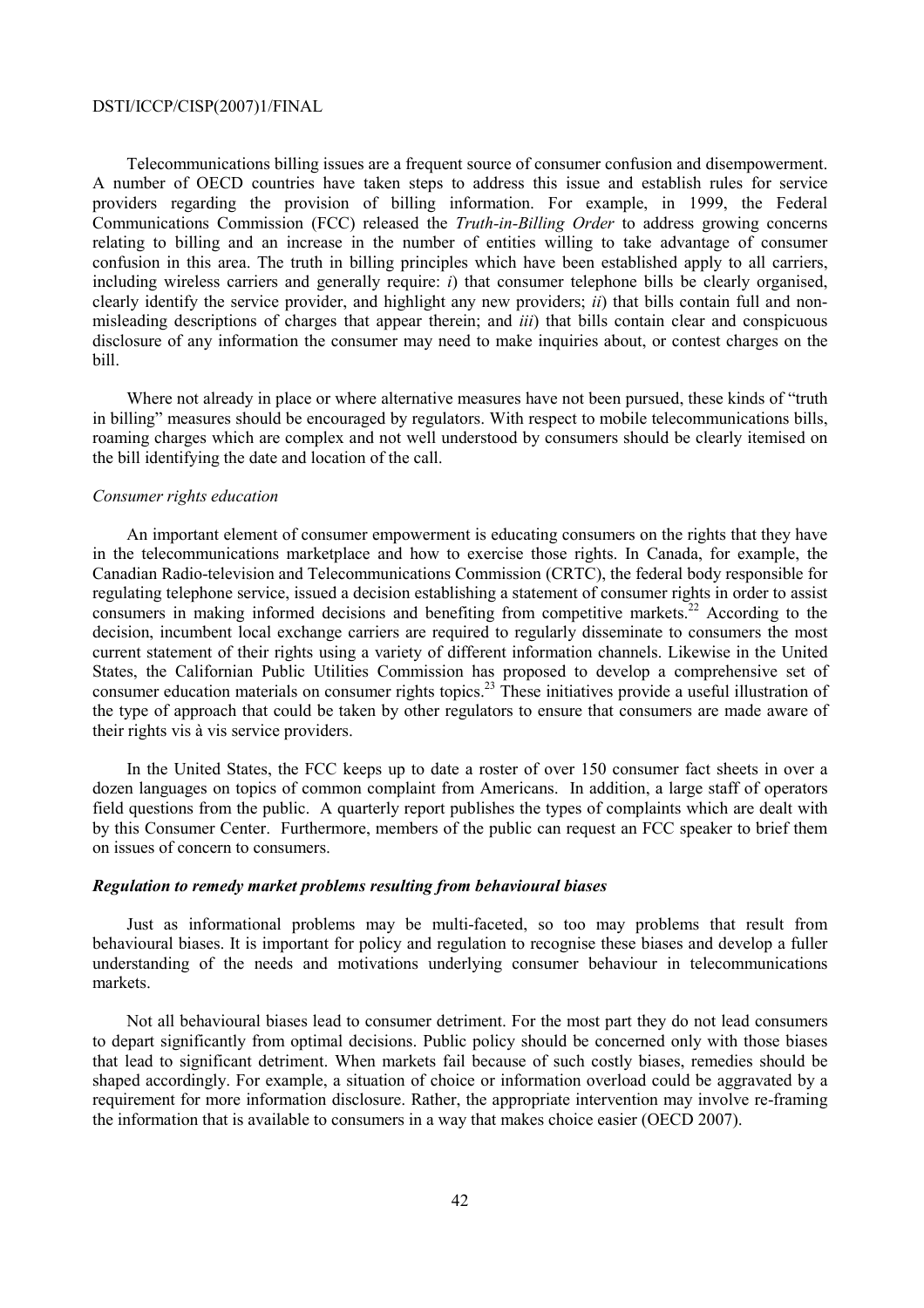Behavioural economics predicts that for various reasons some consumers (or consumers in some circumstances) may act in ways that are inconsistent with their "ex ante" preferences. Consumers may use information in ways not predicted by neoclassical theory or they may, for various reasons, not use available information. Thus, while in some cases providing more information or providing information in a different form may remove or reduce the risk to consumers, this will not always be the case. If it is to be effective, an effort to inform consumers must appreciate how people actually think. The behavioural response to identical pieces of information will depend on how they are presented and framed (OECD 2006).

Thus, in circumstances where the conduct of suppliers alters the preference set of consumers and hence their choices, resulting in an inferior outcome for those consumers, the solution may lie in regulatory intervention that aims to "steer people's choices in welfare-promoting directions without eliminating freedom of choice" (OECD 2006). However, the diverse range of factors and circumstances likely to place consumers at risk suggest that regulatory intervention is likely to be detailed and conduct specific.

*Resetting defaults*. Options can be presented in ways that lead the consumer to gravitate towards certain choices that are in their interests. For example, to overcome the biases of hyperbolic discounting and of default inertia, renewal of a telecommunications contract can be presented with 'opting out' as a default. Policy-makers and regulators could consider the use of "light" interventions such as a mandatory 'opt in" default provision (rather than an "opt out" default) as part of arrangements for extending a telecommunications contract.

*Reframing*. Suppliers can be required to present information in a variety of frames, or in specific frames which may guide sound consumer choice. The policy solution under a demand-side "behavioural approach" is that rather than requiring that the consumer read ever more complex contracts, the government can mandate standard form clauses or even standard form contracts. This recognises that the consumers probably will not read the contract. But care should be exercised so that in removing ambiguity, the behavioural solution also tries not to limit consumer choice since this can make consumers worse off if parties are now constrained to government-devised contracts that are inflexible and cannot be altered to fit their personal circumstances. In addition, care should be taken to ensure that business offers are not restricted such that there is less incentive to offer lower prices, greater choice or other benefits to consumers.

*General de-biasing*. Although biases are generally deeply ingrained, there is a role for consumer education, making consumers aware of their biases, and helping them to develop mechanisms to overcome those biases that go against their self-interest. For instance, to counter "hyperbolic discounting", consumers might be counselled to consider carefully whether a flat rate contract or a "free" mobile phone handset with a two-year contract really does suit their usage level and pattern.

Cooling-off periods can be used to allow consumers to re-frame their choices and to give them an opportunity for rational re-consideration to overcome the influence of impulsive choice, such as those resulting from "hyperbolic discounting".

## *Specific measures relating to the switching process*

In addition to making better information available, raising awareness, and addressing some of the behavioural biases that may prevent consumers from actively participating in the market and taking decisions to switch where not satisfied, there are some specific measures that can be taken by regulators to reduce practical impediments to consumers switching from one supplier to another. For example, regulators could ensure that the shortest possible time is taken to complete number portability for consumers switching fixed line and mobile telecommunications providers. Regulators could require that all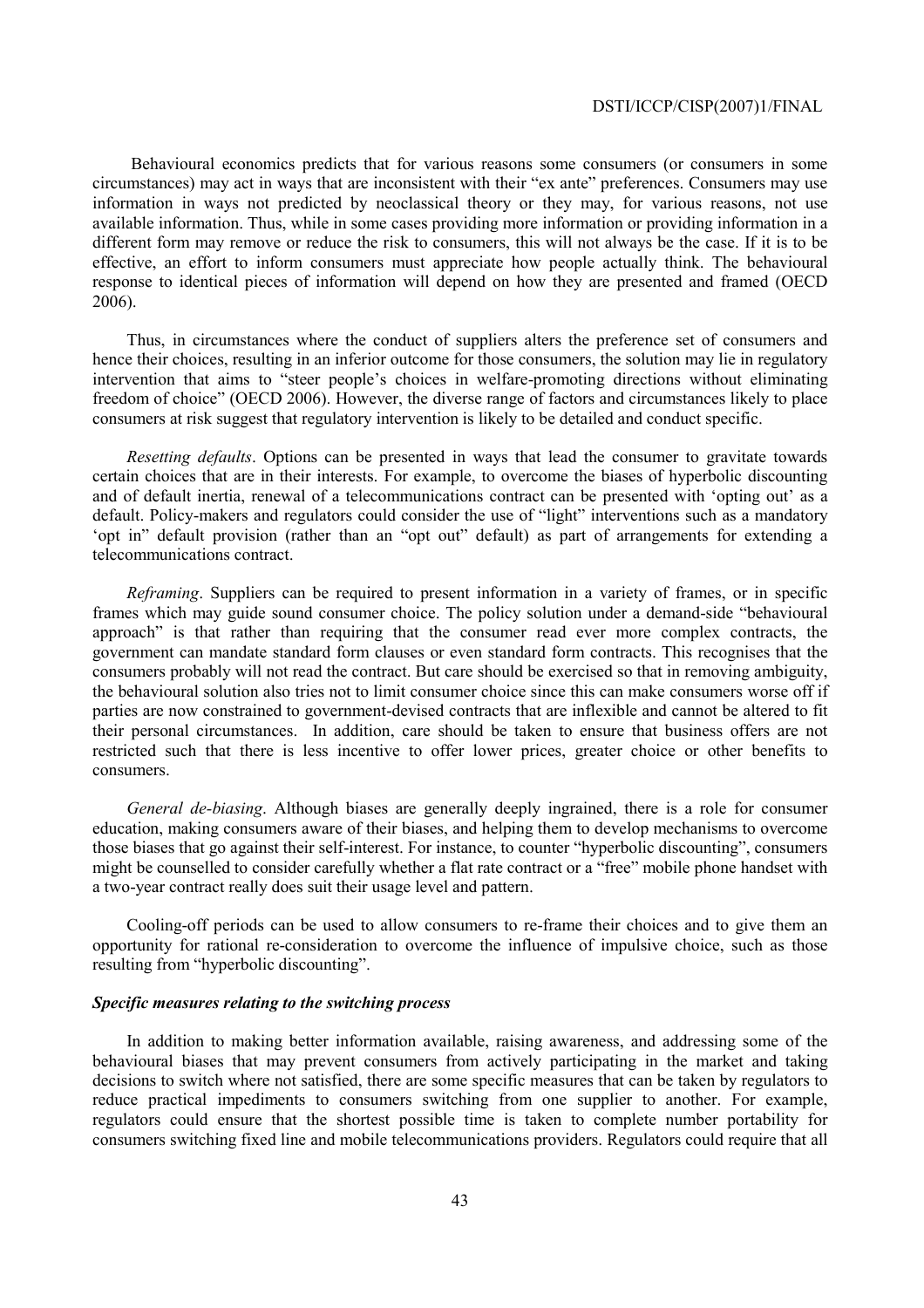Internet service providers ensure a simple, costless (or at least cheap) and quick transfer of consumers who choose to switch provider. Regulators could examine the need to limit the "lock in" period for mobile phone handsets in order to facilitate switching. Where applicable, the fee for unlocking the handset should be related to the cost involved.

#### *Policy and regulation relating to fair business practices*

Complaints can provide useful information on consumer detriment and unfair practices (Southwood 2006). In the United Kingdom, the greatest number of complaints to Ofcom's Contact Centre (OCC) relating to fixed and mobile telephony in the past year has involved mis-selling, including the provision of false and/or misleading information; pressure sales tactics; and consumers being transferred to an alternative provider without their permission ('slamming') (Ofcom 2007).

In most OECD countries, regulations are in place to restrict these kinds of harmful business practices. These regulations should be appropriately enforced in order to adequately protect consumers and ensuring consumer confidence is not undermined in the industry as a whole.

Consumer complaints may also be used to identify systemic issues in the industry. In particular, they may suggest that further work may also be needed to examine the fairness of contract terms and conditions commonly used in telecommunications contracts, in particular early termination fees, automatic renewals and post-contractual changes. For example, in France, in 2005, the French *Direction Générale de la Concurrence, de la Consommation et de la Répression des Fraudes* (DGCCRF) received more than 31 000 complaints, 40% of which related to insufficient pre-contractual consumer information on the main characteristics of the contract (consumers are usually locked-into the same operator for 12 to 24 months with various restrictions on early termination), and 25% relating to consumers' difficulty in terminating their contract.

In the United States, the FCC publishes quarterly reports on the top complaints received from consumers. For example, in 2006, complaints about wireless services rose from 4 050 in the 2nd quarter to 4 149 in the 3rd quarter. Billing and Rates was one of the top wireless complaint categories. Wireline complaints held steady or declined in the third quarter. Also, there was a decrease in the number of Wireless inquiries received during this quarter dropping from 9 296 in the 2nd quarter to 5 054 in the 3rd quarter. Amateur License Information and Service Issues inquiries replaced Billing and Rates and Contract – Early Termination as the top Wireless categories in the third quarter. Wireline inquiries decreased from 35 324 in the 2nd quarter to 13 724. The collection of this data gives perspective to the concerns of communications service consumers nationwide.

A draft bill aimed at improving consumer protection and information was adopted by the French *Conseil des Ministres* in November 2006, which would permit consumers to give their mobile operator 10 days notice to terminate their contract. Any deposit paid should be reimbursed within 10 days after the termination of the contract. The call waiting time during which consumers try to reach their operator's consumer services will be free of charge but the implementation of this provision will take place over 2 years (France Telecom has already implemented this provision for its own customers). In addition, the draft bill would require calls to all hot lines to be free and will limit to 10 days the delay in rescinding a contract in the telecommunications area as well as the reimbursement of any guarantee paid by the consumer.

This draft bill was introduced to implement Directive 2005/29/EC on Unfair Commercial Practices adopted by the European Parliament and Council on 11 May 2005. The draft bill was scheduled to be examined by the French *Assemblee Nationale* in the course of 2007. However, it was announced (during February 2007) that this legislation would be delayed until the administration of the next government.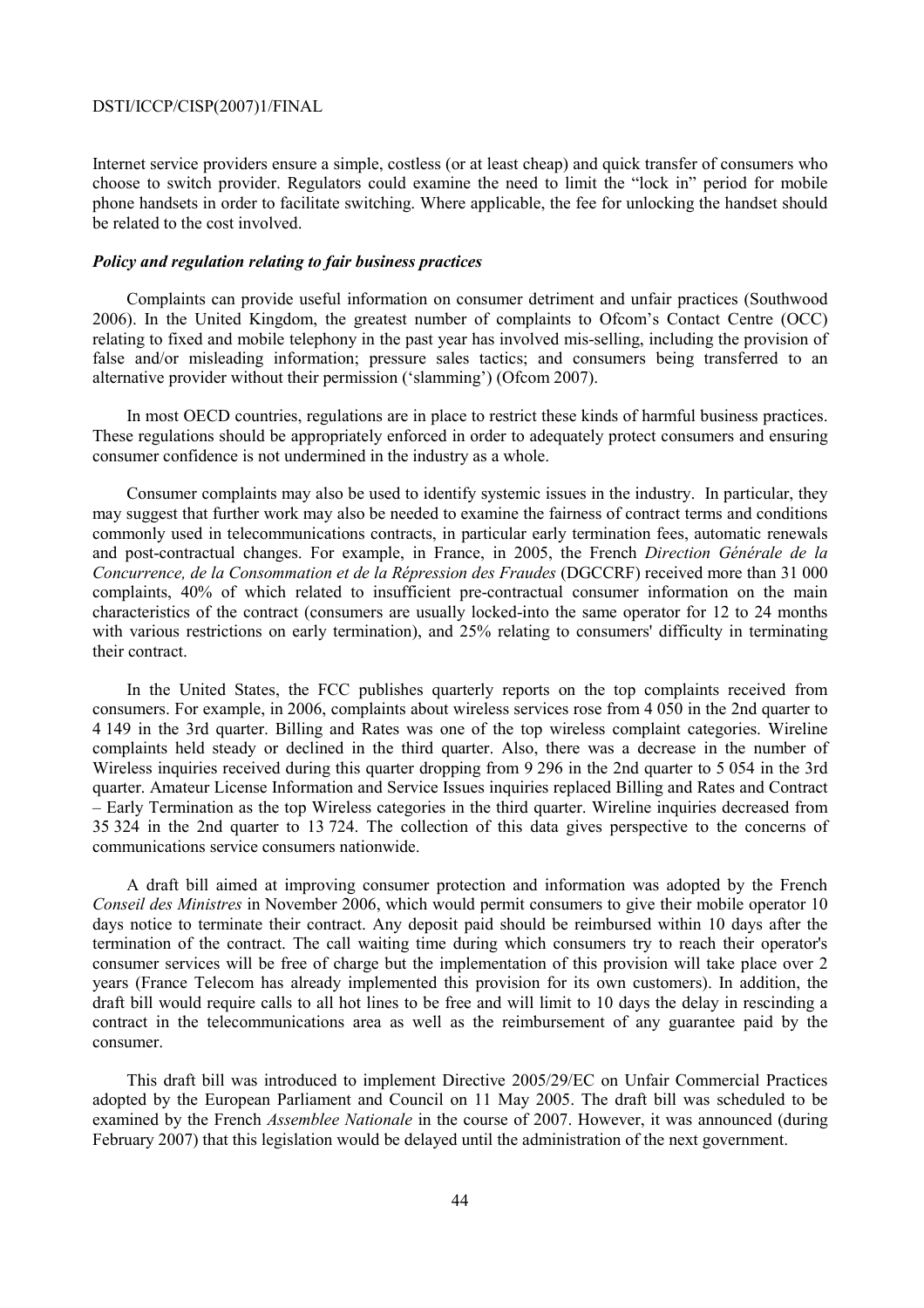## *Codes of practice*

Industry codes of practice and other self-regulatory measures can, and have, been put in place to address many of the issues addressed above. When effectively enforced these kinds of measures can be very valuable to improve consumer confidence in the market and arguably are preferable to regulatory intervention.

Two recent examples of industry codes of practice are in France and the United States.

In view of the rise in consumer complaints in 2005 (see above), the French authorities took various measures to improve consumer information disclosure and to enable consumers to switch operators more easily and to activate competition. Rather than opting for an *ex ante* intervention, the government favoured a voluntary approach. The policy response has involved the Industry Minister, who brought together the principal firms, industry associations and representatives of the French *Conseil National de la Consommation* (CNC). Two consultative roundtables of consumers and industry associations were convened and as a result of the consultation, the CNC adopted a set of six recommendations that operators agreed to implement (at www.conseilconsommation.minefi.gouv.fr) (Box 2).

#### **Box 1. Recommendations on consumer protection that operators in France have agreed to implement**

1. All operators should – within 9 months from March 2006 – make available to consumers, before the signing of the contract, standard fact sheets indicating the length of their contract, fees charged for equipment installation and cancellation, tariffs and other essential characteristics of the offer. The objective is to allow consumers to easily compare the offers on the market and to increase competition.

2. All operators should adopt the same system of dispute resolution. They should indicate a consumer service contact point. Should these fail to solve the problem, consumers should be able to go through mediation (in practice, operators have chosen the same mediator).

3. Free of charge cancellation of the contract if the service available at the moment of the subscription is no longer available or if the offer has been substantially modified at a later stage.

4. A contract should be given to the consumer on the occasion of each new subscription or if the offer is substantially modified.

5. Telecom advertisements on paper format should be improved so that the content and the written characters of the offer are clear and immediately understandable to consumers.

6. A practical guide aimed at assisting consumers in choosing and using land, mobile and Internet telecom operators in their best interest was recently produced and made available to the public.

This guide offers tips on how to subscribe; how to contact a consumer service, how to terminate the contract, how to switch operator and keep the same phone number etc. It is distributed to consumers by consumer associations and operators.

In the United States, the Cellular Telecommunications & Internet Association (CTIA), in partnership with wireless carriers, has a 10-part Consumer Code (see Box 3) that enumerates voluntary industry principles, disclosures and practices. The voluntary Consumer Code can be designed to help consumers make informed choices when purchasing wireless services, better understand their wireless services and rate plans, and ensure that wireless carriers continue to meet consumer needs.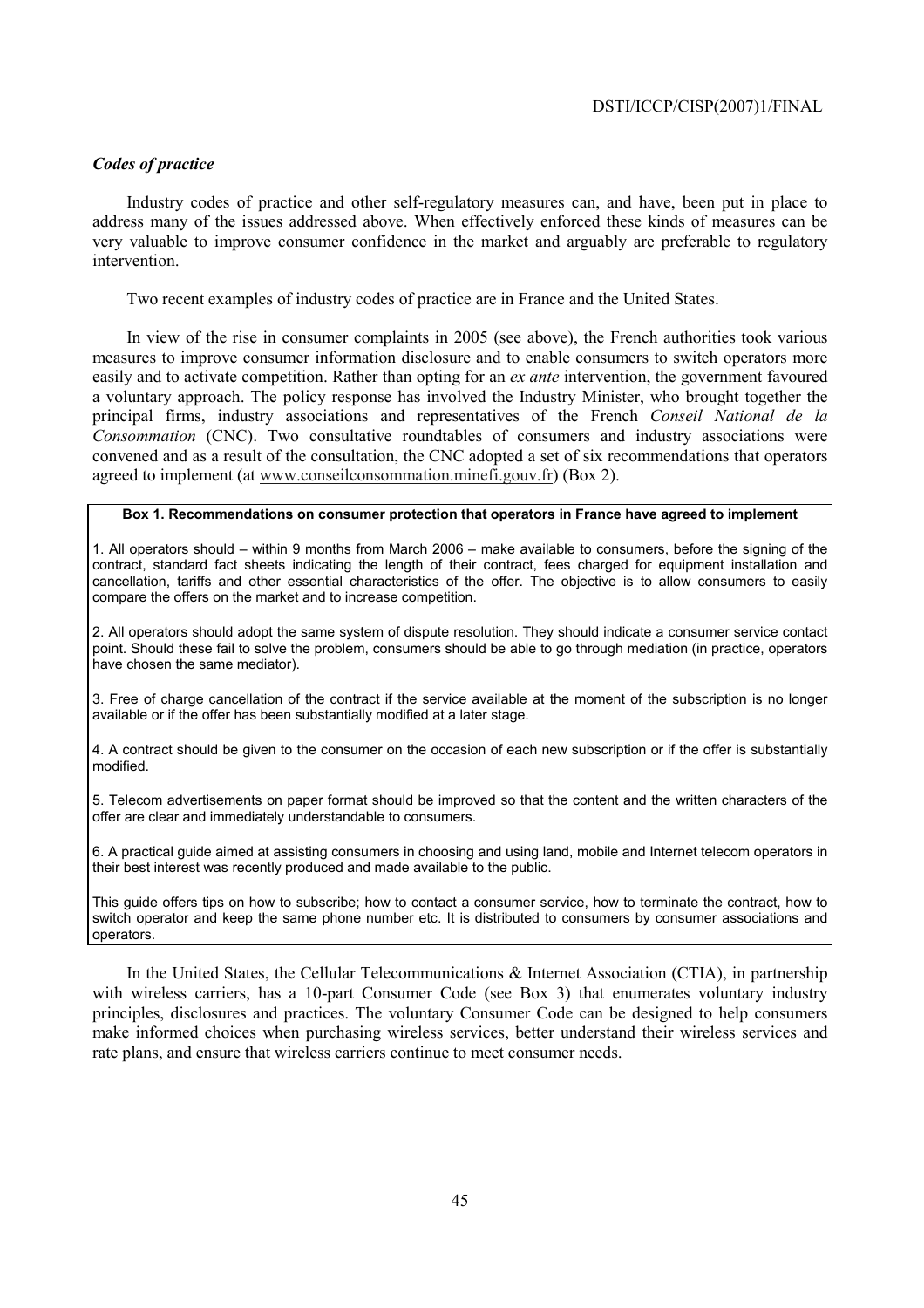#### **Box 2. Voluntary consumer code developed by CTIA in the United States**

The voluntary Consumer Code includes 10 items. All carriers displaying the new Seal of Wireless Quality/Consumer Information have agreed to abide by each of the following points:

1. Provide every new consumer a minimum 14-day trial period for new service.

2. Provide coverage maps, illustrating where service is generally available.

3. In every advertisement that mentions pricing, specifically disclose the rates and terms of service.

4. For every rate plan or contract, provide consumers specific disclosures regarding rates and terms of service.

5. On billing statements, carriers will not label cost recovery fees or charges as taxes, and will separately identify carrier charges from taxes.

6. When initiating or changing service, carriers will clearly state contract terms to consumers and confirm changes in service.

7. Provide consumers the right to terminate service for significant changes to contract terms.

8. Provide ready access to consumer service.

9. Promptly respond to consumer inquiries and complaints received from government agencies.

10. Abide by policies for the protection of consumer privacy.

*Source*: CTIA, 2003.

### *Ensuring access to redress mechanisms*

The above measures, while aimed at ensuring consumer welfare as a whole, do not provide redress for consumers who have suffered detriment because of deceptive, misleading, or otherwise unfair behaviour by firms. In this regard, mechanisms such as small claims tribunals, ombudsmen, and complaints systems (which provide feedback to regulators and suppliers) are important institutions for consumers in many markets (OECD 2007). They are more accessible, cheaper and less intimidating for consumers than the regular court system. Redress mechanisms also provide a forum for the resolution of disputes that arise from the transaction process but do not involve misconduct on the part of the supplier (for example, consumer complaints about the billing process).

In some countries, specific bodies have been established or proposed to address consumer complaints relating to telecommunications. For example, both the Australian and UK telecommunications industries have ombudsman offices — in fact, the UK has two separate and competing agencies. Membership in the Australian office is compulsory for all telecommunications carriers and eligible service providers. In the United Kingdom, membership in an ombudsman office is voluntary. However, every service provider, including Internet service providers (ISPs), must offer independent alternative dispute resolution (ADR) to their residential and small business consumers, and the ADR scheme must be approved by the regulator. In the United States, at the federal level there is a bureau within the Federal Communications Commission that carries out many of the functions of an ombudsman's office. Similar in-house organisations operate within a number of state telecommunications regulators. In 2006 the Canadian Telecommunications Policy Review Panel proposed the establishment of a new agency, to be called the Telecommunications Consumer Agency (TCA), to protect the interests of Canadian consumers in the new complex communications environment. The Panel proposed that the TCA be a self-funding, independent, industry-established agency with the powers and capabilities required to address issues effectively without duplicating the roles and responsibilities of existing organisations, and without increasing the regulatory burden on the telecommunications industry (Canadian Telecommunications Policy Review 2006). On 4 April 2007, the Canadian Government stated that it believes that an independent agency with a mandate to resolve complaints from individual and small business retail customers is an integral component of a deregulated telecommunications market. The Canadian Government called on the industry to work with the CRTC to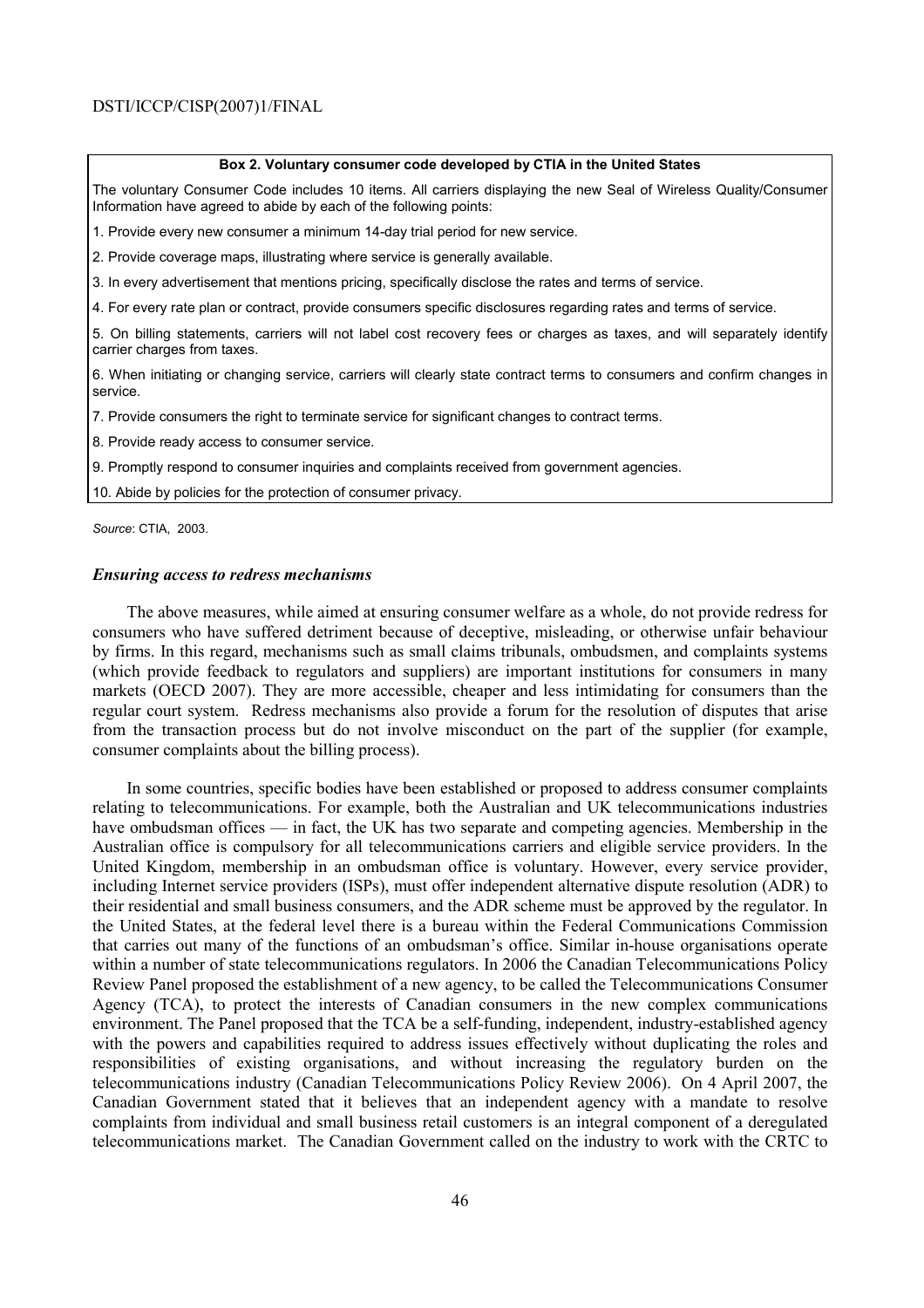establish an independent telecommunications consumer agency. Until the agency is established, the Government has tasked the CRTC with monitoring and analyzing trends and issues in the telecommunications market, and to report to the Governor-in-Council, at least once a year, on complaints related to services provided by the telecommunications service providers, and to examine issues or trends that may warrant further attention by the CRTC or the Canadian Government.<sup>24</sup>

In the United States, the FCC's Consumer & Governmental Affairs Bureau (CGB) serves as the public face of the FCC's outreach and education, as well as through its Consumer Center, which is responsible for responding to consumer inquiries and complaints. CGB also maintains collaborative partnerships with state, local, and tribal governments in such critical areas as emergency preparedness and implementation of new technologies. Specific duties of CGB include:

- Developing consumer policy concerning Commission-regulated entities especially with issuing orders to resolve complaints about unauthorized changes in telecommunications providers (slamming); conducting rulemakings on slamming, truth-in-billing, telemarketing, and fax advertising; and monitoring informal inquiries and complaints to identify trends that affect consumers.
- Providing informal mediation and resolution of individual informal consumer inquiries and complaints consistent with controlling laws and FCC regulations.
- Implementing consumer outreach and education policies, goals and objectives, and ensuring that the FCC has the benefit of a wide spectrum of information and viewpoints in its decision-making processes.
- Addressing disability-related telecommunications matters, including telecommunications relay service, access to telecommunications equipment and services by persons with disabilities, access to emergency information, and closed captioning.

The US Federal Trade Commission (FTC) collects complaints from consumers about a range of fraudulent and deceptive practices in the marketplace, including misleading advertising and fraudulent business practices. Although the FTC does not have jurisdiction over common carriers, it can use its authority to prevent unfair and deceptive commercial practices to stop certain harmful business practices by telecommunications carriers, such as misleading advertising.

Regulators should consider establishment of a specific body with authority to resolve complaints from individual and small business retail customers of any telecommunications service provider.

## *Uninvolved consumers*

The circumstances of 'uninvolved' consumers who do not express dissatisfaction with their situation but who nevertheless may be disadvantaged in terms of their ability to participate in the market warrant special attention. Ofcom's research found that in the United Kingdom, such 'uninvolved' consumers may share a range of common characteristics that could justify targeted action:

- They tend to be older people in the age group 65 years and older make up a large share of this group.
- They tend to be on lower incomes.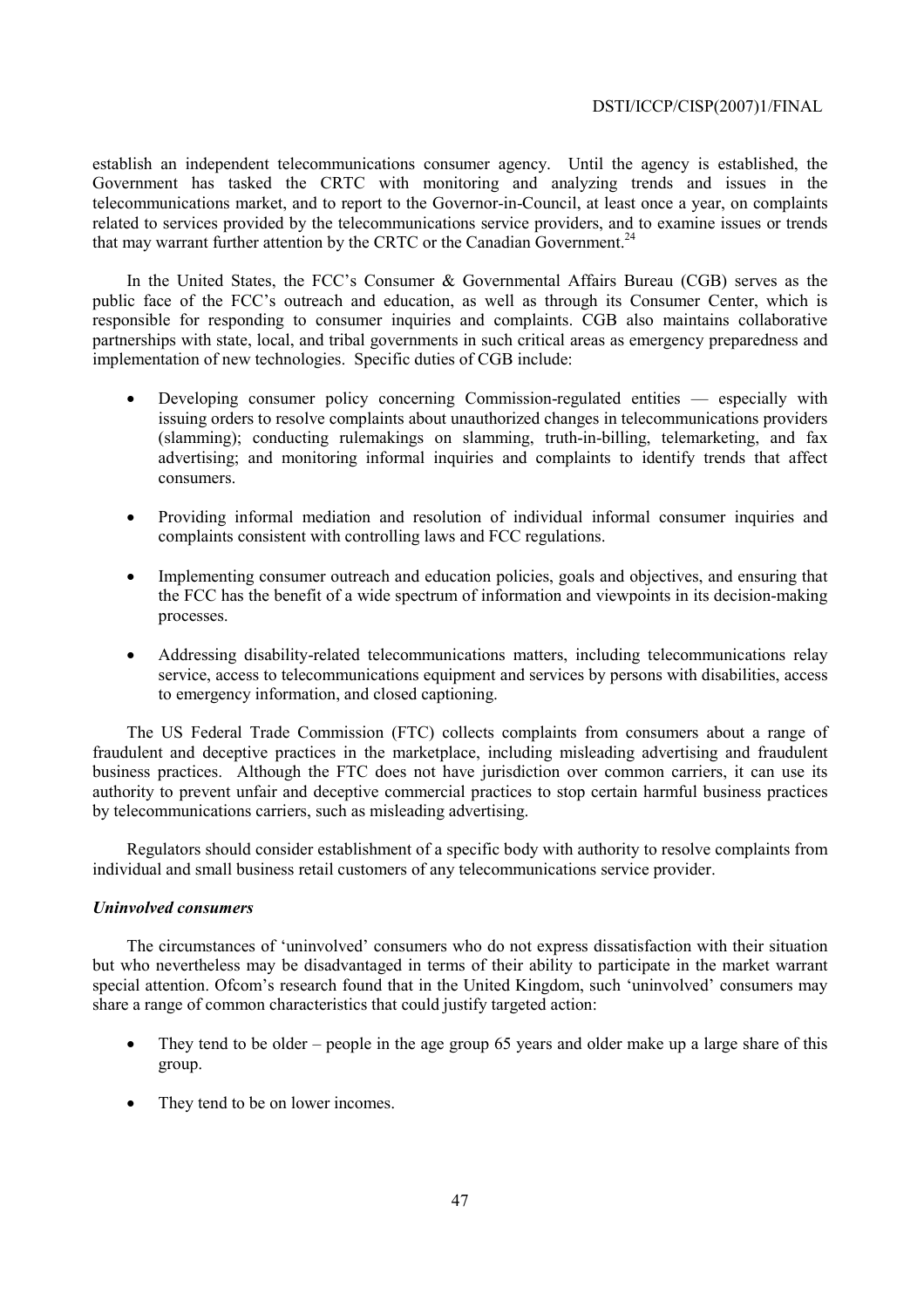- They are less likely to have Internet access at home in the age group of  $65^+$ , only  $27\%$  have home Internet access.
- They tend to have a lower than average understanding of new technology terms, a lower than average awareness of alternative suppliers and are often lacking in the knowledge of their rights.

For instance, Ofcom's research indicates that while those without Internet access – frequently older and low income consumers – are less likely to look for information at all, providing price information solely via websites could risk excluding relatively large and disadvantaged groups of consumers. There is need for further research to assess:

- Consumers' use of information sources and how consumers use these when making choices.
- Consumer opinion on current information obtained through *e.g.* supplier websites, Internet generally, specialist publications.
- The importance of savings in switching supplier, what trade-offs are made when considering whether to switch, and the key drivers in consumer decisions to search or switch.
- The extent to which misperception, low awareness of achievable savings or ease of the switching process impacts on consumer switching decisions.

There is particular need to assess the needs and motivations of consumers -- especially uninvolved and vulnerable consumers – in more detail to ascertain what, if anything, would encourage more participation in telecommunications markets. This would assist consideration of whether and if so what regulatory (and other) intervention is warranted.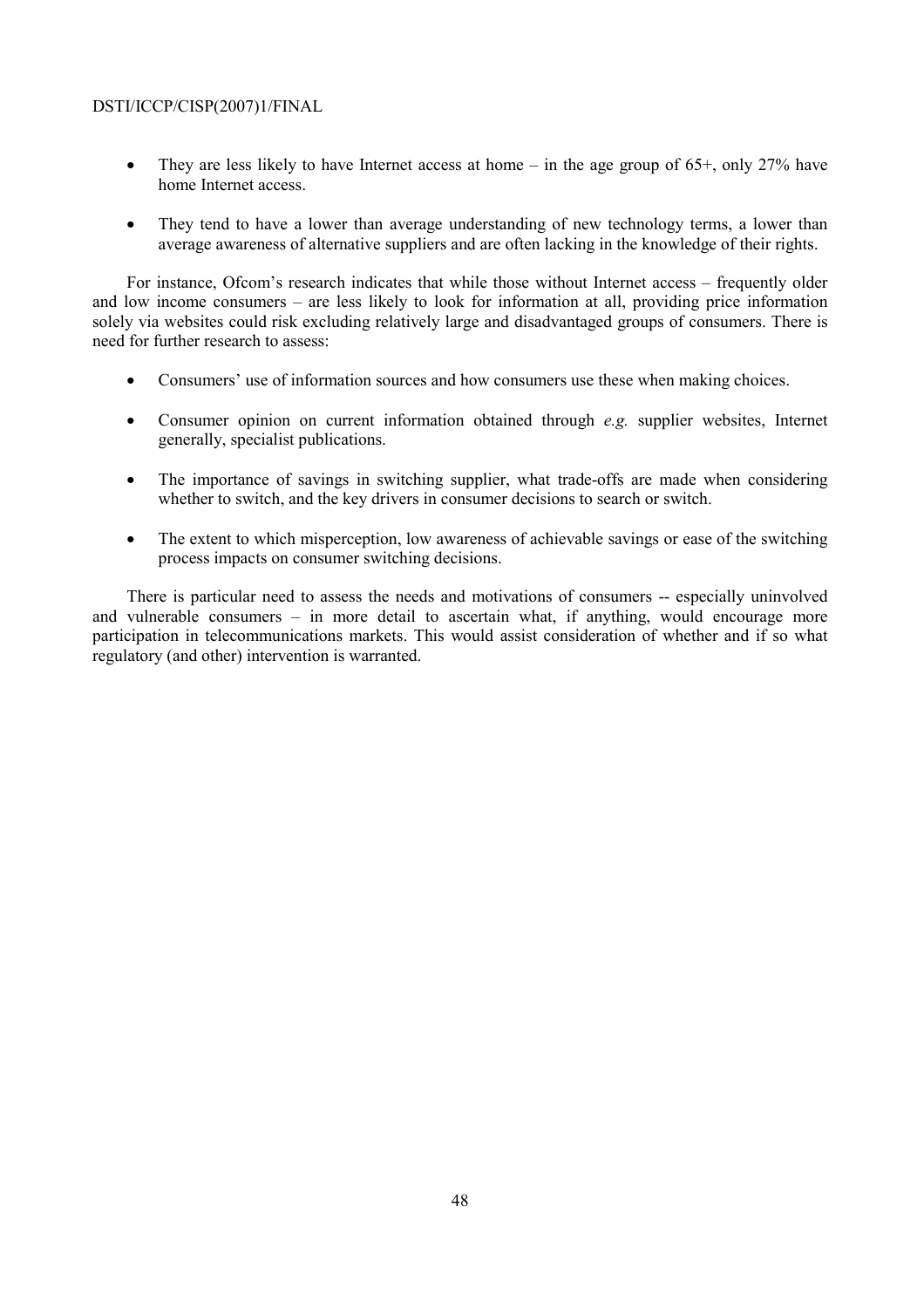### **REFERENCES**

- ACA (Australian Communications Authority) (2001), "Monitoring and Reporting on Quality of Service", December.
- ACA (2002), Telecommunications Performance Report 2001-2002, November.
- ACA (2004a), Consumer Satisfaction Survey, August.
- ACA (2004b), Understanding Your Broadband Quality of Service, November.
- ACMA (Australian Communications and Media Authority) (2006), Telecommunications Performance Report 2005-2006, October.
- Anacom, "Electronic Communications Consumer Survey, February 2006 Key Findings", May 2006.
- Analysys (2006), Mobile Number Portability: strategies for operators and regulators, December. Overview available at http://research.analysys.com.
- Averitt, N. W and Lande, R. H, (1997), "Consumer Sovereignty: A Unified Theory of Antitrust and Consumer Protection Law", *Antitrust Law Journal*, Spring, pp 1-33.
- BBC News, (2006), "Net supply switch to be easier", 17 August.
- Bar-Gill, Oren (2006),"Bundling and Consumer Misperception", The University of Chicago Law Review, January.
- Barrow, P (2007), "Just Enough: Empowering Fixed-Line Telecommunications Consumers through a Quality of Service Information System" (CCP Working Paper 07-2). Available at: http://www.ccp.uea.ac.uk/publicfiles/workingpapers/CCP07-2.pdf.
- CALPIRG Education Fund (California Public Interest Research Group) (2005), "Locked in a cell: how cell phone early termination fees hurt consumers", August.
- Camerer, C., *et al*. (2003), Regulation for Conservatives: Behavioural Economics and the Case for Asymmetric Paternalism", University of Pennsylvania Law Review (Vol.151, pp 1211 1254, 2003).
- Canadian Radio-Telecommunications Commission (2005), Status of Competition in Telecommunications Markets, October.
- Canadian Telecommunications Policy Review (2006), Final report 2006, Ottawa.
- CTIA (Cellular telecommunications and Internet Association)(2003), "Wireless Industry Unveils 10-Point Consumer Code", Press Release, September.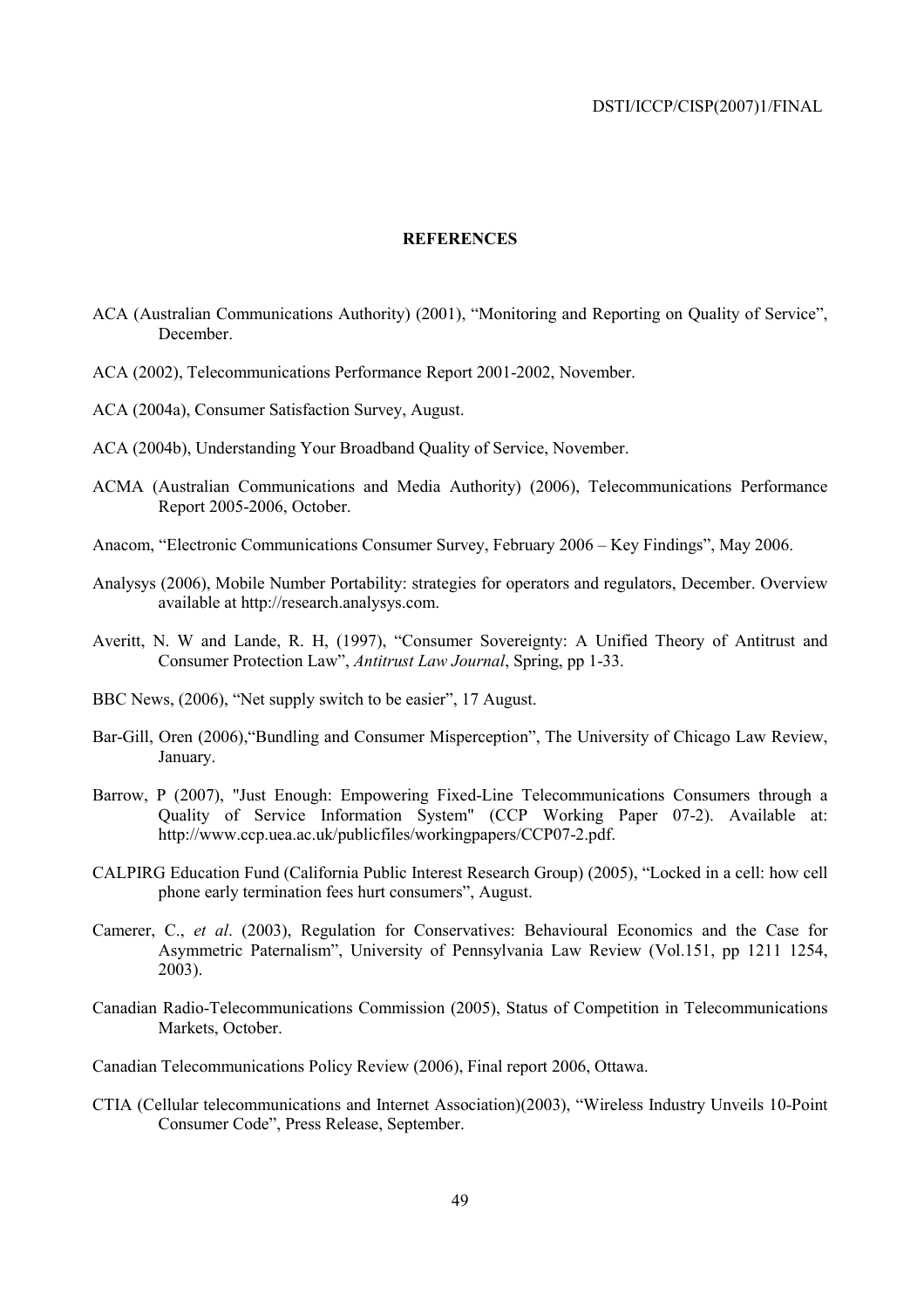- Department of Trade and Industry (2003), "Switching costs", Economic Discussion Paper 5, A report prepared for the Office of Fair Trading and the Department of Trade and Industry by National Economic Research Associates, April.
- DellaVigna, S and Malmendier, U., (2006), "Paying not to go to the gym", *The American Economic Review*, Volume 96, No.3, June.
- Economides, N., Seim, K., and Viard, V.B. (2005), "Quantifying the Benefits of Entry into Local Phone Service", Working Paper, January.
- Economist (2007), "Japanese Telecoms: Change is in the air." (Number portability has boosted competition in mobile telecoms.) 20 January.
- EC (European Commission) (2006), Communication from the Commission to the Council, the European Parliament, the European Economic and Social Committee and the Committee of the Regions on the Review of the EU Regulatory Framework for electronic communication networks and services {COM(2006)334 final}—Proposed Changes, Staff Working Document, Brussels, 28 June, SEC(2006) 816.
- Gans J.S (2005a), "Protecting Consumers by Protecting Competition: Does Behavioural Economics Support this Contention?" *Competition and Consumer Law Journal* Vol 13(1) p.40-50.
- Gans, J.S (2005b), "Real Consumers and Telco Choice: The Road to Confusopoly", Paper presented to the Australian Telecommunications Summit, Sydney, 21 November.
- GAO (General Accounting Office) (US) (2003), FCC Should Include Call Quality in its Annual Report on Competition in Mobile Phone Services, April
- Giulietti, M., Waddams-Price, C., and Waterson, M, (2005), "Consumer Choice and Competition Policy: a study of UK Energy Markets" *Economic Journal*, October.
- IBISWorld Industry Report, (2007), Mobile Telecommunications Carriers in Australia, 12 January 2007. Report J7122.
- Illinois PIRG (Public Interest Research Group) (2005), "Can You Hear Us Now? A Report on How the Cell Phone Industry has failed Consumers", March. Available at: http://www.illinoispirg.org/reports/canyouhearusnow.pdf.
- Johnstone, J and Kozakova, A, (2006), "Imperfect Markets", National Consumer Council (UK), October.
- Johnstone, J (2006), "Competition and Consumer policy lessons for regulation in the telecommunications sector". Paper presented to the OECD Roundtable on "Demand-Side Economics for Consumer Policy", 26-27 October.
- Labbrecht, A and Skiera, B (2004) "Paying too much and being happy about it: causes and consequences of tariff choice biases", Working paper, March.
- Milne, R, (2006), "ICT Quality of Service Regulation: Practices and Proposals", Background Paper prepared for the ITU Global Seminar on Quality of Service and Consumer Protection, Geneva, Switzerland, 31 August – 1 September.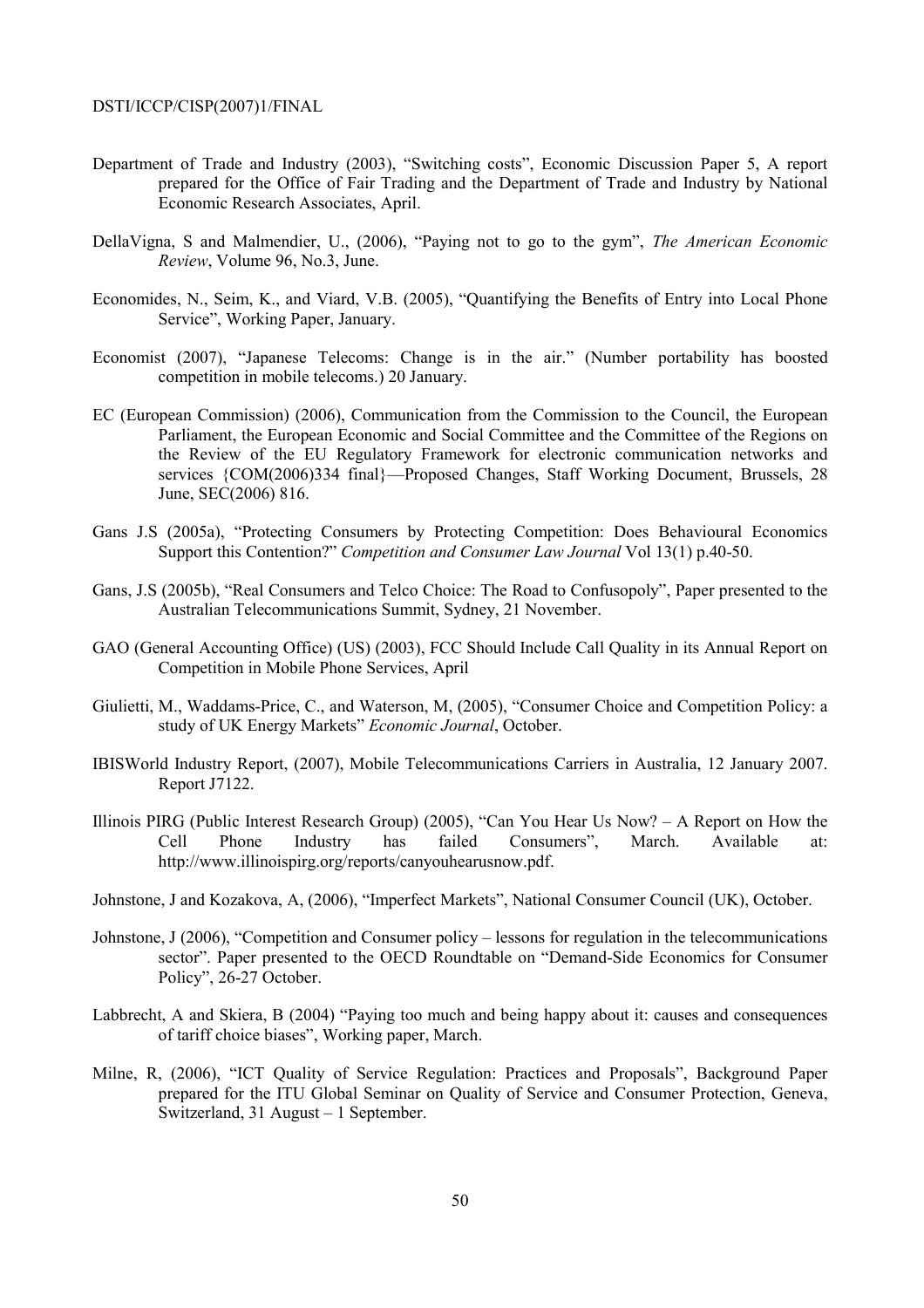- Miravete E. J (2003) "Choosing the wrong calling plan? Ignorance and learning", *The American Economic Review*, Vol. 93(1), p. 297-310.
- Mulholland, J, "Consumer Protection Economics: Insights from Neo-Classical Economics and Practical Applications for Policy-Making". Paper presented to the OECD Roundtable on "Demand-Side Economics for Consumer Policy", 26-27 October.
- NCC (National Consumers Council) (UK) (2005), NCCs response to Ofcom's consultation Strategic review of Telecommunications: Phase 2, February. Available at: http://www.ofcom.org.uk/consult/condocs/telecoms\_p2/restsrp2/ncc.pdf.
- NCC (2006), "Switched on to switching? –A survey of consumer behaviour and attitudes, 2000-2005". April.
- National Economic Research Associates (2003), "Switching Costs", A report prepared for the Office of Fair Trading and the Department of Trade and Industry Economic Discussion Paper 5, April.
- New Zealand Ministry of Economic Development, (2006), "Behavioural analysis for policy: New lessons from economics, philosophy, psychology, cognitive science, and sociology," October.
- OECD (Organisation for Economic Co-operation & Development) (2003), "The Implications of Convergence for Regulation of Electronic Communications", Paris. DSTI/ICCP(2003)5/FINAL.
- OECD (2005),"Guiding Principles on Regulatory Quality and Performance", Paris.
- OECD (2006), "Roundtable on Demand-Side Economics for Consumer Policy: Summary Report", Paris 2006. Available at http://www.oecd.org/dataoecd/31/46/36581073.pdf.
- OECD (2007), "Summary Report on the Second OECD Roundtable on Consumer Policy", Paris 2007. DSTI/CP(2007)1/FINAL).
- Ofcom Consumer Panel, (2006a) "Capturing the consumer interest a toolkit for regulators and government", UK Office of Communications, London, 2 February.
- Ofcom Consumer Panel, (2006b), "Consumers and the Communications Market: 2006." UK Office of Communications, London, June.
- Oftel (UK Office of Telecommunications) (2001), *Effective Competition Review: Mobiles*, February.
- Ofcom (2006a), "Ofcom's Consumer Policy A Consultation", 8 February 2006 available at: http://www.ofcom.org/consult/condocs/ocp/ocp\_web.pdf.
- Ofcom (2006b), "Consumer Experience Research", Annex 4, "Consumer Decision-Making in the Telecoms Market", Report on research findings, Research Annex, November 16.
- Ofcom, (2006c),"Broadband migrations: enabling consumer choice", 13 December.
- Ofcom (2006d), *The Communications Market 2006*, August.
- Ofcom (2007), "Protecting consumers from mis-selling of telecommunications services: consultation document", 8 February.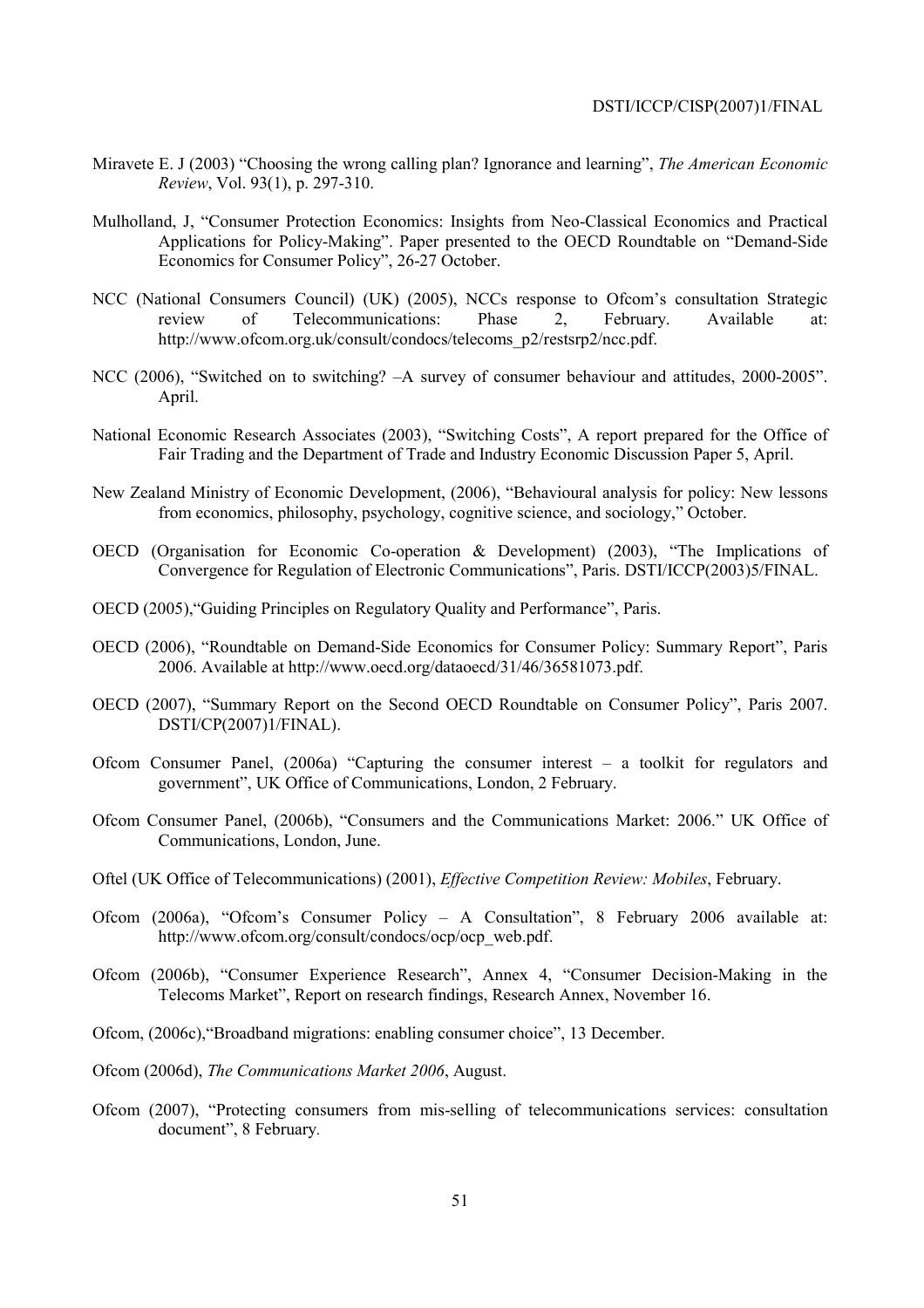Ofcom, "Ofcom's Consumer Policy: A consultation", 8 February 2007.

- Oftel (2002), Review of SIM-Locking Policy, 26 November. Available at: http://www.oftel.gov.uk/publications/mobile/2002/sim1102.htm
- Smith, R and King, S (2006), "Insights into Consumer Risk: Building blocks for consumer protection policy". Paper presented to the OECD Roundtable on Demand-Side Economics for Consumer Policy: Summary Report, Committee on Consumer Policy, DSTI/CP(2006)3/FINAL.
- Stevens-Strohmann, R, (2006), "Ofcom's experience with QoS indicators", Paper presented to ITU Global Seminar on Quality of Service and Consumer Protection, Geneva, Switzerland, 31 August – 1 September.
- Southwood, R, (2006), "Consumer protection in the digital age: assessing current and future activities", Background Paper to the International Telecommunications Union (ITU) Global Seminar on Quality of Service and Consumer Protection, Geneva, Switzerland, 31 August – 1 September.
- Sutherland, E (2006), "The regulation of the Quality of Service in mobile networks". Paper presented at the ITU Global Seminar on Quality of Service and Consumer Protection, Geneva, Switzerland, 31 August – 1 September.
- Swedish National Post And Telecom Agency (2005), The Swedish Telecommunications Market 2005, July.
- Sylvan, L., (2006), "The Interface between Consumer Policy and Competition Policy", 2006 Department of Consumer Affairs, Victoria. Lecture in honour of Professor Maureen Brunt.
- Vickers, J (2003), "Economics for consumer policy", British Academy Keynes Lecture, UK Office of Fair Trading, 23 October.
- Xavier, P and Ypsilanti, D (2007), "Universal service in an IP-enabled NGN environment", *Info* The journal of policy, regulation and strategy for telecommunications, information and media, Volume 9, Number 1, 2007.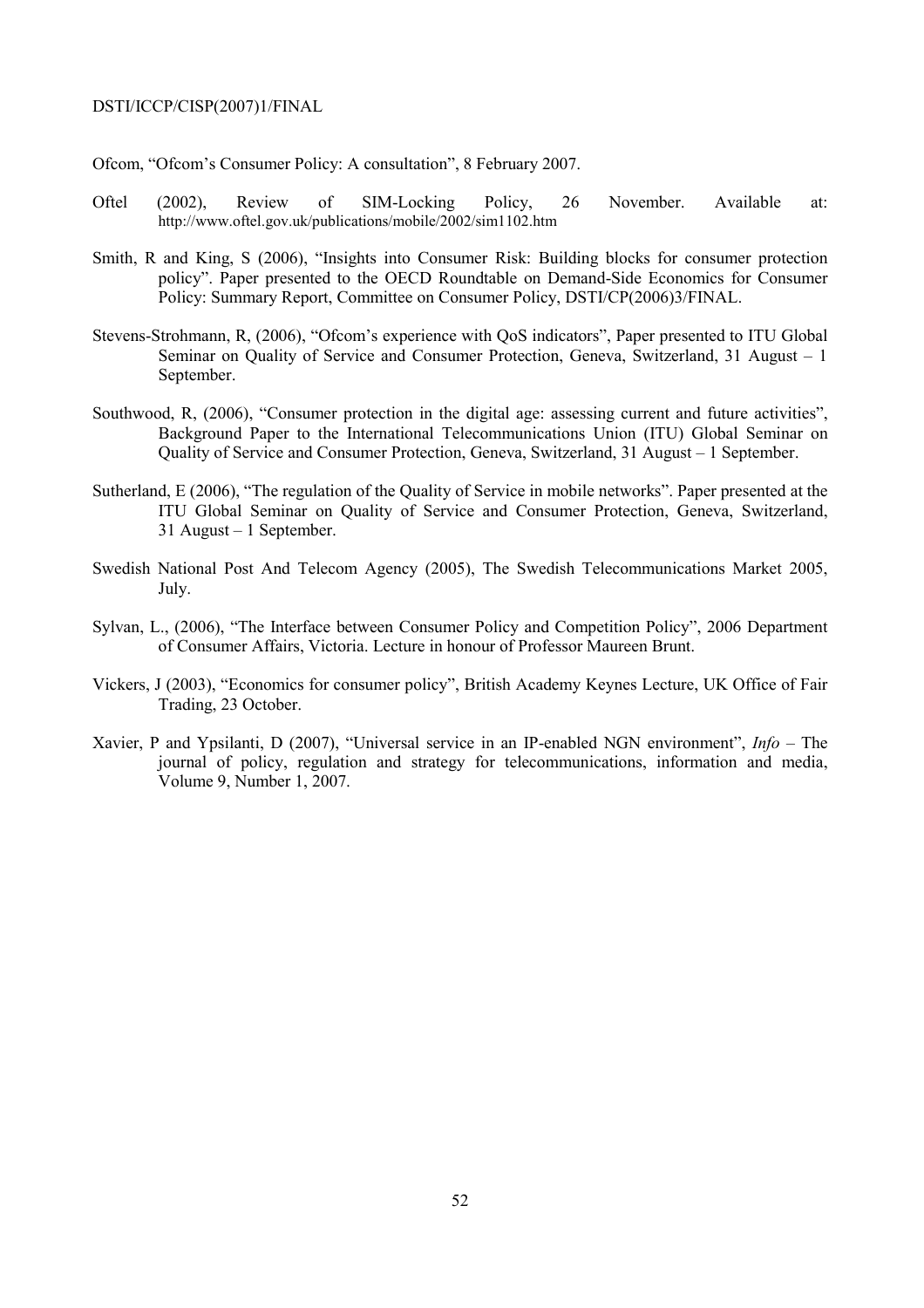## **NOTES**

- 1 For instance, section 3(1) of the UK Communications Act 2003, stipulates that it is Ofcom (the UK regulator)'s principal duty, in carrying out its functions is to further the interests of citizens in relation to communications matters and relevant markets, where appropriate by promoting competition.
- 2 Louise Sylvan (ACCC), Submission to 72nd session of the OECD Committee on Consumer Policy, 26-27 October 2006.
- 3 Insights from behavioural economics, including many different types of consumer biases, are explored in detail in the proceedings of the October 2005 Roundtable on Economics for Consumer Policy (OECD, 2006).
- 4 France Telecom, Annual Report Pursuant To Section 13 or 15(d) of The Securities Exchange Act of 1934, May 2006.
- 5 See http://010.ktoa.or.kr.
- 6 Reported in the *Singapore Business Times*, 22 January 2007, p. 30.
- 7 Such as www.simplyswitch.com and www.magsys.co.uk/telecom/residx.htm in the UK or www.francemobiles.com/sonnerie/francemobile.html in France, www.abtolls.com in the US and www.phonechoice.com.au in Australia.
- 8 Directive 2002/22/EC of the European Parliament and of the Council of 7 March 2002 on universal service and users' rights relating to electronic communications networks and services (Universal Service Directive) [Official Journal L 108 of 24 April 2002].
- 9 Generally, these indicators fall into four categories:
	- Network-oriented indicators, which include call failure, availability of connection, call set up delay, speech transmission quality, congestion, call clearing delay, call jitter, and availability of payphones.
	- Billing indicators, particularly with the percentage of complaints due to billing errors and billing accuracy.
	- Service and maintenance indicators, such as the supply time for first connection, the percentage of orders completed on time, the repair time, the ratio of missed appointments for installation or repair and fault rate per access line.
	- Commercial indicators, relating measures such as the response time for operator services and for directory services.
- <sup>10</sup> CRTC, Retail quality of service rate adjustment plan and related issues, Telecom Decision CRTC 2005-17, Ottawa, 24 March 2005.
- <sup>11</sup> Reported in: Ofcom, "Consumer Engagement with Digital Communications Services", July 2006 and Ofcom, Ofcom's Consumer Policy – Annexes 5 and 6, February 2006.